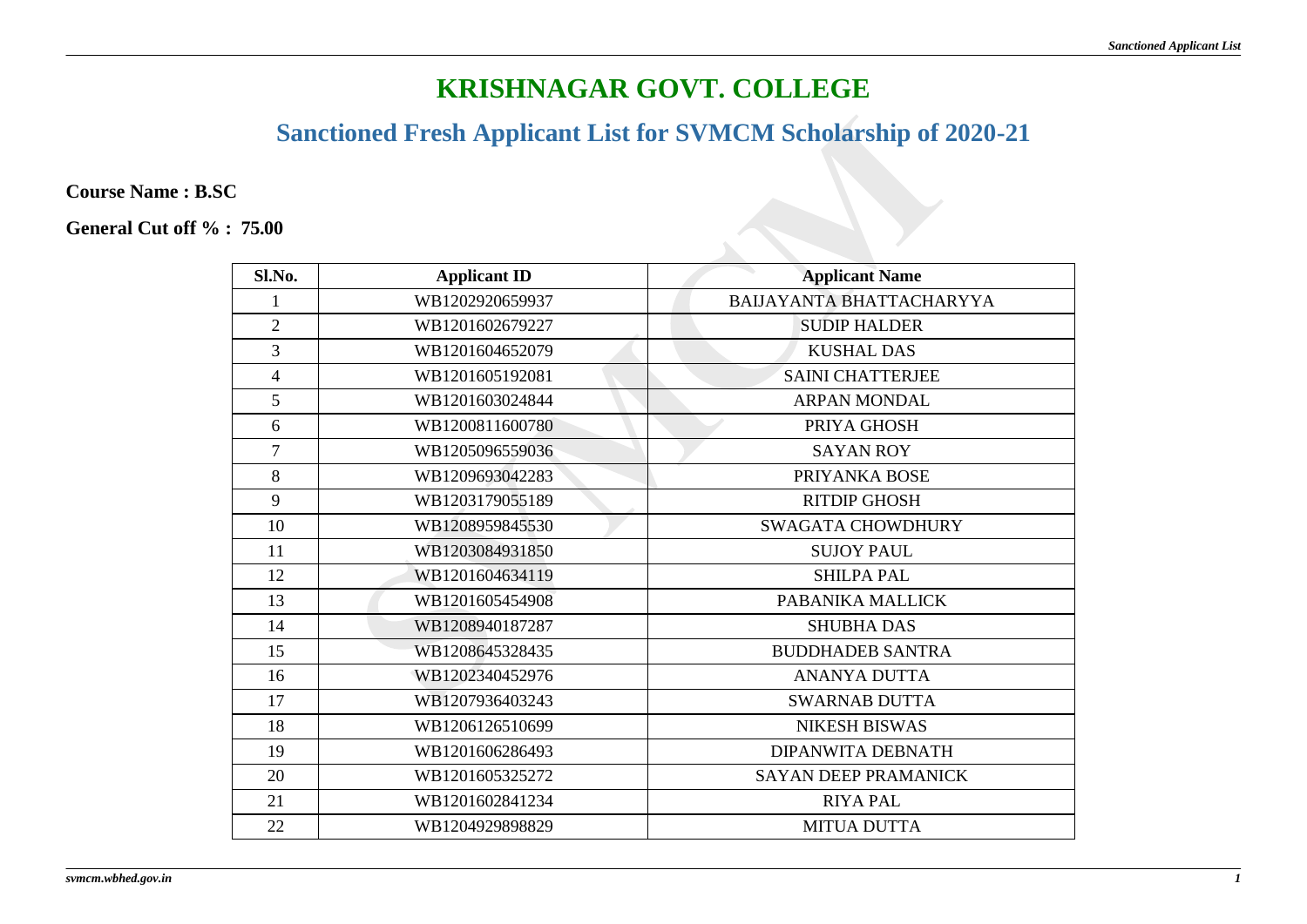| Sl.No. | <b>Applicant ID</b> | <b>Applicant Name</b>    |
|--------|---------------------|--------------------------|
| 23     | WB1203740295006     | <b>SUSHEN HALDER</b>     |
| 24     | WB1201604558496     | <b>ARABINDA BISWAS</b>   |
| 25     | WB1202747895390     | <b>SOURAV BISWAS</b>     |
| 26     | WB1205613269291     | <b>ARINDAM GHOSH</b>     |
| 27     | WB1201606826565     | <b>SHONTOL BHOWMIC</b>   |
| 28     | WB1201608043329     | <b>ISHITA HALDER</b>     |
| 29     | WB1203978323360     | <b>ARPANJOY PAUL</b>     |
| 30     | WB1209628759975     | <b>SUBHANKAR DAS</b>     |
| 31     | WB1201602517202     | <b>SAYANTIKA DAS</b>     |
| 32     | WB1201603777206     | <b>TITHI GHOSH</b>       |
| 33     | WB1201604677282     | <b>INDRAJIT MODAK</b>    |
| 34     | WB1206995986163     | <b>SAHELI MONDAL</b>     |
| 35     | WB1200734060943     | <b>SUBHANKAR DAS</b>     |
| 36     | WB1207328881262     | <b>DISHA GARAI</b>       |
| 37     | WB1208653782935     | <b>TRISHA SANYASI</b>    |
| 38     | WB1201608032524     | JOYOTEE MONDAL           |
| 39     | WB1204109663142     | <b>SUJAY SARKAR</b>      |
| 40     | WB1204187540960     | <b>SIMA BISWAS</b>       |
| 41     | WB1207114186096     | <b>JAYETA SAHA</b>       |
| 42     | WB1201602412831     | <b>KOUSHIK HALDER</b>    |
| 43     | WB1203688633136     | <b>AMIT PAUL</b>         |
| 44     | WB1201607694138     | PRAKRITI BAIRAGYA        |
| 45     | WB1202514694114     | <b>RONY MONDAL</b>       |
| 46     | WB1201604500910     | PAPAI BISWAS             |
| 47     | WB1201602643234     | PRITAM BISWAS            |
| 48     | WB1208027753581     | <b>ANAMIKA RAJBANSHI</b> |
| 49     | WB1201604475713     | KOYEL KUNDU              |
| 50     | WB1201604216471     | <b>TANAYA GHOSH</b>      |
| 51     | WB1200528065439     | <b>SOUMIK SAHA</b>       |
| 52     | WB1201605710473     | <b>SOHINI GHOSH</b>      |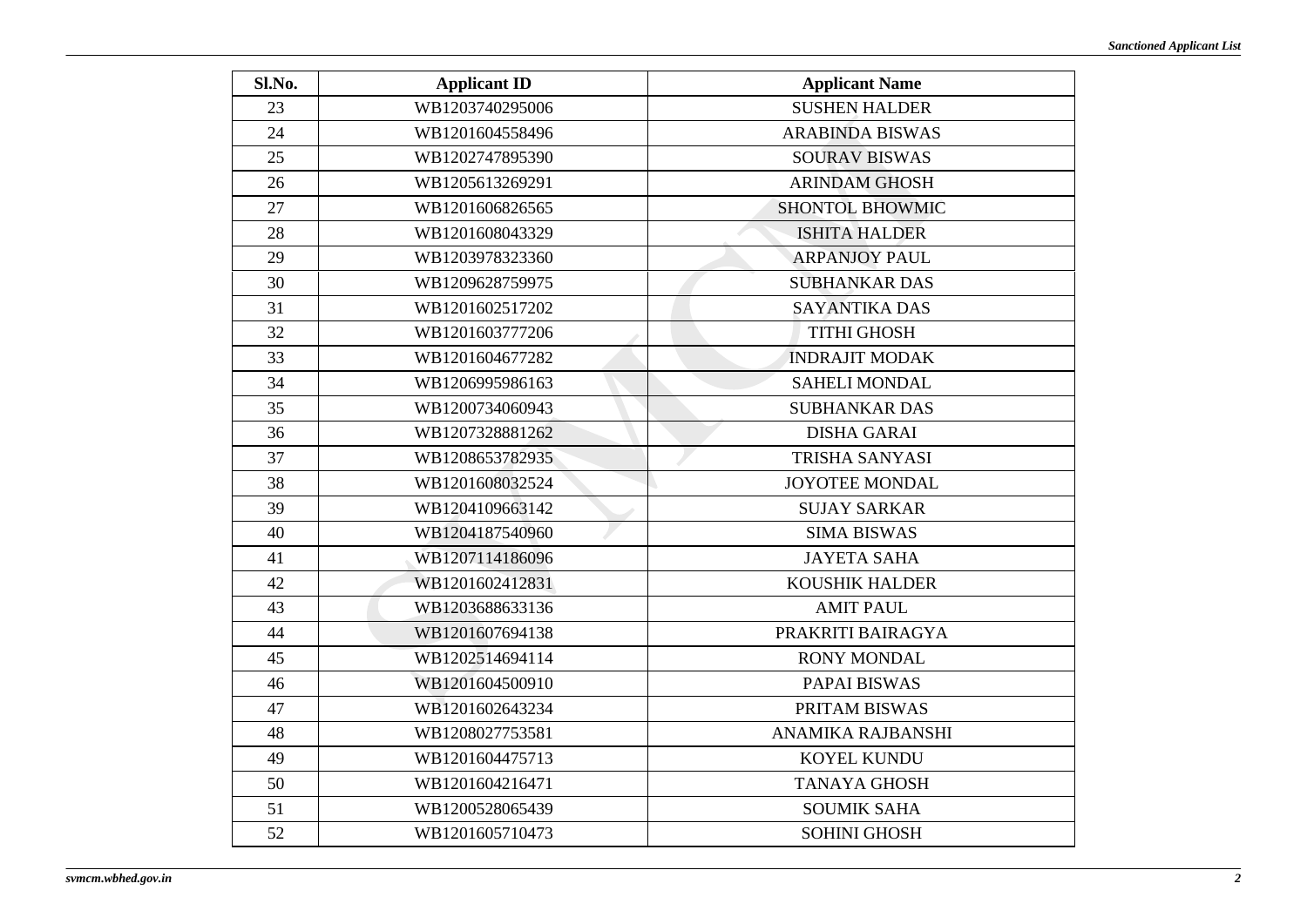| Sl.No. | <b>Applicant ID</b> | <b>Applicant Name</b>     |
|--------|---------------------|---------------------------|
| 53     | WB1200390551194     | <b>SAYAN DEBNATH</b>      |
| 54     | WB1201602427240     | <b>SOHAM GHOSH</b>        |
| 55     | WB1208218366429     | <b>SHRABANA HALDER</b>    |
| 56     | WB1200932477302     | <b>PALLAB BISWAS</b>      |
| 57     | WB1201604911319     | <b>PUJA BISWAS</b>        |
| 58     | WB1201605706882     | <b>RIYA SEN</b>           |
| 59     | WB1201604994081     | <b>SUMIT GHOSH</b>        |
| 60     | WB1207108028730     | <b>ANURIMA DEY</b>        |
| 61     | WB1204329017437     | <b>SUTAPA MAJUMDER</b>    |
| 62     | WB1201605192114     | <b>PRATAP BISWAS</b>      |
| 63     | WB1203874295043     | <b>DHIMAN BISWAS</b>      |
| 64     | WB1201605591697     | <b>PAMPA BASU</b>         |
| 65     | WB1205591003347     | <b>AVIRUP SAHA</b>        |
| 66     | WB1201603867211     | <b>ATANU CHAKRABORTY</b>  |
| 67     | WB1206990883870     | <b>AMIT BISWAS</b>        |
| 68     | WB1201604562072     | <b>ATMA BISWAS</b>        |
| 69     | WB1204209365784     | <b>AHANA GHOSH</b>        |
| 70     | WB1201603726847     | <b>DURGARANI SARKAR</b>   |
| 71     | WB1201604148054     | <b>ANANYA ROY</b>         |
| 72     | WB1201604385668     | <b>MALLIKA HALDER</b>     |
| 73     | WB1201607953354     | SNEHASHIS SADHUKHAN       |
| 74     | WB1201605328899     | <b>SHREYASI DAS</b>       |
| 75     | WB1201604587267     | <b>SHARMISTHA BHOWMIK</b> |
| 76     | WB1205091328413     | <b>TRISHA SAHA</b>        |
| 77     | WB1201604317294     | <b>SANJUTI SARKAR</b>     |
| 78     | WB1208954260475     | <b>SHRADDHA BISWAS</b>    |
| 79     | WB1200593569967     | <b>RAKESH SARKAR</b>      |
| 80     | WB1201602909659     | <b>SAMRAT SARKAR</b>      |
| 81     | WB1203239504755     | <b>SAYANTIKA DAS</b>      |
| 82     | WB1201607438534     | <b>RITWICK MONDAL</b>     |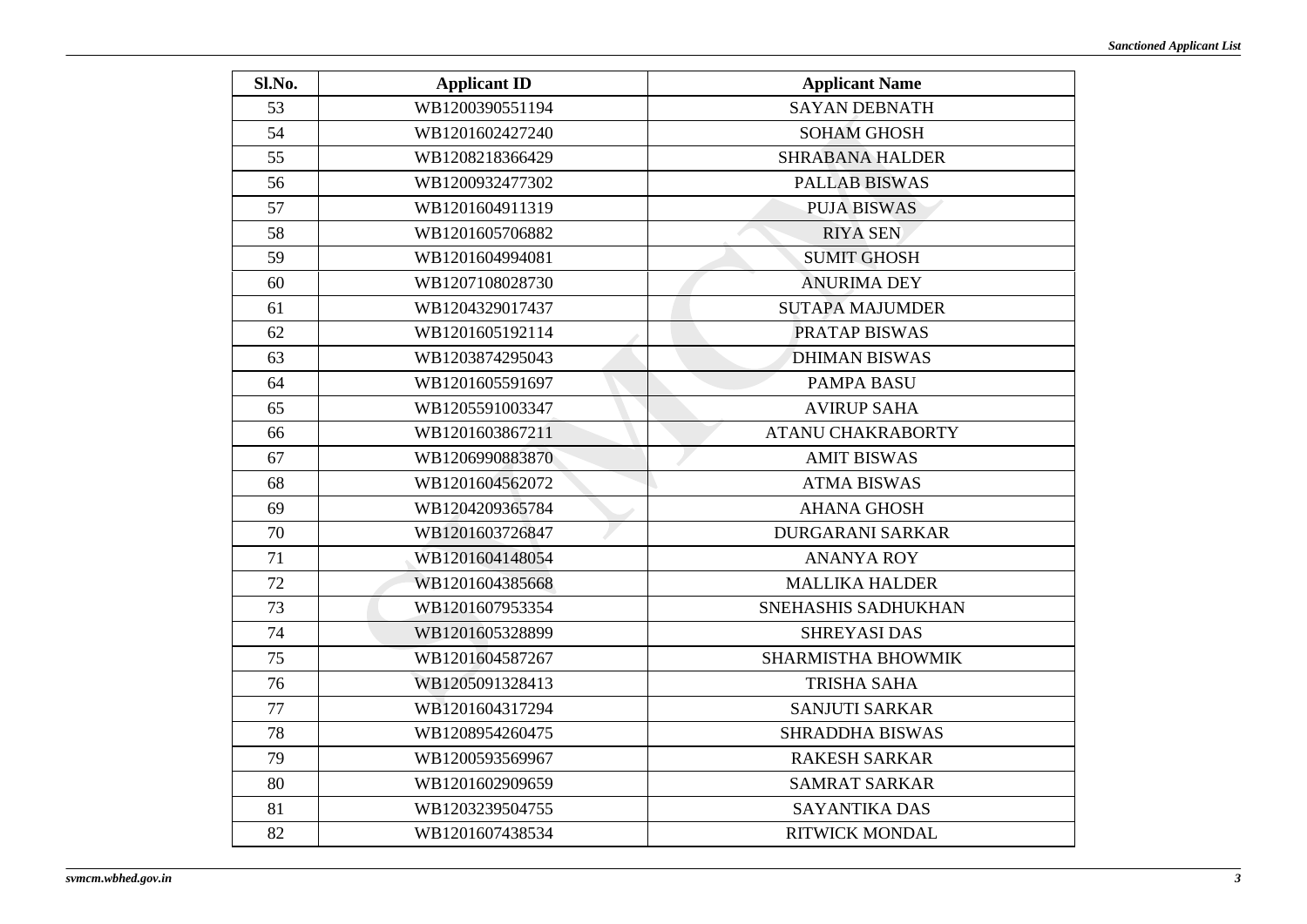| Sl.No. | <b>Applicant ID</b> | <b>Applicant Name</b>     |
|--------|---------------------|---------------------------|
| 83     | WB1201604338883     | PRIANGSHU DEY             |
| 84     | WB1206627446453     | <b>SAHEB DAS</b>          |
| 85     | WB1205305993696     | <b>NILANJANA RAKSHIT</b>  |
| 86     | WB1209008547031     | <b>SHUVA KUMAR PAL</b>    |
| 87     | WB1209560108716     | <b>SHREYA KARMAKAR</b>    |
| 88     | WB1201602171653     | <b>ARIYAN SHIL</b>        |
| 89     | WB1205784222092     | <b>SNEHASIS MUKHERJEE</b> |
| 90     | WB1201605001283     | <b>SHREYA DUTTA</b>       |
| 91     | WB1201606545703     | <b>SOUVIK ROY</b>         |
| 92     | WB1207896536280     | PRIYANKA GHOSH            |
| 93     | WB1206978990356     | PIYALI SARKAR             |
| 94     | WB1203432449543     | <b>ANKITA GHOSH</b>       |
| 95     | WB1204356760235     | <b>CHINMOY SAHA</b>       |
| 96     | WB1201603035601     | PRONITA THAKUR            |
| 97     | WB1205864296737     | <b>MOUSUMI SARKAR</b>     |
| 98     | WB1201605620481     | <b>RAJ BISWAS</b>         |
| 99     | WB1208322200597     | PIYA PAUL                 |
| 100    | WB1201612963977     | <b>DISHA GHOSH</b>        |
| 101    | WB1201604932885     | <b>AVIK SARKAR</b>        |
| 102    | WB1201602146442     | <b>ARUP DAS</b>           |
| 103    | WB1203690106477     | <b>ABHIJIT GHOSH</b>      |
| 104    | WB1201756901698     | <b>BROTISH SAHA</b>       |
| 105    | WB1201606632070     | SHREYA CHAKRABORTY        |
| 106    | WB1209017596272     | <b>GARGI KARMAKAR</b>     |
| 107    | WB1201604814075     | <b>SUJIT SAHA</b>         |
| 108    | WB1202552247554     | <b>SATHI MONDAL</b>       |
| 109    | WB1201602949226     | <b>SANDIP NANDI</b>       |
| 110    | WB1200050400663     | <b>SAMIRAN BISWAS</b>     |
| 111    | WB1208414246459     | <b>RAHUL ROY</b>          |
| 112    | WB1201605271284     | <b>ARPITA SINGHA</b>      |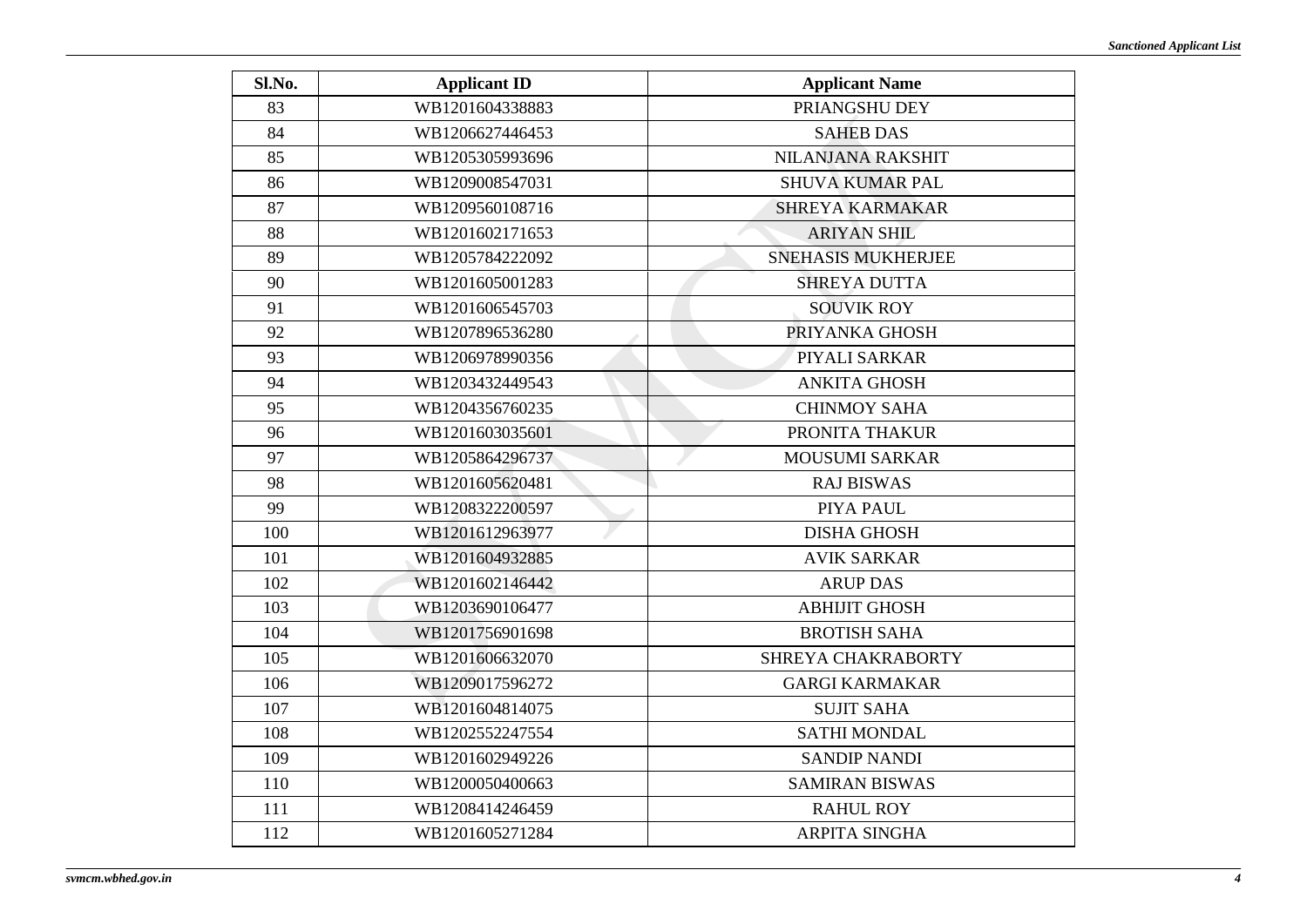| Sl.No. | <b>Applicant ID</b> | <b>Applicant Name</b>       |
|--------|---------------------|-----------------------------|
| 113    | WB1201606056071     | PURABI DUTTA                |
| 114    | WB1201607956923     | <b>MONOJIT SAHA</b>         |
| 115    | WB1201608608523     | <b>SHYAMASREE MUKHERJEE</b> |
| 116    | WB1203517117397     | <b>SOUMYA BISWAS</b>        |
| 117    | WB1200962171449     | <b>GOUR GOPAL GOSWAMI</b>   |
| 118    | WB1201607704943     | <b>DEBANJAN MUHURI</b>      |
| 119    | WB1201602600019     | <b>SATYAJIT HALDER</b>      |
| 120    | WB1201606732861     | <b>ATANU ADHIKARI</b>       |
| 121    | WB1201657572995     | POULAMI DAS                 |
| 122    | WB1201605775276     | <b>RAJA HALDER</b>          |
| 123    | WB1202578082265     | <b>ANANYA BISWAS</b>        |
| 124    | WB1207432753102     | <b>SOUMI BISWAS</b>         |
| 125    | WB1201608212546     | <b>KRISHNANDU DUTTA</b>     |
| 126    | WB1200708546748     | <b>RIMPA BISWAS</b>         |
| 127    | WB1201608522179     | <b>SUBHASHIS GHOSH</b>      |
| 128    | WB1200364693449     | KRISHNENDU PRAMANICK        |
| 129    | WB1207314456532     | <b>CHANDRA CHOWDHURY</b>    |
| 130    | WB1201606635701     | <b>ISHIKA SAHA</b>          |
| 131    | WB1209556119117     | <b>PAPPU SARKAR</b>         |
| 132    | WB1201602834055     | <b>SOHAM CHATTERJEE</b>     |
| 133    | WB1208930927303     | <b>RITAM DEY</b>            |
| 134    | WB1202081474016     | PRIYANJALI MANDAL           |
| 135    | WB1208365580912     | <b>SANJU KUNDU</b>          |
| 136    | WB1205081214714     | <b>SWAPAN SARKAR</b>        |
| 137    | WB1200120447409     | <b>BARNALI KUNDU</b>        |
| 138    | WB1201604493661     | <b>ABHIJIT BISWAS</b>       |
| 139    | WB1201602859200     | PRITHA CHOWDHURY            |
| 140    | WB1201602664804     | <b>JAYASHREE CHAKI</b>      |
| 141    | WB1208466093435     | <b>RIYA GHOSH</b>           |
| 142    | WB1205113613977     | <b>MANISHA SARKAR</b>       |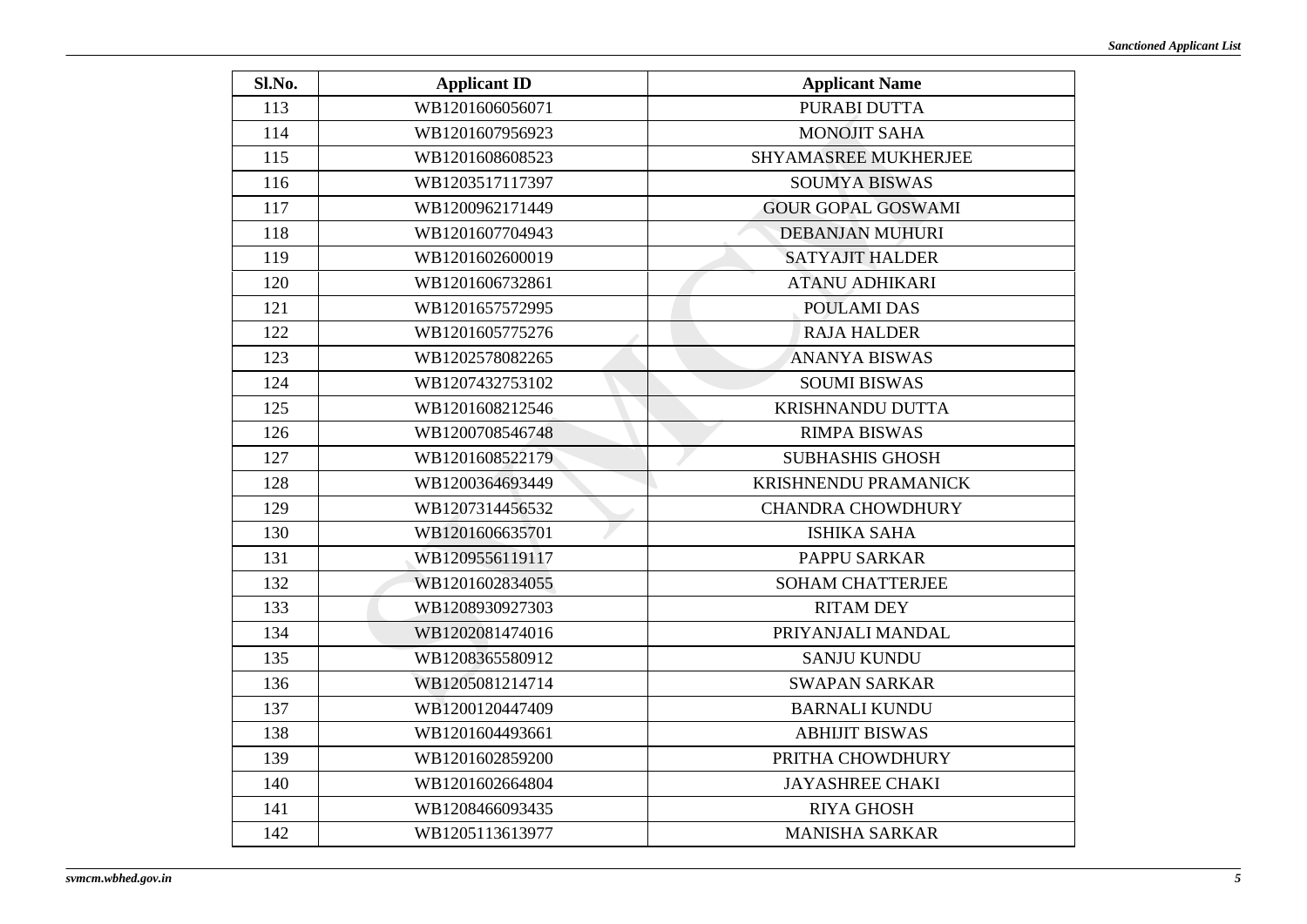| Sl.No. | <b>Applicant ID</b> | <b>Applicant Name</b>     |
|--------|---------------------|---------------------------|
| 143    | WB1200337620386     | <b>MANODEB SARKAR</b>     |
| 144    | WB1201606495269     | <b>SUBHAMAY MAJUMDAR</b>  |
| 145    | WB1206001305467     | <b>ESHA BISWAS</b>        |
| 146    | WB1204458832416     | <b>SUBHRA BISWAS</b>      |
| 147    | WB1208429223024     | <b>SUMAN JOARDAR</b>      |
| 148    | WB1208356285777     | <b>SOHAG BISWAS</b>       |
| 149    | WB1201609770663     | <b>CHANDRIMA DEBNATH</b>  |
| 150    | WB1200247940249     | <b>SULATA BISWAS</b>      |
| 151    | WB1209186621572     | <b>SUDIPTA SHIL</b>       |
| 152    | WB1204184806125     | <b>ROHAN DAS</b>          |
| 153    | WB1206298960404     | <b>MOUSUMI BISWAS</b>     |
| 154    | WB1201604493663     | <b>SUPARNA MODAK</b>      |
| 155    | WB1204641971600     | <b>SAKUNTALA BISWAS</b>   |
| 156    | WB1201604112014     | <b>PURABI BISWAS</b>      |
| 157    | WB1201606203716     | <b>HIRANMOY GHOSH</b>     |
| 158    | WB1209282871899     | SUBHANKAR MALAKAR         |
| 159    | WB1200836221076     | <b>BISWARUP PRAMANICK</b> |
| 160    | WB1208051286644     | <b>ANKITA SAHA</b>        |
| 161    | WB1201606135315     | <b>SHUVANKAR DAS</b>      |
| 162    | WB1209633807392     | <b>SOMA HALDAR</b>        |
| 163    | WB1201606498871     | <b>SAYAN SAHA</b>         |
| 164    | WB1205368901867     | <b>ANKUR DAS</b>          |
| 165    | WB1204589259334     | ANANYA BHATTACHARYYA      |
| 166    | WB1201605328900     | <b>SUSHMITA DAS</b>       |
| 167    | WB1201608007369     | <b>TAMALI MONDAL</b>      |
| 168    | WB1201602394837     | <b>DONA BAIRAGI</b>       |
| 169    | WB1201226450332     | <b>SUNANDA SAHA</b>       |
| 170    | WB1207549860729     | <b>ANKIT BISWAS</b>       |
| 171    | WB1201608007331     | <b>SUJAL GHOSH</b>        |
| 172    | WB1202217645981     | RIYA KABIRAJ              |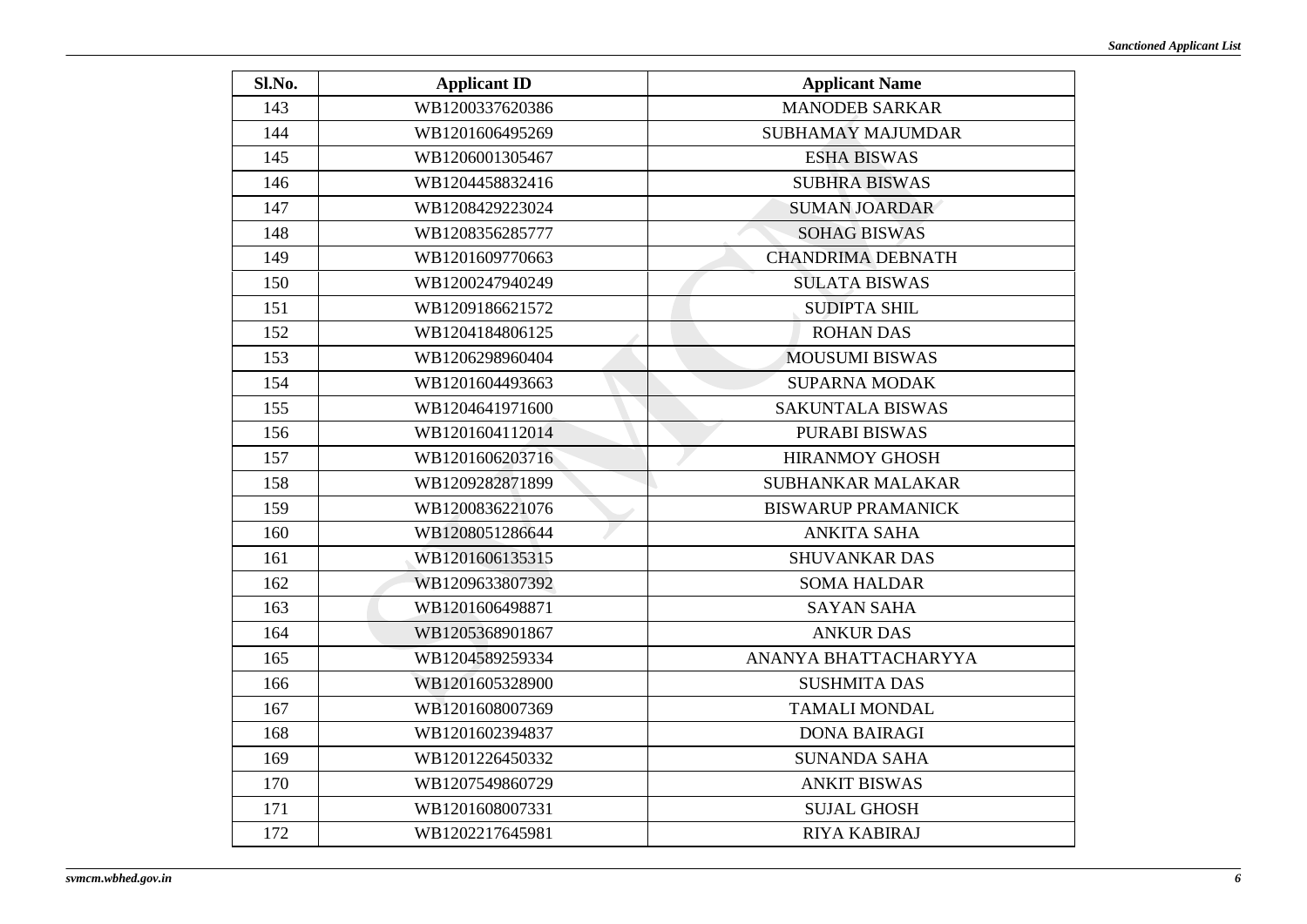| Sl.No. | <b>Applicant ID</b> | <b>Applicant Name</b>   |
|--------|---------------------|-------------------------|
| 173    | WB1200251105100     | <b>RAMI BANERJEE</b>    |
| 174    | WB1202276291493     | <b>TITAS BISWAS</b>     |
| 175    | WB1206528358976     | <b>SUBHADIP SINGHA</b>  |
| 176    | WB1201608475343     | <b>CHANDRIMA SAHA</b>   |
| 177    | WB1201604648505     | <b>MALAY HALDER</b>     |
| 178    | WB1201610595066     | <b>SUBHRANIL GHOSH</b>  |
| 179    | WB1202996444843     | <b>SAMARESH BISWAS</b>  |
| 180    | WB1201605012067     | <b>KEYA BISWAS</b>      |
| 181    | WB1201604990461     | <b>SUBHANKAR BISWAS</b> |
| 182    | WB1202267550846     | <b>BARNISHA KUNDU</b>   |
| 183    | WB1201606916538     | <b>SHOURAV BISWAS</b>   |
| 184    | WB1201602776458     | <b>SOURAV SARKAR</b>    |
| 185    | WB1201606318913     | SIDDHARTHA GHARAMI      |
| 186    | WB1201605336061     | <b>TANMOY BISWAS</b>    |
| 187    | WB1200907114298     | <b>SANTANU SAHA</b>     |
| 188    | WB1200594675473     | <b>ANUVA MONDAL</b>     |
| 189    | WB1201603960830     | SWARNALI CHOWDHURY      |
| 190    | WB1204598330276     | <b>RONI PRAMANICK</b>   |
| 191    | WB1202517142152     | <b>MOUMITA BHOWMICK</b> |
| 192    | WB1209527572545     | <b>ABHIJIT SHARMA</b>   |
| 193    | WB1201605192108     | <b>ANIRBAN BISWAS</b>   |
| 194    | WB1206370590489     | <b>SUDIPTA BISWAS</b>   |
| 195    | WB1201606473675     | PRABIR BAGDI            |
| 196    | WB1203278586752     | <b>CHAMPA BISWAS</b>    |
| 197    | WB1204081959448     | <b>MINTU BISWAS</b>     |
| 198    | WB1202517117089     | <b>ARIJIT SARKAR</b>    |
| 199    | WB1201605080502     | <b>SWARUP BISWAS</b>    |
| 200    | WB1207627047901     | PIYALI DAS              |
| 201    | WB1200221406121     | PRIYASA DAS             |
| 202    | WB1201607614953     | PRATYUSH BANIK          |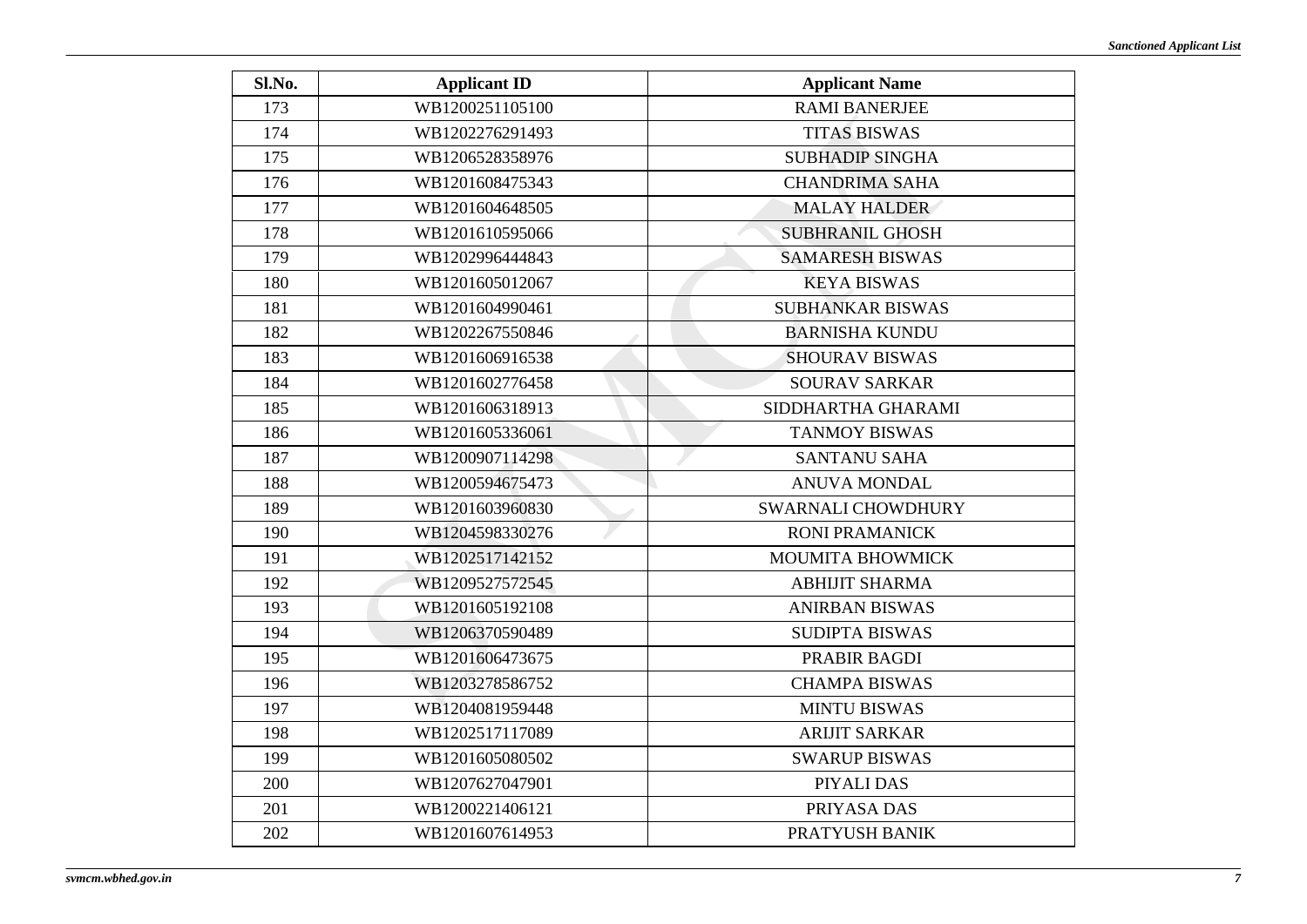| Sl.No. | <b>Applicant ID</b> | <b>Applicant Name</b> |
|--------|---------------------|-----------------------|
| 203    | WB1203292039314     | RANJITA DAS           |
| 204    | WB1201612758765     | <b>SUDIPTA BISWAS</b> |
| 205    | WB1201606549313     | SUBHABRATA DAS        |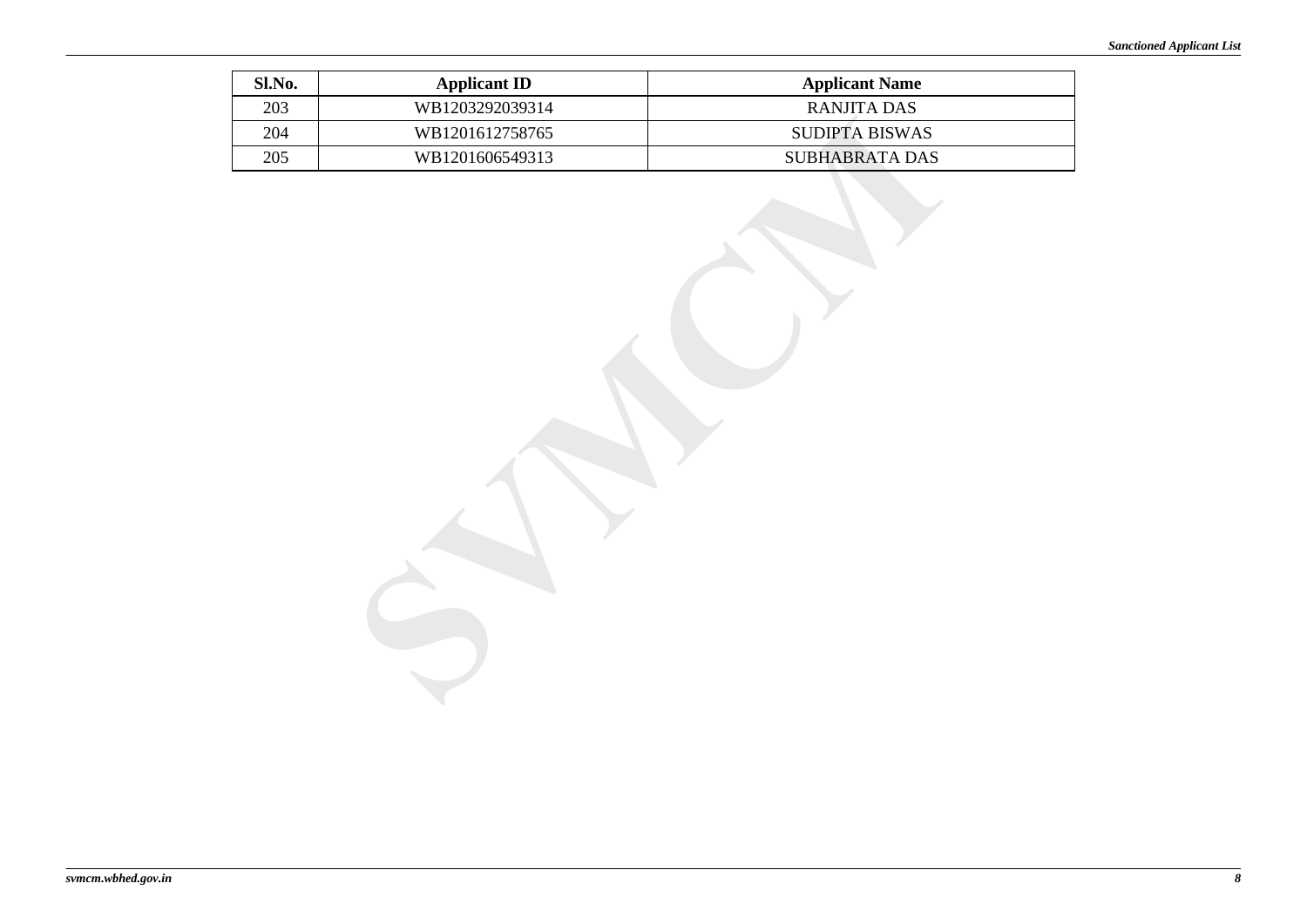## **Sanctioned Fresh Applicant List for SVMCM Scholarship of 2020-21**

### **Course Name : B.SC (ECONOMICS)**

| Sl.No. | <b>Applicant ID</b> | <b>Applicant Name</b>       |
|--------|---------------------|-----------------------------|
|        | WB1203234506598     | <b>SOUMITA BASAK</b>        |
|        | WB1201604587284     | <b>ARPITA DAS</b>           |
|        | WB1209622467347     | <b>HRIDAY KUMAR MALLICK</b> |
| 4      | WB1201610595086     | <b>NIKITA SARKAR</b>        |
|        | WB1201608550953     | <b>ADITI HALDER</b>         |
| h      | WB1205673814301     | <b>MITA DEBNATH</b>         |
|        | WB1201137617673     | <b>JAYEETA GHOSH</b>        |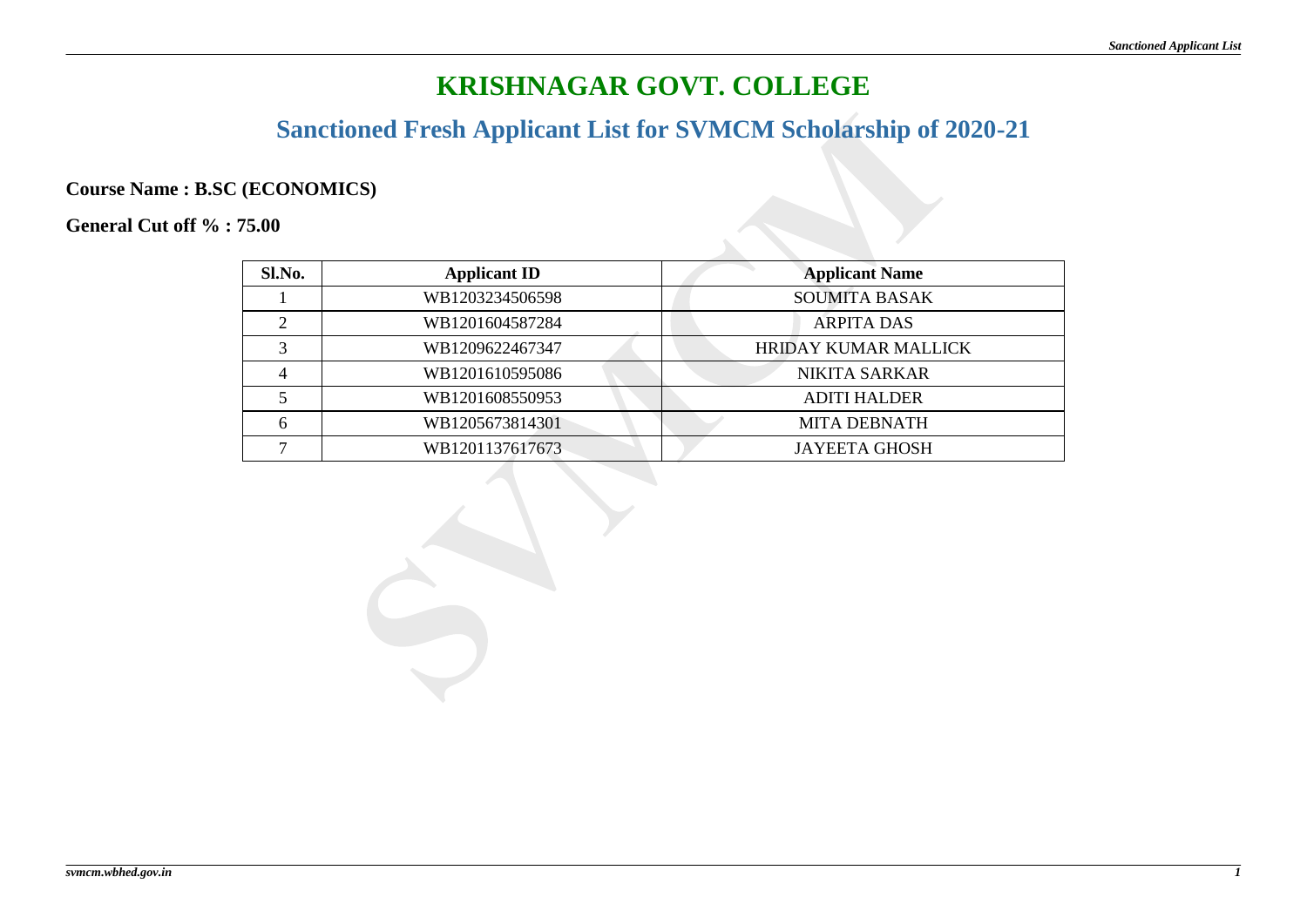## **Sanctioned Fresh Applicant List for SVMCM Scholarship of 2020-21**

#### **Course Name : B.SC (MATHEMATICS AND COMPUTER APPLICATIONS)**

| Sl.No. | <b>Applicant ID</b> | <b>Applicant Name</b> |
|--------|---------------------|-----------------------|
|        | WB1208633347070     | PRITAM BISWAS         |
|        |                     |                       |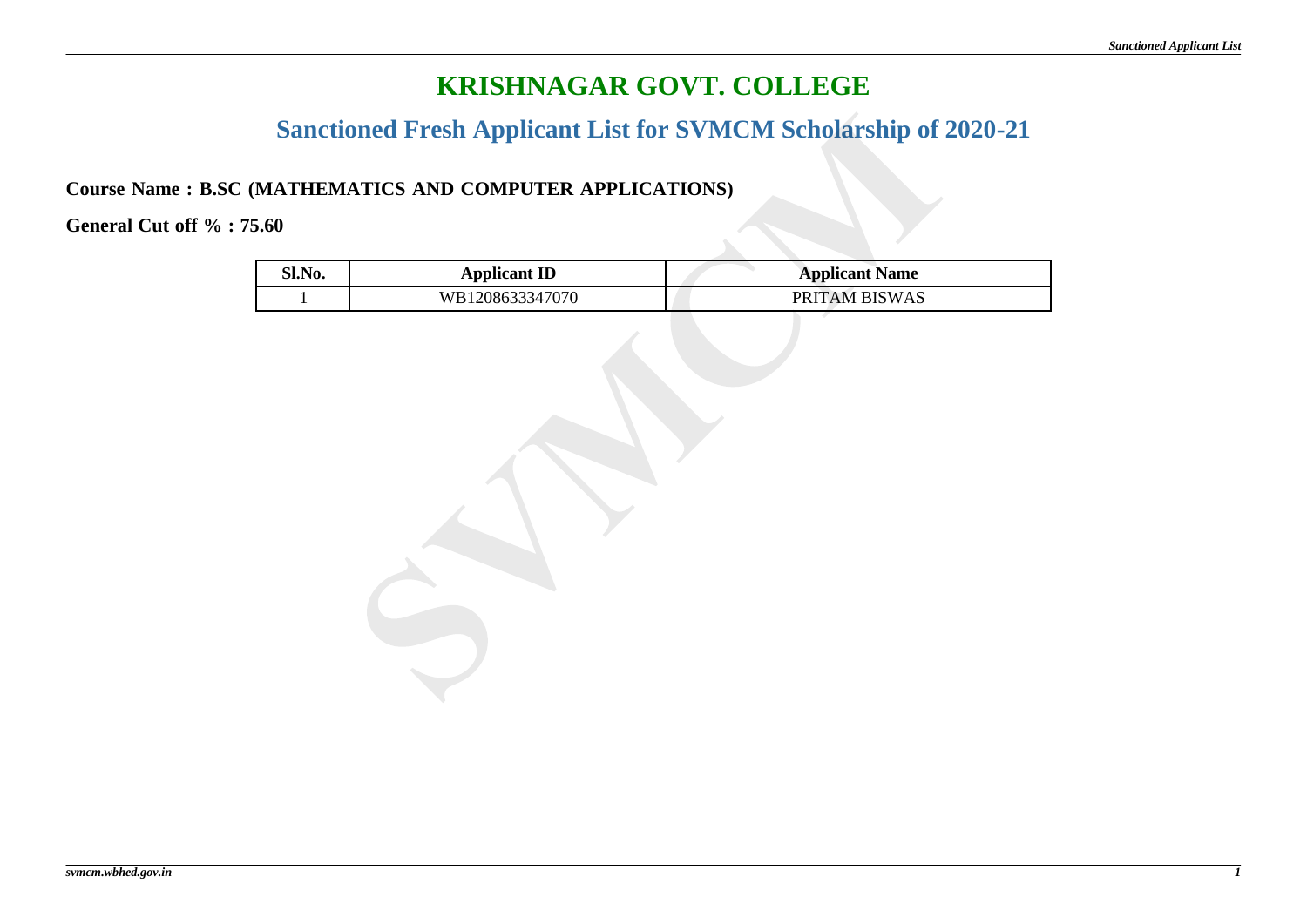## **Sanctioned Fresh Applicant List for SVMCM Scholarship of 2020-21**

**Course Name : M.A**

| Sl.No.         | <b>Applicant ID</b> | <b>Applicant Name</b>   |
|----------------|---------------------|-------------------------|
|                | WB1201607694124     | <b>SUNANDITA DHONI</b>  |
| $\overline{2}$ | WB1201607499778     | <b>ANJANA PAUL</b>      |
| 3              | WB1201608093766     | <b>ANWESHA DEY</b>      |
| $\overline{4}$ | WB1201608190952     | PIYALI PAL              |
| 5              | WB1201608190959     | <b>SANJUKTA DAS</b>     |
| 6              | WB1201609393348     | <b>DIPA MONDAL</b>      |
| $\overline{7}$ | WB1201607434971     | <b>ABIR NANDI</b>       |
| 8              | WB1209317756033     | <b>APURBA BISWAS</b>    |
| 9              | WB1201607690568     | <b>ARPITA MUKHERJEE</b> |
| 10             | WB1204400925799     | <b>MOUMITA NANDI</b>    |
| 11             | WB1201608709355     | PARTHA SARKAR           |
| 12             | WB1200131223091     | <b>ANKIT GHOSH</b>      |
| 13             | WB1201609234934     | <b>KANIKA HALDAR</b>    |
| 14             | WB1209401773245     | <b>ASHIM MAJHI</b>      |
| 15             | WB1201607427778     | <b>RUPKUMAR GHOSH</b>   |
| 16             | WB1209205646610     | <b>CHINMOY GHOSH</b>    |
| 17             | WB1204739583829     | <b>SOURAV NANDI</b>     |
| 18             | WB1201607744565     | PRAMITA PRAMANICK       |
| 19             | WB1201607424138     | PALASH GHOSH            |
| 20             | WB1201606898568     | <b>GOURI DAS</b>        |
| 21             | WB1203015570454     | PRADYUT BARMAN          |
| 22             | WB1201607434928     | <b>SUKUMAR GARAI</b>    |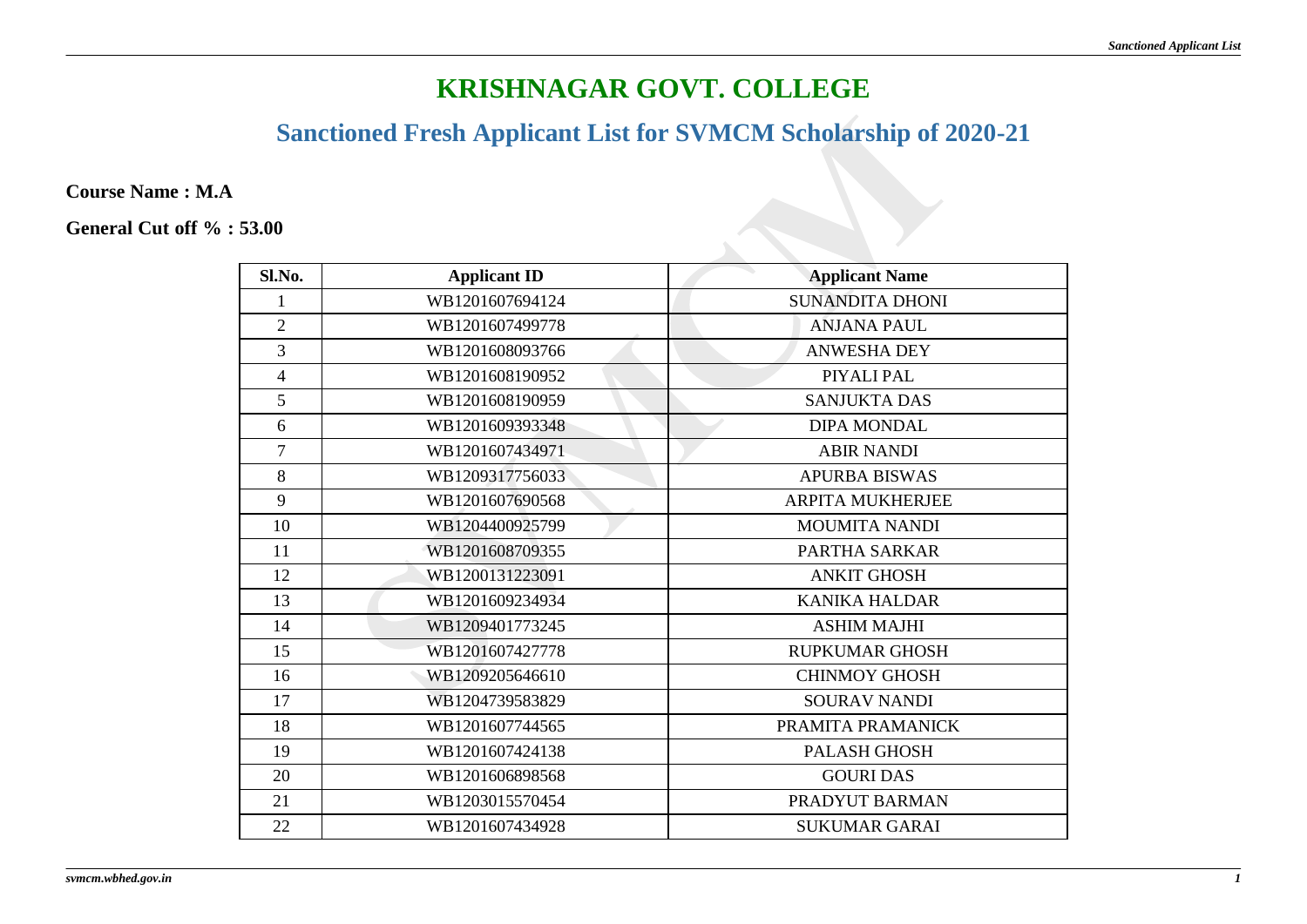| Sl.No. | <b>Applicant ID</b> | <b>Applicant Name</b>  |
|--------|---------------------|------------------------|
| 23     | WB1201607773374     | RAJU GHOSH             |
| 24     | WB1202195780048     | <b>SHRILEKHA GHOSH</b> |
| 25     | WB1203784018543     | <b>BIPLOB BISWAS</b>   |
| 26     | WB1206733386083     | <b>TANMOY BISWAS</b>   |
| 27     | WB1206542260991     | RAJA SAHA              |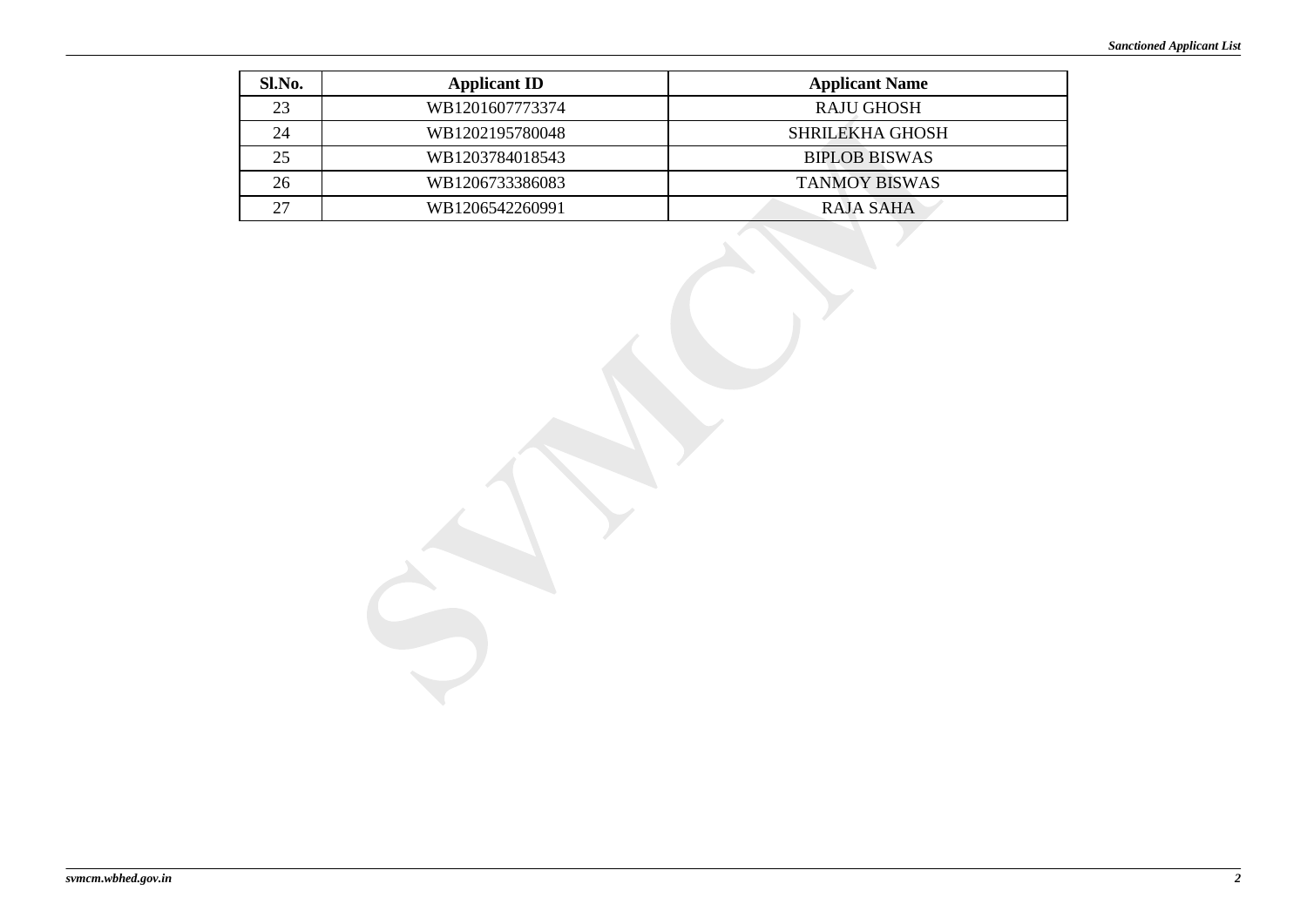## **Sanctioned Fresh Applicant List for SVMCM Scholarship of 2020-21**

**Course Name : M.SC**

| Sl.No.         | <b>Applicant ID</b> | <b>Applicant Name</b>   |
|----------------|---------------------|-------------------------|
|                | WB1201611927115     | <b>SUMIT BISWAS</b>     |
| $\overline{2}$ | WB1201611833499     | <b>ANKITA MAJUMDER</b>  |
| 3              | WB1205774717371     | <b>NIPU RANI NATH</b>   |
| $\overline{4}$ | WB1201611840691     | <b>GUPINATH SARKAR</b>  |
| 5              | WB1207868879225     | <b>TUMPA BISWAS</b>     |
| 6              | WB1201607092920     | <b>JEET SARKAR</b>      |
| $\overline{7}$ | WB1201611041478     | PRIYAM DUTTA            |
| 8              | WB1202421636439     | <b>ADITI ROY</b>        |
| 9              | WB1201608738133     | PAYEL DEBNATH           |
| 10             | WB1201606736463     | <b>SHUBHODIP SARKAR</b> |
| 11             | WB1201609587114     | <b>SANTU DAS</b>        |
| 12             | WB1206786134053     | <b>RAJANYA BISWAS</b>   |
| 13             | WB1201608644553     | <b>PAPPU BISWAS</b>     |
| 14             | WB1201611383487     | MRINAL KANTI BASAK      |
| 15             | WB1205190460189     | AYAN BHATTACHARYYA      |
| 16             | WB1208778804481     | <b>RUMKI MODAK</b>      |
| 17             | WB1204458747250     | <b>AVIJIT SINGHA</b>    |
| 18             | WB1200380463208     | <b>DWIP MUKHERJEE</b>   |
| 19             | WB1201613377925     | HARINANKA CHAKRABORTY   |
| 20             | WB1201613377977     | <b>SAYANDIP BISWAS</b>  |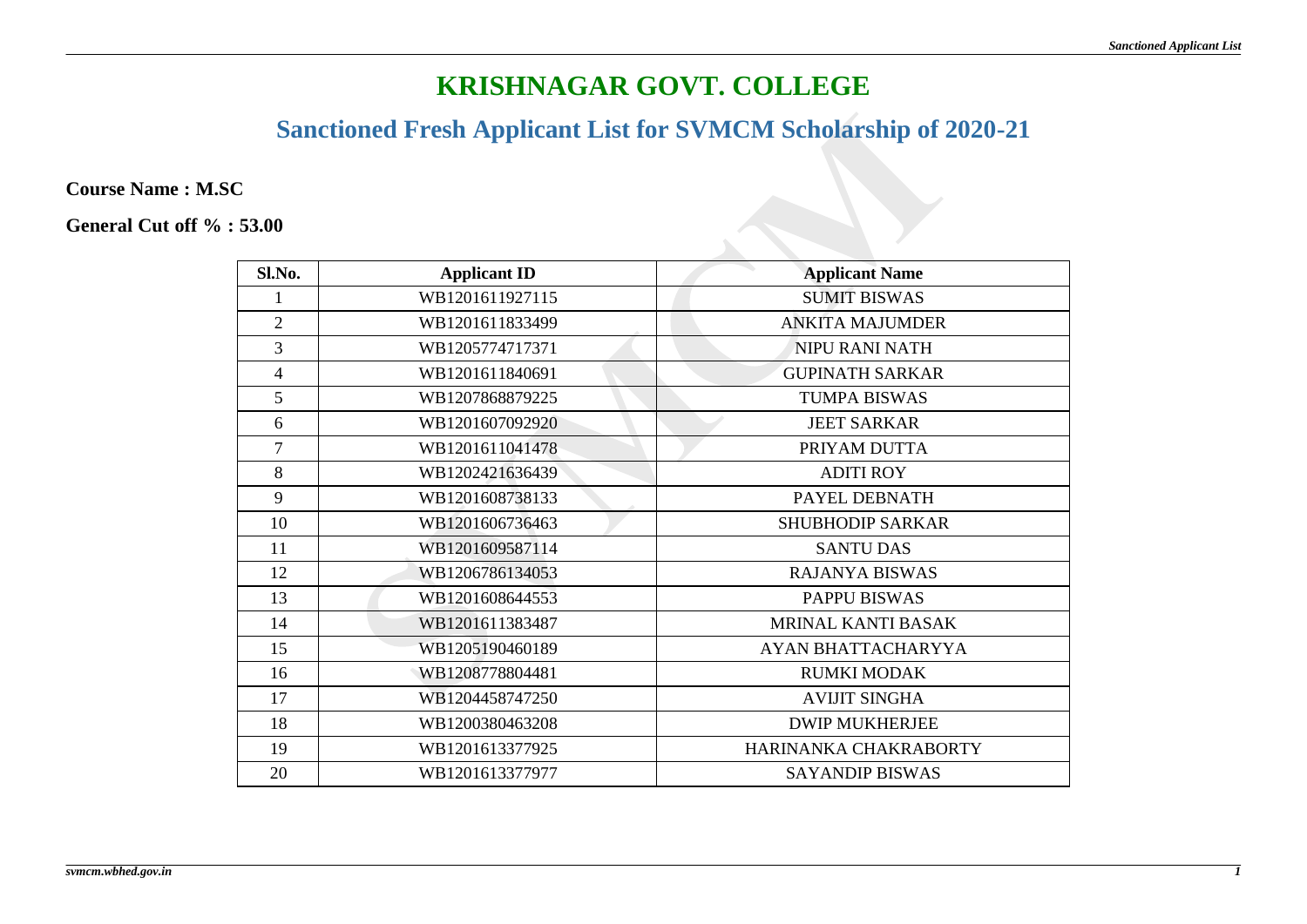## **Sanctioned Fresh Applicant List for SVMCM Scholarship of 2020-21**

**Course Name : B.SC(Major)**

| Sl.No. | <b>Applicant ID</b> | <b>Applicant Name</b>   |
|--------|---------------------|-------------------------|
|        | WB1202061271451     | <b>SUSHMITA BISWAS</b>  |
|        | WB1201603003256     | <b>SAYANI TRIVEDI</b>   |
|        | WB1201605854465     | MRIGANKA GHOSH          |
|        | WB1201134035372     | <b>DEB KUMAR BISWAS</b> |
|        | WB1201602160816     | <b>SABUJ DUTTA</b>      |
|        | WB1201602510046     | RANADEEP BANIK          |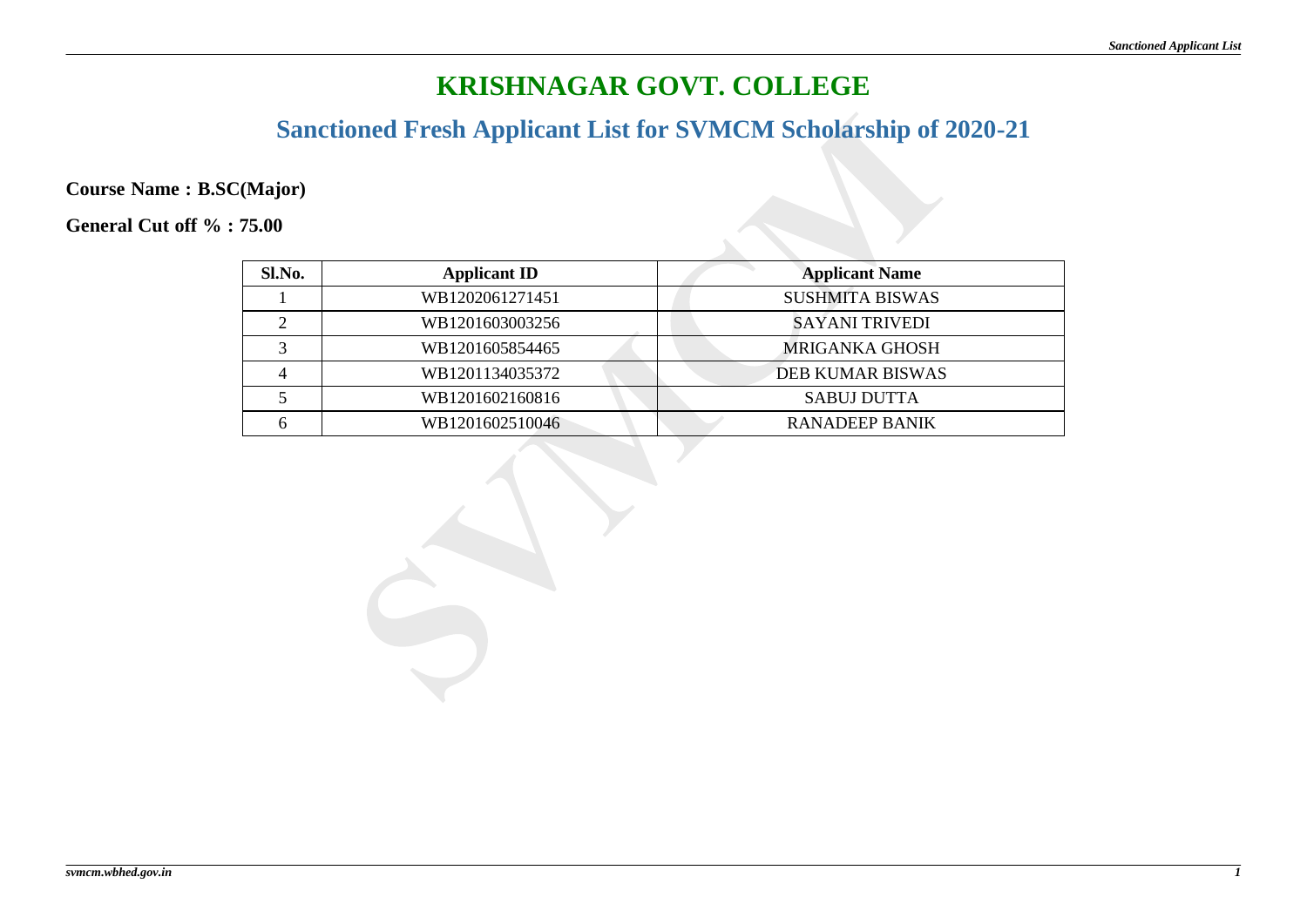## **Sanctioned Renewal Applicant List for SVMCM Scholarship of 2020-21**

#### **Course Name : B.A**

| Sl.No.         | <b>Applicant ID</b> | <b>Applicant Name</b>     |
|----------------|---------------------|---------------------------|
| 1              | WB1193184428464     | <b>NIBEDITA DAS</b>       |
| $\overline{2}$ | WB1181537947588     | <b>RIM PAL</b>            |
| $\overline{3}$ | WB1186162866899     | <b>TITHI GHOSH</b>        |
| $\overline{4}$ | WB1191569397193     | <b>GOUR SAHA</b>          |
| 5              | WB1191569303593     | <b>MAHUYA DEBNATH</b>     |
| 6              | WB1181536586788     | <b>SUSMITA DEY</b>        |
| $\overline{7}$ | WB1190124391262     | <b>SATHI MANDAL</b>       |
| 8              | WB1189025728140     | <b>SHREYASHI BANERJEE</b> |
| 9              | WB1191568299155     | <b>MOUMITA CHATTERJEE</b> |
| 10             | WB1191569400766     | <b>RIYA PAL</b>           |
| 11             | WB1192641141915     | <b>LABANI CHANGDAR</b>    |
| 12             | WB1195666977405     | <b>RIYA SARKAR</b>        |
| 13             | WB1181538055541     | <b>SWATI BISWAS</b>       |
| 14             | WB1192697646639     | <b>SUBHANKAR BISWAS</b>   |
| 15             | WB1190612304049     | <b>KAKOLI MONDAL</b>      |
| 16             | WB1196694234258     | <b>RIMI DEBNATH</b>       |
| 17             | WB1191246474310     | <b>BARNA SAHA</b>         |
| 18             | WB1191571478054     | <b>SHYAMA SARKAR</b>      |
| 19             | WB1181536853189     | <b>RAHUL DUTTA</b>        |
| 20             | WB1199880844400     | <b>NABANITA BHOWMICK</b>  |
| 21             | WB1181973757218     | <b>AVIJIT PAUL</b>        |
| 22             | WB1194731677937     | <b>BANDANA SAHA</b>       |
| 23             | WB1192759446020     | <b>SOURAV PAUL</b>        |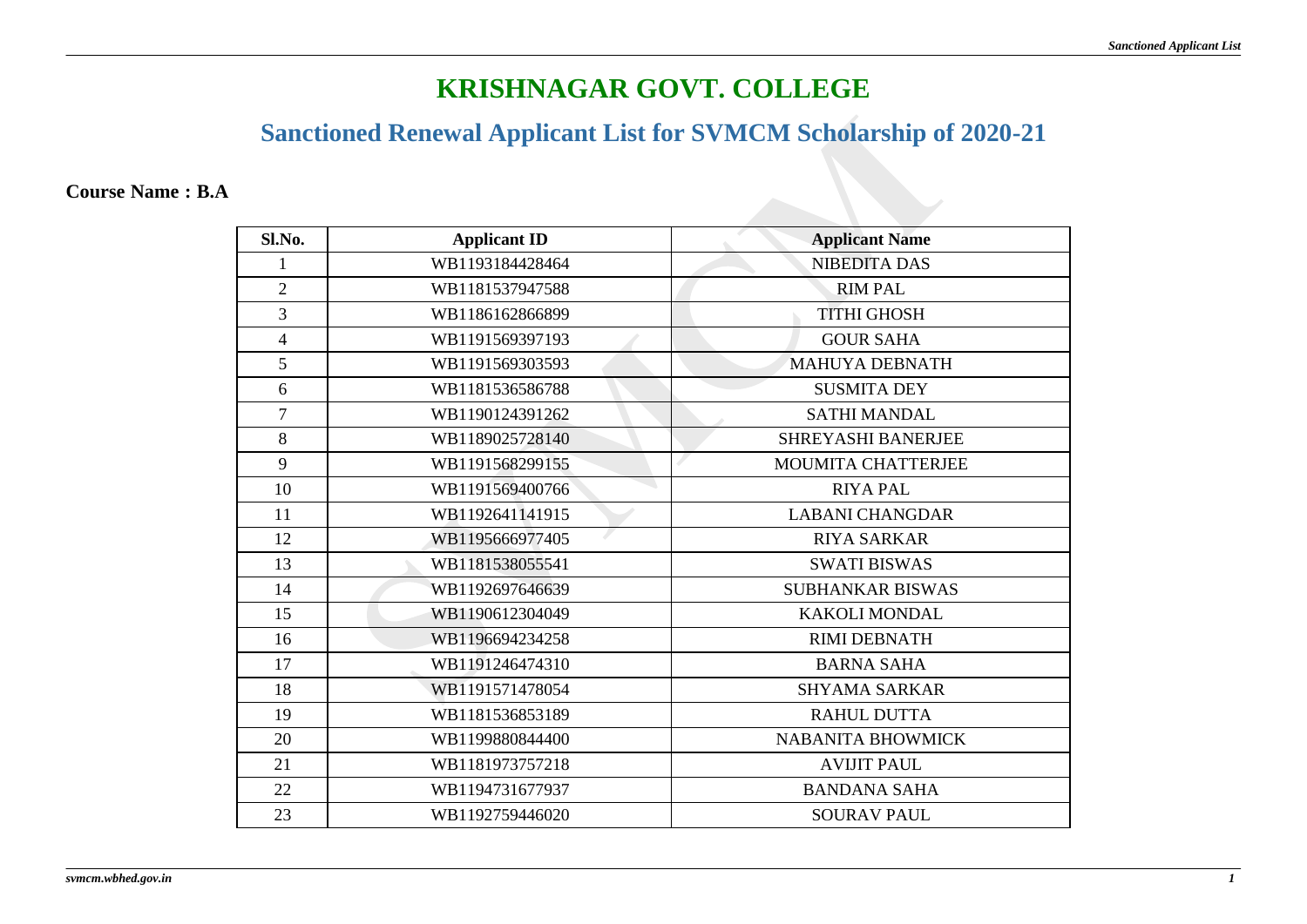| Sl.No. | <b>Applicant ID</b> | <b>Applicant Name</b>    |
|--------|---------------------|--------------------------|
| 24     | WB1181538055554     | <b>SUMANA BASU</b>       |
| 25     | WB1191568785167     | <b>RIYA HALDER</b>       |
| 26     | WB1191568428778     | <b>SOUPARNA DAS</b>      |
| 27     | WB1181537875569     | <b>PRODIP BISWAS</b>     |
| 28     | WB1188259399538     | <b>SUDIPTA SARKAR</b>    |
| 29     | WB1191571215230     | <b>DEBOSUBHRA PAL</b>    |
| 30     | WB1195108736718     | <b>MAYURAKSHI BISWAS</b> |
| 31     | WB1191568813983     | <b>SUMI HALDER</b>       |
| 32     | WB1181537796390     | <b>ARUP KARMAKAR</b>     |
| 33     | WB1196494064407     | <b>MIHIR BISWAS</b>      |
| 34     | WB1180504345777     | PRITAM BISWAS            |
| 35     | WB1181537540786     | PRANAYA PATHAK           |
| 36     | WB1196588376532     | <b>MOULI SAHA</b>        |
| 37     | WB1187038780170     | <b>BONASHRI GOSWAMI</b>  |
| 38     | WB1199903912762     | <b>CHAYAN MONDAL</b>     |
| 39     | WB1184100848656     | PRANESWAR DAS            |
| 40     | WB1181538653240     | <b>BIPLAB PRAMANIK</b>   |
| 41     | WB1192647324692     | <b>RAKI DEBNATH</b>      |
| 42     | WB1182705899068     | SRILEKHA SADHUKHAN       |
| 43     | WB1184240127636     | <b>MOLI BANERJEE</b>     |
| 44     | WB1189176065115     | PRAKASH HALDER           |
| 45     | WB1181538404858     | <b>TANDRANI BISWAS</b>   |
| 46     | WB1191569166740     | <b>SUPRIYA MOHANTA</b>   |
| 47     | WB1194843551760     | SNEHA DEY BISWAS         |
| 48     | WB1196893966045     | <b>BIPASA GHOSH</b>      |
| 49     | WB1191569497996     | <b>TINA GHOSH</b>        |
| 50     | WB1190376189904     | <b>PUJA BISWAS</b>       |
| 51     | WB1191569033577     | <b>SWETA PAROI</b>       |
| 52     | WB1187121169580     | <b>TANIA GHOSH</b>       |
| 53     | WB1181537803554     | <b>MADHABI GHOSH</b>     |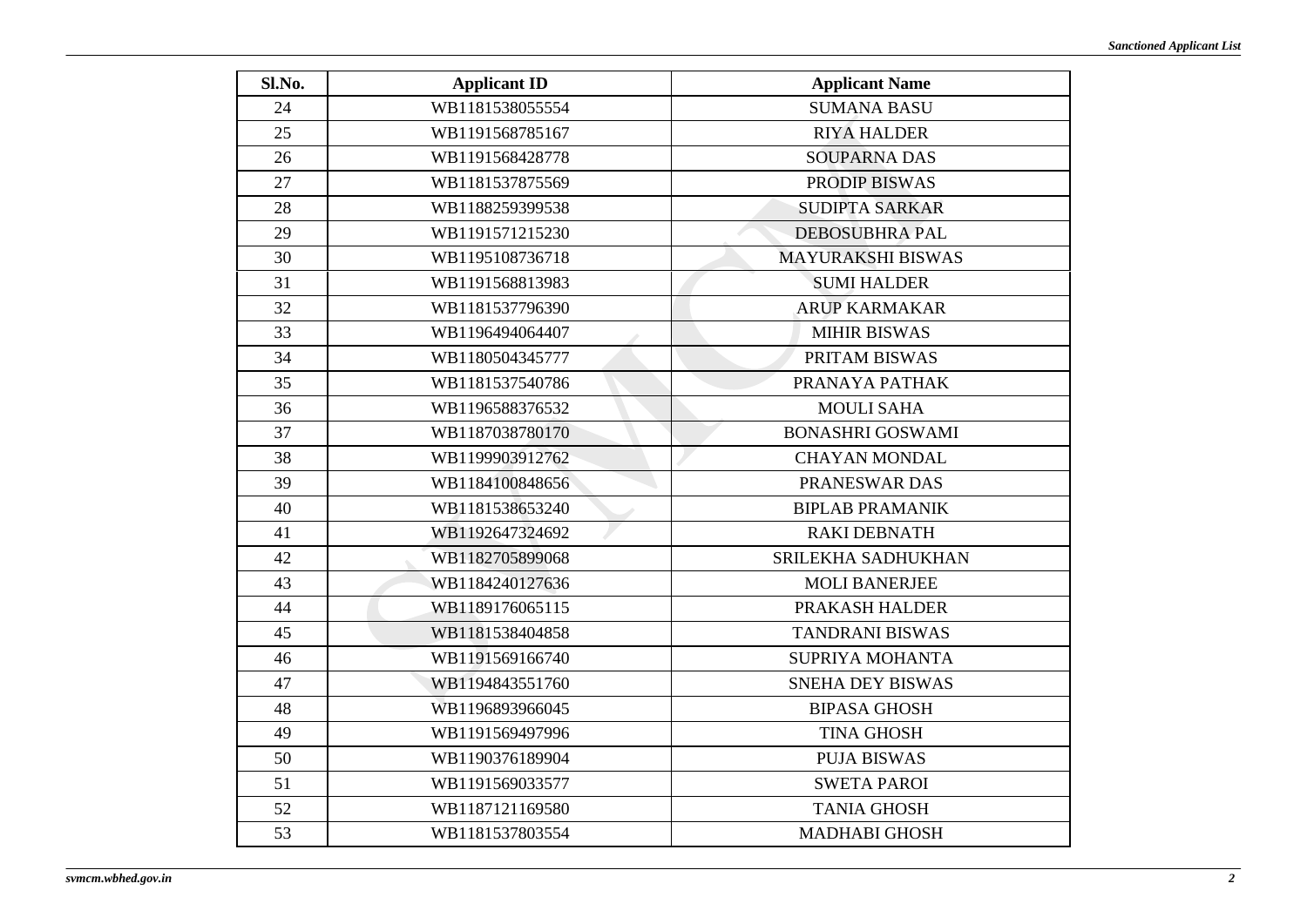| Sl.No. | <b>Applicant ID</b> | <b>Applicant Name</b>     |
|--------|---------------------|---------------------------|
| 54     | WB1191569076750     | <b>DISHA NANDY</b>        |
| 55     | WB1198716211840     | <b>JAYA KUNDU</b>         |
| 56     | WB1193153028461     | <b>ANKITA KUNDU</b>       |
| 57     | WB1191568983178     | <b>RAGHUNATH BISWAS</b>   |
| 58     | WB1180895341204     | PRASANTA SARKAR           |
| 59     | WB1191568353147     | <b>SUTRISHNA MODAK</b>    |
| 60     | WB1187467318960     | <b>MOUSUMI ROY</b>        |
| 61     | WB1188085329964     | <b>ARNAB GHOSH</b>        |
| 62     | WB1180801295151     | <b>ANJAN ROY</b>          |
| 63     | WB1190984928081     | <b>SWEETY BISWAS</b>      |
| 64     | WB1191569425974     | <b>RIYA SADHUKHAN</b>     |
| 65     | WB1183599295234     | <b>ARGHYA KUNDU</b>       |
| 66     | WB1192524638340     | DEBJYOTI MAJUMDAR         |
| 67     | WB1191569080347     | <b>SUBHAM GHOSH</b>       |
| 68     | WB1195733333611     | <b>SUPRIYA BISWAS</b>     |
| 69     | WB1189714941845     | PAPIYA PAL                |
| 70     | WB1195024605783     | <b>BIDISHA KANSABANIK</b> |
| 71     | WB1192620566315     | <b>DINOBANDHU PAL</b>     |
| 72     | WB1181536925199     | PUNAM MONDAL              |
| 73     | WB1191569224354     | <b>GOUR SUNDAR DAS</b>    |
| 74     | WB1194371479749     | TUMPA KARMAKAR            |
| 75     | WB1181537943978     | <b>NISHA DHAR</b>         |
| 76     | WB1183260984254     | <b>MANALI PAL</b>         |
| 77     | WB1181537879181     | <b>ANIMA YADAV</b>        |
| 78     | WB1181537951163     | <b>SARMI BISWAS</b>       |
| 79     | WB1191569508797     | PRIYANKA DAS              |
| 80     | WB1191568860763     | <b>RAMA RANI KUNDU</b>    |
| 81     | WB1191569386392     | <b>BARSHA BAKCHI</b>      |
| 82     | WB1199705269254     | <b>SAJAL BARMAN</b>       |
| 83     | WB1181538404806     | <b>BIKRAM SARDAR</b>      |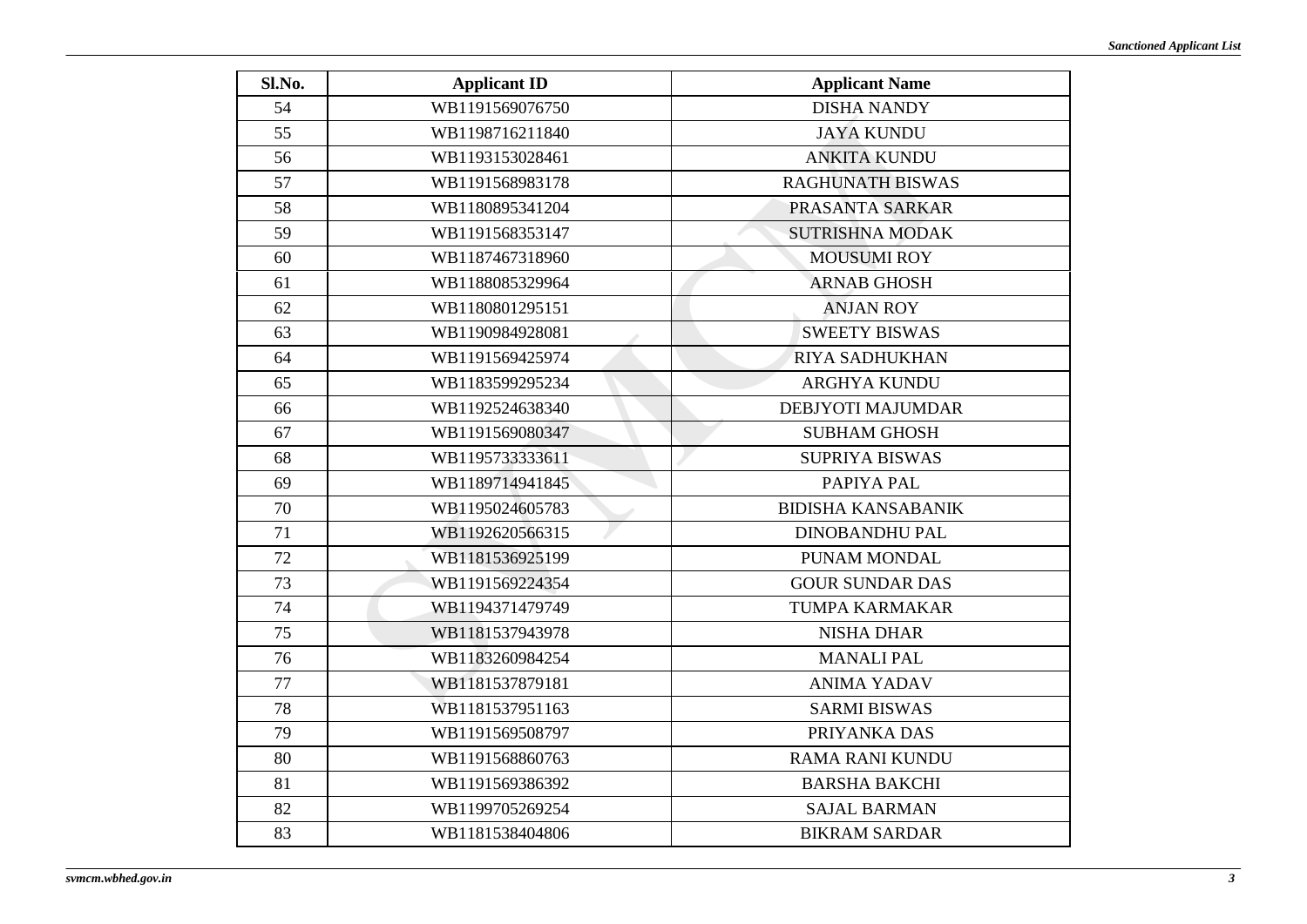| Sl.No. | <b>Applicant ID</b> | <b>Applicant Name</b>     |
|--------|---------------------|---------------------------|
| 84     | WB1191568788790     | <b>BARNALI DEBNATH</b>    |
| 85     | WB1181537864757     | <b>LABONI GHOSH</b>       |
| 86     | WB1181537609184     | <b>DIP KUMAR KUNDU</b>    |
| 87     | WB1186582311456     | <b>PRADIP DAS</b>         |
| 88     | WB1183254487844     | <b>BIBHUTIBHUSAN PAUL</b> |
| 89     | WB1193528634286     | <b>AYAN BALA</b>          |
| 90     | WB1195480969210     | <b>GANGA DAS</b>          |
| 91     | WB1181538646010     | <b>RIPAN BISWAS</b>       |
| 92     | WB1181537875551     | <b>RAJIB GHOSH</b>        |
| 93     | WB1198286101061     | <b>NEHA BISWAS</b>        |
| 94     | WB1191571060430     | <b>RAJKUMAR BISWAS</b>    |
| 95     | WB1191569217173     | <b>MOUMITA MODAK</b>      |
| 96     | WB1181393159508     | <b>SAYAN BISWAS</b>       |
| 97     | WB1181537537175     | <b>GOPAL CHANDRA DHAR</b> |
| 98     | WB1181536763151     | <b>RAMA BISWAS</b>        |
| 99     | WB1181773440979     | <b>SAYAN CHOWDHURY</b>    |
| 100    | WB1197358733736     | <b>SHARMILA SARKAR</b>    |
| 101    | WB1199949258874     | <b>SUPRIYA HALDAR</b>     |
| 102    | WB1191568986795     | <b>GOBINDA SARKAR</b>     |
| 103    | WB1190400152700     | <b>SOUVIK GHOSH</b>       |
| 104    | WB1191569141585     | NIBEDITA MONDAL           |
| 105    | WB1181537454396     | <b>SHARMITA GARAI</b>     |
| 106    | WB1181521467214     | NANDITA KARMAKAR          |
| 107    | WB1190392226086     | KONIKA DEBNATH            |
| 108    | WB1189353005089     | <b>SARBANI PAUL</b>       |
| 109    | WB1197780753090     | <b>TRIPTI BISWAS</b>      |
| 110    | WB1188202286056     | PUSPITA SAHA              |
| 111    | WB1191569062354     | <b>NANDITA SARKAR</b>     |
| 112    | WB1199534315984     | PRIYANKA SAHA             |
| 113    | WB1182858906898     | <b>SUMAN ROY</b>          |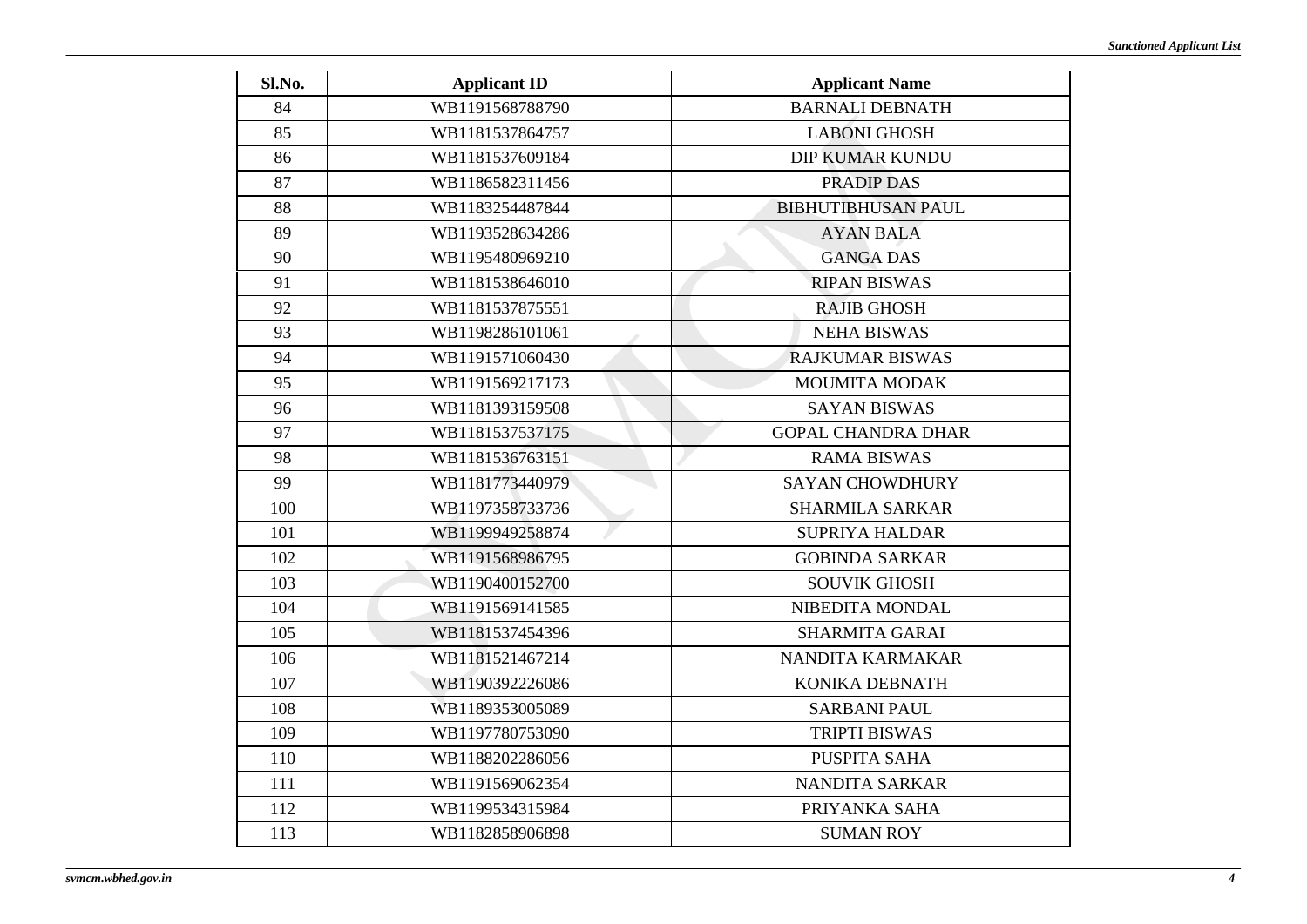| Sl.No. | <b>Applicant ID</b> | <b>Applicant Name</b>    |
|--------|---------------------|--------------------------|
| 114    | WB1180626074637     | <b>ANINDYA KAR</b>       |
| 115    | WB1191569386390     | PRADIP MONDAL            |
| 116    | WB1191571578802     | <b>SRIJA KUNDU</b>       |
| 117    | WB1198100394473     | <b>RIMPA SUTRADHAR</b>   |
| 118    | WB1186581516347     | <b>RAKHI DEB</b>         |
| 119    | WB1182870415145     | <b>RASHMITA SAHA</b>     |
| 120    | WB1191568608767     | <b>CHAMPA NATH</b>       |
| 121    | WB1190429618327     | <b>MADHUMITA SARKAR</b>  |
| 122    | WB1191571370000     | <b>NIVA BISWAS</b>       |
| 123    | WB1191569249563     | <b>BAPAN PRAMANICK</b>   |
| 124    | WB1199374545225     | <b>SHRABANTI DEY DAS</b> |
| 125    | WB1194443223802     | <b>SOMNATH DEY</b>       |
| 126    | WB1191568893191     | RUPALI MONDAL            |
| 127    | WB1191569335966     | <b>PUJA PAL</b>          |
| 128    | WB1191331563237     | <b>RUPALI SAHA</b>       |
| 129    | WB1190337335449     | <b>NIBEDITA BISWAS</b>   |
| 130    | WB1184913099529     | <b>BITTU BISWAS</b>      |
| 131    | WB1181536982776     | <b>MONISHA GHOSH</b>     |
| 132    | WB1191461519009     | MADHURIMA DEBNATH        |
| 133    | WB1189707428570     | <b>AKASH SADHUKHAN</b>   |
| 134    | WB1190792748588     | SHUVAJIT PRAMANIK        |
| 135    | WB1191569321574     | <b>MOUNISHA BISWAS</b>   |
| 136    | WB1194970637078     | <b>SUBRATA DEBNATH</b>   |
| 137    | WB1191568907575     | <b>RUPAM PAUL</b>        |
| 138    | WB1191529709071     | PIYALI DAS               |
| 139    | WB1191568774370     | <b>SUNITA DAS</b>        |
| 140    | WB1187238790747     | <b>RIYA SARKAR</b>       |
| 141    | WB1181537879148     | <b>CHAYANIKA BISWAS</b>  |
| 142    | WB1181537353598     | <b>DOLLY MONDAL</b>      |
| 143    | WB1188133846614     | <b>MOUSUMI BISWAS</b>    |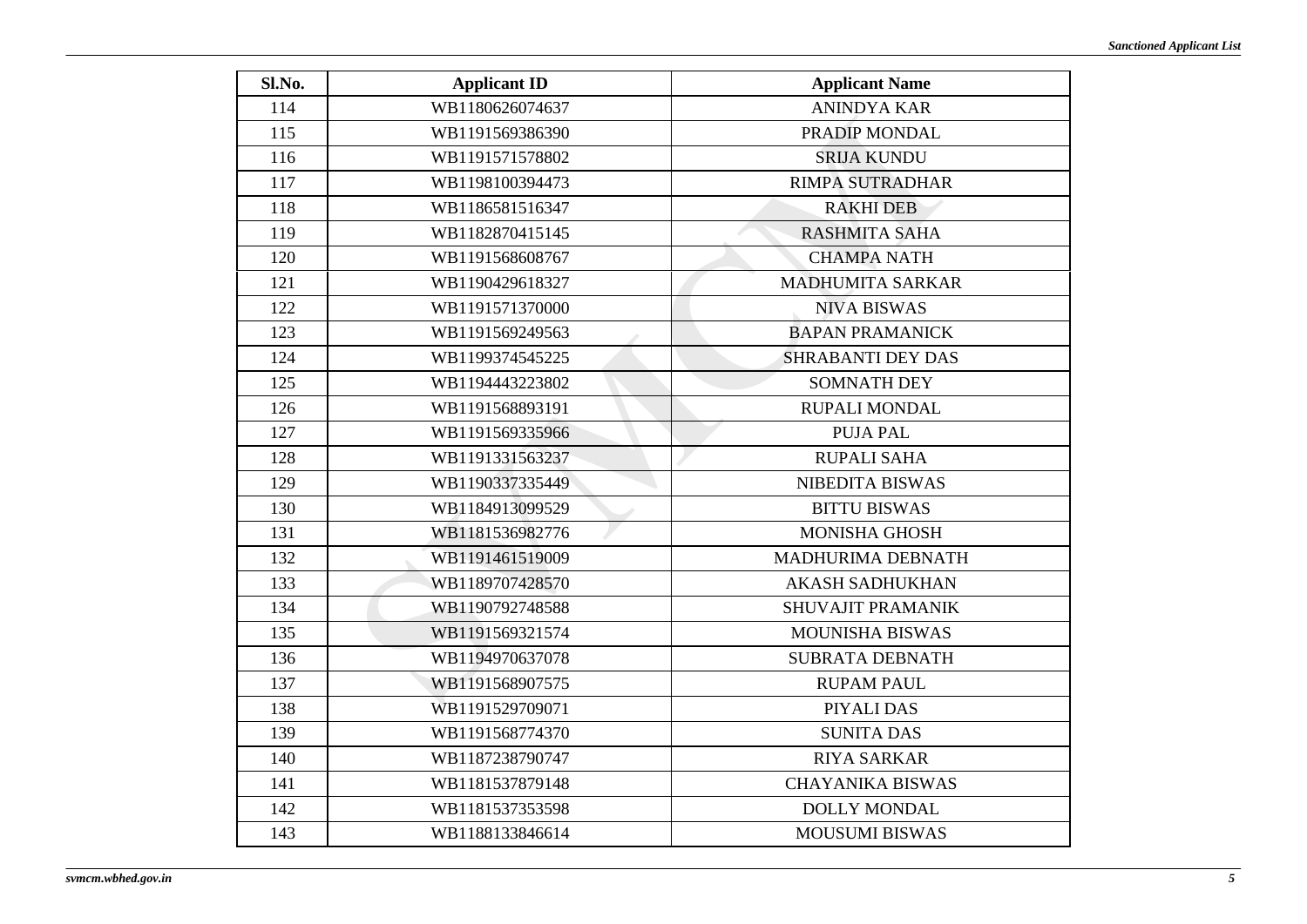| Sl.No. | <b>Applicant ID</b> | <b>Applicant Name</b>    |
|--------|---------------------|--------------------------|
| 144    | WB1181537882791     | <b>ANTARA BHOWMICK</b>   |
| 145    | WB1188515485193     | <b>MOHUYA DUTTA</b>      |
| 146    | WB1188175115888     | <b>SOUMIK SAHA</b>       |
| 147    | WB1198254816611     | <b>BISHAL SAHA</b>       |
| 148    | WB1191929041479     | <b>NEHA MALLICK</b>      |
| 149    | WB1191568392793     | <b>ARITRA SARKAR</b>     |
| 150    | WB1198815342569     | <b>NANDITA BISWAS</b>    |
| 151    | WB1182993236136     | <b>SHREEJITA SAHA</b>    |
| 152    | WB1193695201713     | <b>PADMA GUIN</b>        |
| 153    | WB1199664786410     | <b>RUPASI GHOSH</b>      |
| 154    | WB1183485405940     | <b>RAM MAJUMDAR</b>      |
| 155    | WB1185430829911     | <b>SOUVIK BISWAS</b>     |
| 156    | WB1198900038524     | <b>TAMA SANNYASHI</b>    |
| 157    | WB1195406875740     | <b>PUJA SARKAR</b>       |
| 158    | WB1197965889841     | <b>TAMA SARKAR</b>       |
| 159    | WB1182570468071     | <b>SUJOY GHOSH</b>       |
| 160    | WB1191569073140     | PRIYA DAS                |
| 161    | WB1191569544771     | <b>SUKANTA KUMAR DAS</b> |
| 162    | WB1191568525958     | <b>SAYAN DHARA</b>       |
| 163    | WB1196124046489     | <b>SANTU PRAMANIK</b>    |
| 164    | WB1191569566381     | <b>CHAYAN BISWAS</b>     |
| 165    | WB1186042573405     | PROSANTA MONDAL          |
| 166    | WB1181400811141     | <b>TANUSREE DAS</b>      |
| 167    | WB1181536935976     | <b>TUSAR HALDER</b>      |
| 168    | WB1187087799208     | <b>SONALI MODAK</b>      |
| 169    | WB1196302820087     | <b>DEBDOOT SAHA</b>      |
| 170    | WB1191569483563     | <b>JOY SHIL</b>          |
| 171    | WB1198453303800     | <b>HENA PODDAR</b>       |
| 172    | WB1186456703364     | <b>SUMAN SAHA</b>        |
| 173    | WB1191569069595     | <b>SHRABANI DEBNATH</b>  |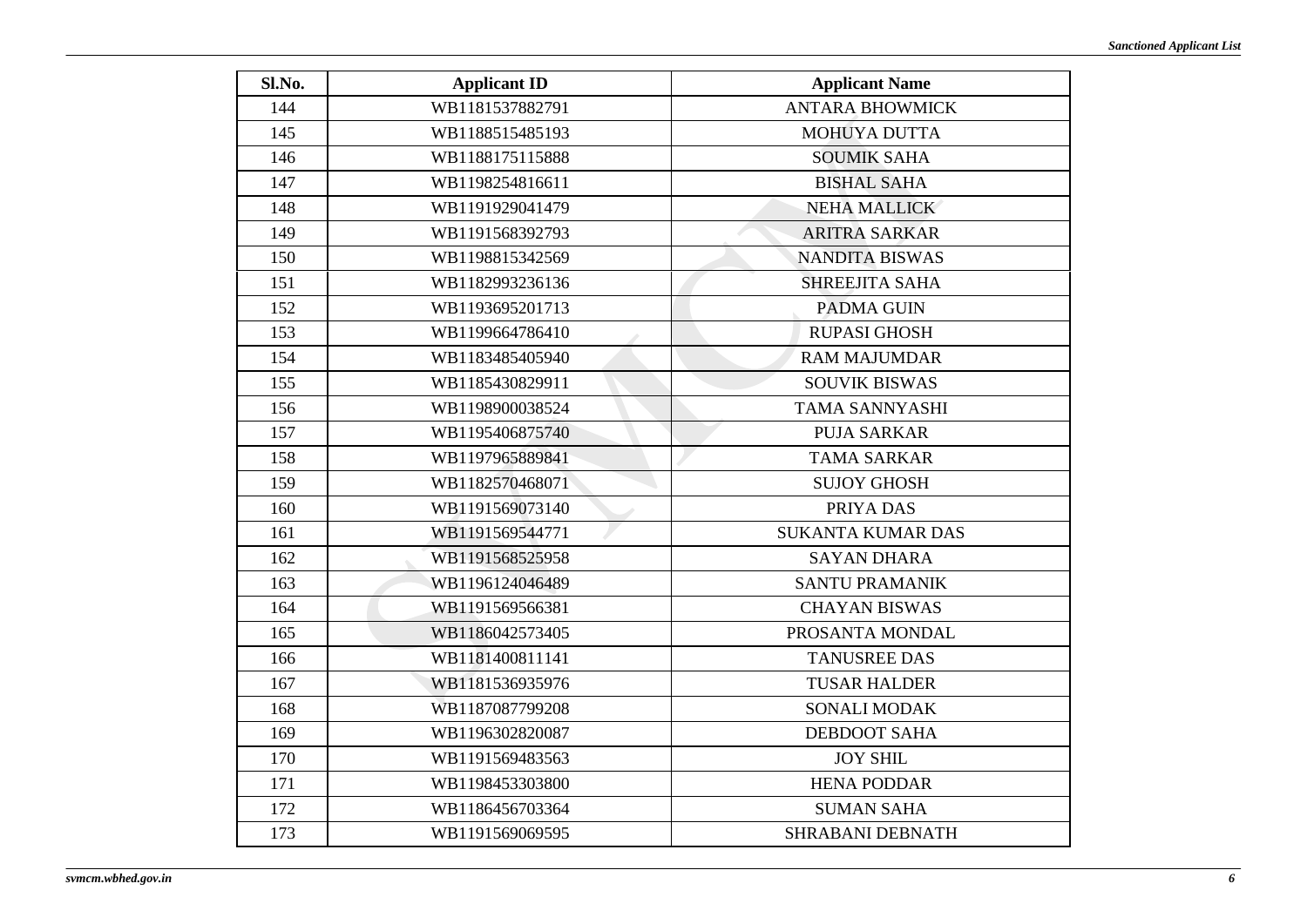| Sl.No. | <b>Applicant ID</b> | <b>Applicant Name</b>   |
|--------|---------------------|-------------------------|
| 174    | WB1181542789682     | <b>RITU MANDAL</b>      |
| 175    | WB1191569152352     | <b>SARADA BISWAS</b>    |
| 176    | WB1191569245962     | <b>RANI TARAFDER</b>    |
| 177    | WB1188973285863     | <b>MOUMITA ROY</b>      |
| 178    | WB1193410005694     | <b>RAHUL BISWAS</b>     |
| 179    | WB1191569382794     | <b>APARUPA SARKAR</b>   |
| 180    | WB1194196808483     | <b>DITHI DUTTA</b>      |
| 181    | WB1196255071936     | PRIYANKA BISWAS         |
| 182    | WB1191568597949     | <b>RIJU PAL</b>         |
| 183    | WB1191568446748     | <b>SANGITA DAS</b>      |
| 184    | WB1181807837788     | <b>RAMA BISWAS</b>      |
| 185    | WB1182984873374     | SOURAV CHANDRA DAS      |
| 186    | WB1181537879168     | SUBHANKAR MONDAL        |
| 187    | WB1191569393540     | <b>KAKALI BISWAS</b>    |
| 188    | WB1191569076761     | <b>PIJUSH GHOSH</b>     |
| 189    | WB1191568777985     | <b>JHUMA SADHUKHAN</b>  |
| 190    | WB1196301318897     | <b>KARTIK DAS</b>       |
| 191    | WB1195216004747     | <b>KAJAL BISWAS</b>     |
| 192    | WB1185133407362     | <b>SHILPA PRAMANICK</b> |
| 193    | WB1187584822698     | <b>BISWAJIT ROY</b>     |
| 194    | WB1194786187953     | <b>JAMUNA BISWAS</b>    |
| 195    | WB1198729776459     | PRITI ROY               |
| 196    | WB1181537252757     | <b>SAMPA SARKAR</b>     |
| 197    | WB1191569382756     | <b>SANJU GHOSH</b>      |
| 198    | WB1190301404336     | <b>SOUVIK BISWAS</b>    |
| 199    | WB1197841275819     | <b>BIPASHA GHOSH</b>    |
| 200    | WB1198903667045     | <b>ANU BISWAS</b>       |
| 201    | WB1195387840778     | <b>SUMANA PAUL</b>      |
| 202    | WB1188988507859     | <b>PIJUS BISWAS</b>     |
| 203    | WB1181538484023     | <b>SATHI MONDAL</b>     |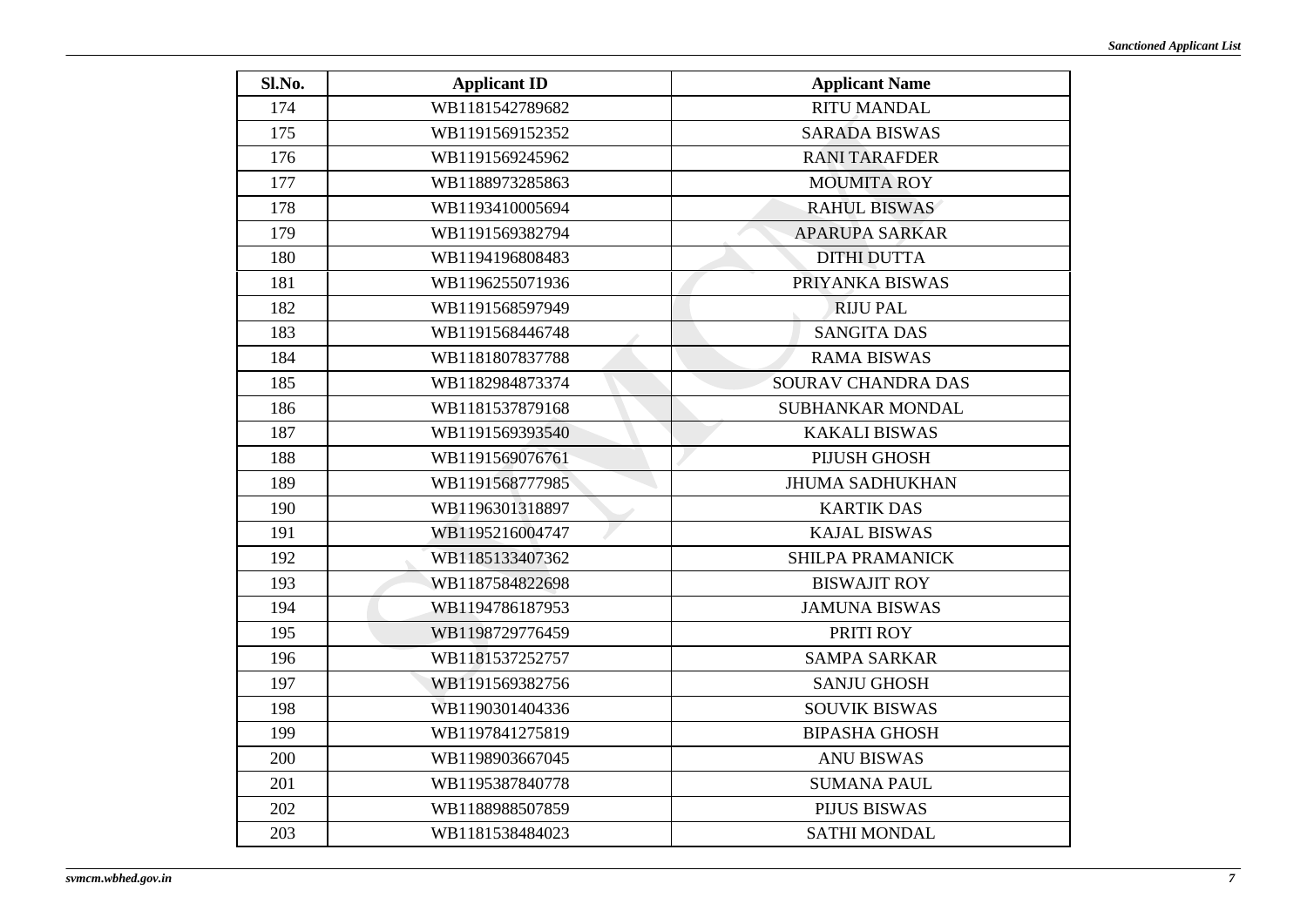| Sl.No. | <b>Applicant ID</b> | <b>Applicant Name</b>    |
|--------|---------------------|--------------------------|
| 204    | WB1190484387622     | <b>CHINMOY SADHUKHAN</b> |
| 205    | WB1191569152372     | <b>TRISHA BISWAS</b>     |
| 206    | WB1191568950777     | <b>RIYA PAL</b>          |
| 207    | WB1181541144495     | <b>ISHA SARKAR</b>       |
| 208    | WB1191568299195     | DEBOLINA MUKHERJEE       |
| 209    | WB1181537886358     | SANTANA DEBNATH          |
| 210    | WB1181537799992     | <b>SUSAMA SARKAR</b>     |
| 211    | WB1191569073152     | <b>RAKESH SARKAR</b>     |
| 212    | WB1199431330396     | <b>ANINDITA NATH</b>     |
| 213    | WB1191569170374     | <b>SUMAN GHOSH</b>       |
| 214    | WB1188366659113     | <b>JAYA DAS</b>          |
| 215    | WB1198670081584     | <b>SUDIP DEBNATH</b>     |
| 216    | WB1191568266767     | <b>ARJUN BRAHMA</b>      |
| 217    | WB1188214853228     | KRISHNA GOPAL MAHATO     |
| 218    | WB1181538494818     | PRONAB PAUL              |
| 219    | WB1181135325854     | <b>BARSHA MONDAL</b>     |
| 220    | WB1197753369064     | <b>ALLADI MODAK</b>      |
| 221    | WB1191569566355     | <b>BARNALI NANDI</b>     |
| 222    | WB1190673584160     | <b>SILVIA BANERJEE</b>   |
| 223    | WB1193211616939     | <b>KALYANI MONDAL</b>    |
| 224    | WB1191569209969     | <b>MUKTA BISWAS</b>      |
| 225    | WB1191569393562     | <b>ASHIM GHOSH</b>       |
| 226    | WB1195411804834     | <b>SUDIPTA ROY</b>       |
| 227    | WB1182729356612     | <b>SOURAV SHIL</b>       |
| 228    | WB1190299088327     | <b>RIKTA BISWAS</b>      |
| 229    | WB1199853788717     | <b>BIDISHA DEWAN</b>     |
| 230    | WB1198153069307     | <b>SOMA SAHA</b>         |
| 231    | WB1187805779559     | <b>DEBJANI BAGCHI</b>    |
| 232    | WB1192563279506     | PRATIMA MONDAL           |
| 233    | WB1194004195333     | <b>SAIKAT PAIK</b>       |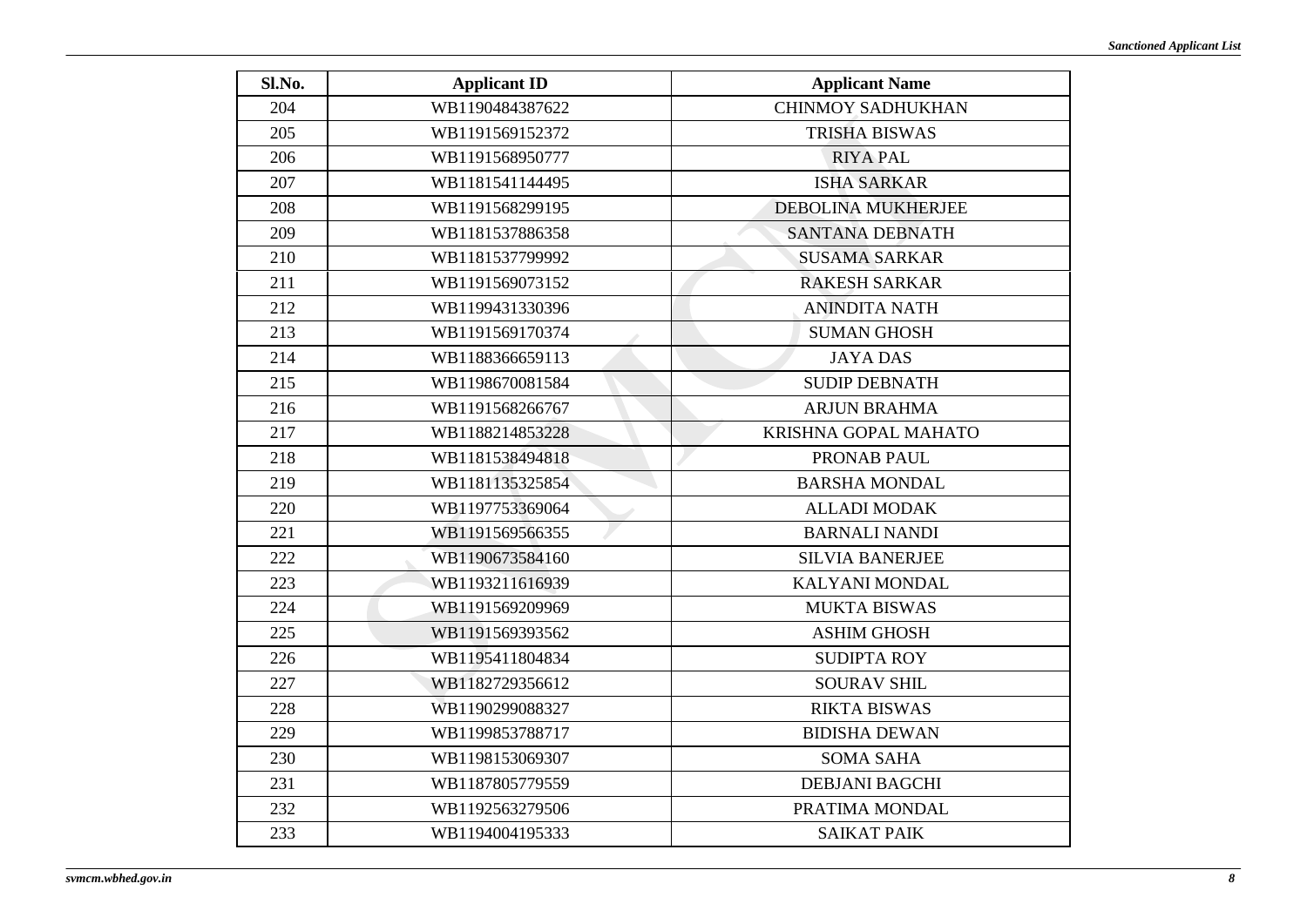| Sl.No. | <b>Applicant ID</b> | <b>Applicant Name</b>   |
|--------|---------------------|-------------------------|
| 234    | WB1193822333080     | <b>RIMI GHOSH</b>       |
| 235    | WB1190784194377     | NANDITA MAHATO          |
| 236    | WB1181537879176     | <b>ARGHA ROY</b>        |
| 237    | WB1182085868080     | <b>SHARMISTHA MODAK</b> |
| 238    | WB1191569512369     | <b>KOYEL DAS</b>        |
| 239    | WB1192241406081     | <b>MADHUMITA DAS</b>    |
| 240    | WB1191569037195     | <b>SUPARNA BHOWMICK</b> |
| 241    | WB1191568889581     | PRIYA DEY               |
| 242    | WB1191568471954     | PIYA GHOSH              |
| 243    | WB1181536946745     | <b>RINKI MODAK</b>      |
| 244    | WB1191569094760     | <b>MOUSHUMI HALDER</b>  |
| 245    | WB1191568619589     | <b>MOUMITA ROY</b>      |
| 246    | WB1197585137991     | <b>RUDRA MAHATO</b>     |
| 247    | WB1191569505153     | <b>MANAB DUTTA</b>      |
| 248    | WB1191568968741     | <b>RIYA BISWAS</b>      |
| 249    | WB1193878320951     | <b>RAJU SARKAR</b>      |
| 250    | WB1191569472791     | <b>TRINA GHOSH</b>      |
| 251    | WB1183907984199     | <b>SUPARNA MODAK</b>    |
| 252    | WB1190835593749     | <b>SHUVANKAR PAL</b>    |
| 253    | WB1194371795212     | <b>SUSHMITA SARKAR</b>  |
| 254    | WB1191569137989     | <b>SOMA GARAI</b>       |
| 255    | WB1195204917126     | <b>SUSMITA DAS</b>      |
| 256    | WB1190911470988     | <b>UTTAM BARAI</b>      |
| 257    | WB1199459960402     | <b>SHILPA DAS</b>       |
| 258    | WB1193728182870     | <b>RISHA ROY</b>        |
| 259    | WB1191573364497     | <b>RINKU BISWAS</b>     |
| 260    | WB1191569562767     | <b>JHARNA GHOSH</b>     |
| 261    | WB1198476013628     | <b>CHITRA DAS</b>       |
| 262    | WB1191370353824     | <b>JAYEETA BAIRAGYA</b> |
| 263    | WB1195962676907     | <b>SUCHANA MANDAL</b>   |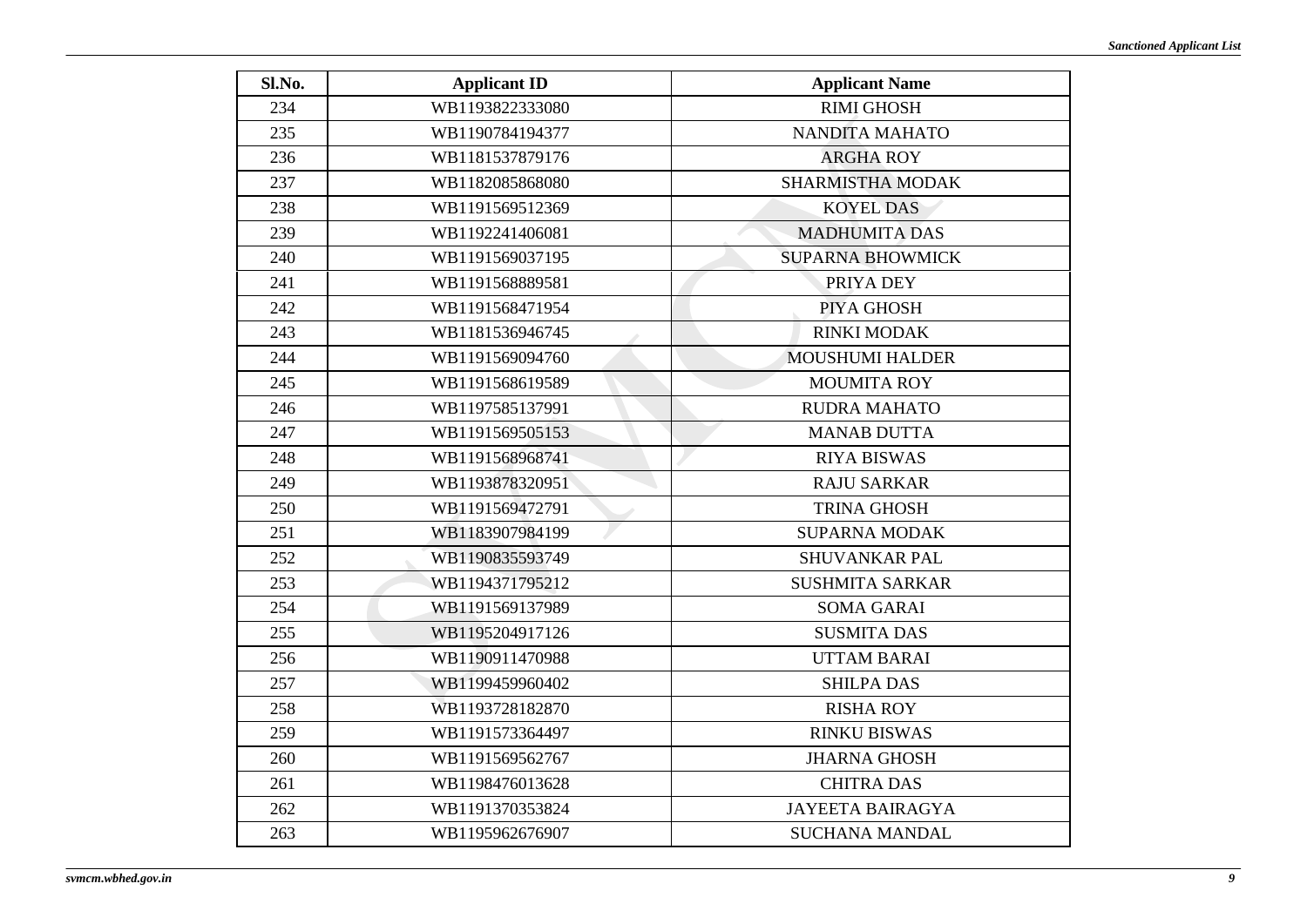| Sl.No. | <b>Applicant ID</b> | <b>Applicant Name</b>  |
|--------|---------------------|------------------------|
| 264    | WB1197610495609     | <b>SUBHAJIT HALDER</b> |
| 265    | WB1181537457996     | PROTIVA MAJUMDAR       |
| 266    | WB1197625310978     | <b>SUNITA SIKDER</b>   |
| 267    | WB1190117552828     | <b>SANGITA DUTTA</b>   |
| 268    | WB1191569047946     | <b>SWAPNA GHOSH</b>    |
| 269    | WB1194839935847     | <b>RIYA MALLICK</b>    |
| 270    | WB1191973003710     | <b>SUPARNA DAS</b>     |
| 271    | WB1181537882779     | <b>BARSHA BISWAS</b>   |
| 272    | WB1191568367540     | <b>SUSHMITA BISWAS</b> |
| 273    | WB1184503828193     | <b>SNEHA DAS</b>       |
| 274    | WB1191568291969     | <b>DEEPIKA BISWAS</b>  |
| 275    | WB1191569314353     | <b>REKHA MONDAL</b>    |
| 276    | WB1181746648544     | <b>RAHUL GHOSH</b>     |
| 277    | WB1197837445406     | <b>SUSMITA MONDAL</b>  |
| 278    | WB1193263503227     | NIYATI KHAMARU         |
| 279    | WB1197316752889     | TUSHAR KANTI SAHA      |
| 280    | WB1193189499592     | <b>SOUGATA DAS</b>     |
| 281    | WB1197119346997     | <b>NABANITA GHOSH</b>  |
| 282    | WB1198097601038     | <b>RIMPA BISWAS</b>    |
| 283    | WB1199821781643     | <b>TAMA BISWAS</b>     |
| 284    | WB1198943080730     | <b>SUPRATIM SARKAR</b> |
| 285    | WB1191569425979     | <b>SUDIPA KUNDU</b>    |
| 286    | WB1191573620114     | <b>RAHUL BARMAN</b>    |
| 287    | WB1191568788795     | <b>PAYEL DAS</b>       |
| 288    | WB1182347883290     | <b>RINA BISWAS</b>     |
| 289    | WB1191569465581     | <b>KISHAN PAL</b>      |
| 290    | WB1191569386352     | <b>RIYA GHOSH</b>      |
| 291    | WB1196127734854     | <b>RAJ PAUL</b>        |
| 292    | WB1199153690466     | <b>RUDRA GHOSH</b>     |
| 293    | WB1199137209250     | <b>SHIBAM GHOSH</b>    |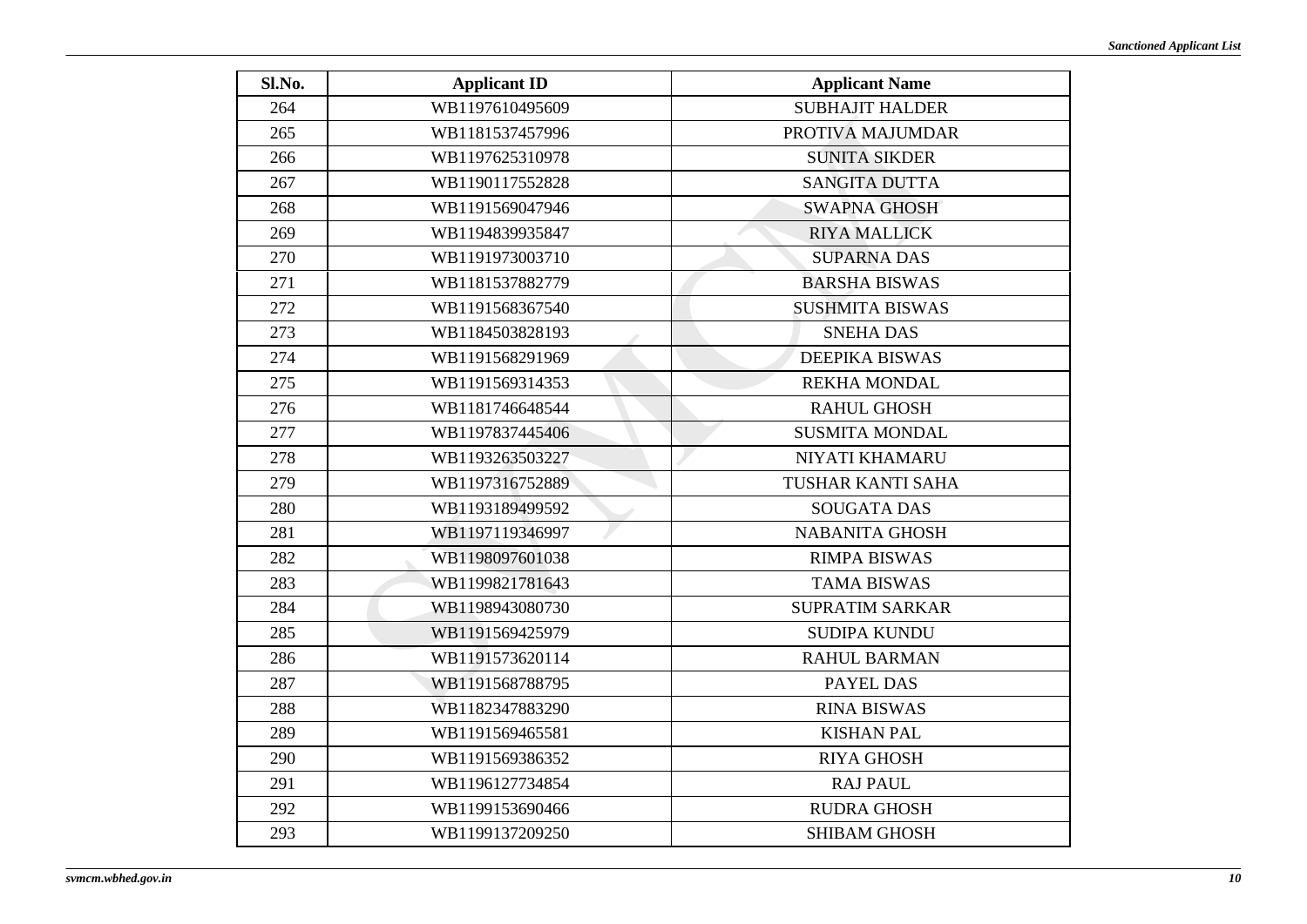| Sl.No. | <b>Applicant ID</b> | <b>Applicant Name</b>     |
|--------|---------------------|---------------------------|
| 294    | WB1192233875219     | <b>BITAN MONDAL</b>       |
| 295    | WB1194228956451     | <b>RIMPA GHOSH</b>        |
| 296    | WB1191569422368     | <b>DEB KUMAR MAJUMDAR</b> |
| 297    | WB1191295911636     | <b>MADHUMITA GHOSH</b>    |
| 298    | WB1191569490795     | <b>KARABI PAUL</b>        |
| 299    | WB1191568360360     | <b>MISHON MONDAL</b>      |
| 300    | WB1196654314358     | <b>SUBHASISH DEY</b>      |
| 301    | WB1191568439599     | <b>ARPITA MAJUMDER</b>    |
| 302    | WB1191569224390     | <b>BARNALI BASAK</b>      |
| 303    | WB1191569299945     | SWAGATA MONDAL            |
| 304    | WB1191569386388     | <b>PUSPA DAS</b>          |
| 305    | WB1191568263190     | <b>SOMEN DAS</b>          |
| 306    | WB1199525791360     | <b>MITHUN GHOSH</b>       |
| 307    | WB1192130470378     | <b>SHUBHASREE SINGHA</b>  |
| 308    | WB1194877822399     | <b>SUSMITA ROY</b>        |
| 309    | WB1192931434347     | <b>SUBHRA HALDER</b>      |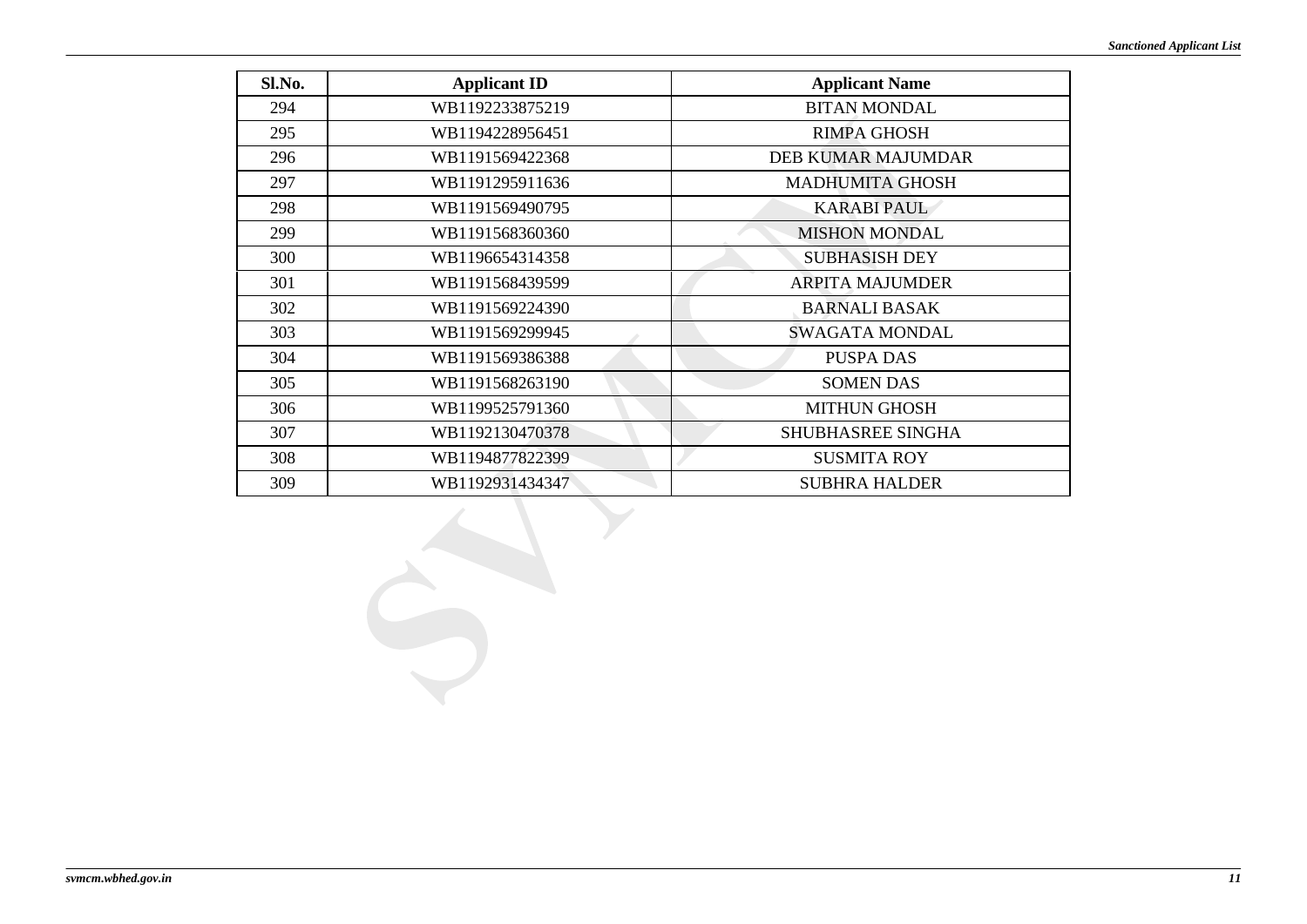### **Sanctioned Renewal Applicant List for SVMCM Scholarship of 2020-21**

**Course Name : B.COM**

| Sl.No.       | <b>Applicant ID</b> | <b>Applicant Name</b> |
|--------------|---------------------|-----------------------|
| $\mathbf{1}$ | WB1191571924446     | PARNA SEN             |
|              |                     |                       |
|              |                     |                       |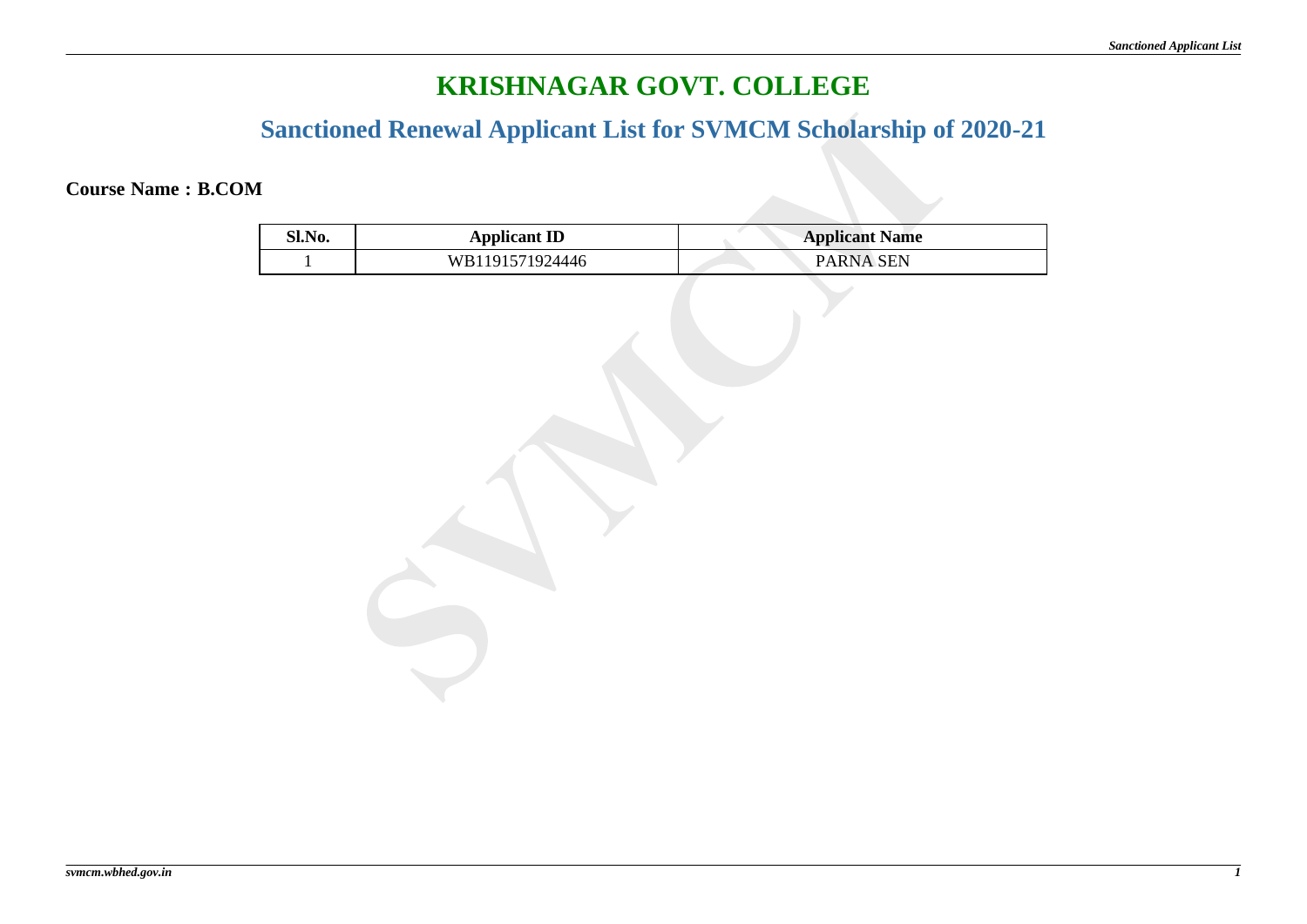## **Sanctioned Renewal Applicant List for SVMCM Scholarship of 2020-21**

**Course Name : B.SC**

| Sl.No.         | <b>Applicant ID</b> | <b>Applicant Name</b>   |
|----------------|---------------------|-------------------------|
|                | WB1198529598670     | <b>SOURADIP NANDI</b>   |
| $\overline{2}$ | WB1186267082311     | <b>SOUBHIK DEBNATH</b>  |
| $\overline{3}$ | WB1181537713556     | <b>ANIK BANERJEE</b>    |
| $\overline{4}$ | WB1191573551706     | SOUMYANIL MUKHERJEE     |
| 5              | WB1191568277587     | <b>TARUNJIT MODAK</b>   |
| 6              | WB1181538581252     | <b>SUBHANKAR SAHA</b>   |
| $\overline{7}$ | WB1188754466077     | <b>SOUMIK GHOSH</b>     |
| 8              | WB1188861723973     | <b>ARPITA BISWAS</b>    |
| 9              | WB1191569163155     | <b>SNEHA GHOSH</b>      |
| 10             | WB1195966761673     | <b>SUBRATA MAJUMDAR</b> |
| 11             | WB1181538113182     | <b>SHANJUKTA BANIK</b>  |
| 12             | WB1191569321551     | <b>ABHIGYAN BISWAS</b>  |
| 13             | WB1182243036223     | <b>SANGITA GHOSH</b>    |
| 14             | WB1191569069582     | <b>BUDDHADEB DEY</b>    |
| 15             | WB1199952772550     | <b>RICK DALAL</b>       |
| 16             | WB1188022539647     | SAMPAD CHAKRABORTY      |
| 17             | WB1191568205595     | <b>SOURAV SARKAR</b>    |
| 18             | WB1199603206669     | <b>KOUSHIK BISWAS</b>   |
| 19             | WB1191568979547     | <b>MOUMITA BISWAS</b>   |
| 20             | WB1191568558353     | <b>MOUMITA GHOSH</b>    |
| 21             | WB1187163012182     | <b>RIYA KUMAR</b>       |
| 22             | WB1199500067436     | <b>SATYAKI SEN</b>      |
| 23             | WB1185651950614     | <b>SHREYASI GHOSH</b>   |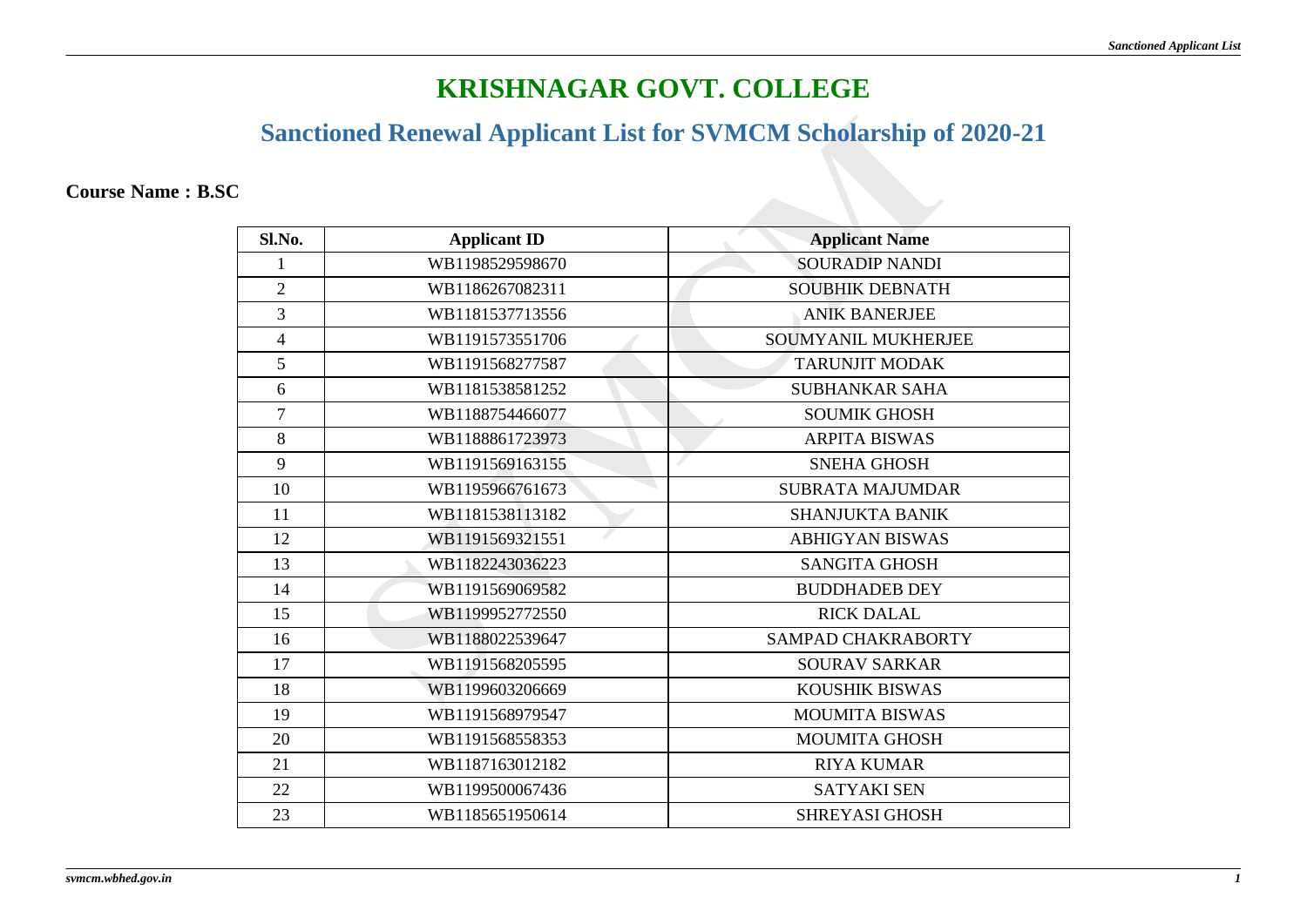| Sl.No. | <b>Applicant ID</b> | <b>Applicant Name</b>        |
|--------|---------------------|------------------------------|
| 24     | WB1180541314044     | PIJUSH MONDAL                |
| 25     | WB1188725799709     | <b>SUMAN DAS</b>             |
| 26     | WB1191572356442     | <b>RITAM MANDAL</b>          |
| 27     | WB1191569159597     | <b>RATNODIP SAHA</b>         |
| 28     | WB1183008087659     | <b>SOUMEN KR MANI</b>        |
| 29     | WB1199842516485     | <b>URMILA DEBNATH</b>        |
| 30     | WB1199626731325     | <b>AMIT ADHIKARI</b>         |
| 31     | WB1181537850370     | <b>MRIGANKA BISWAS</b>       |
| 32     | WB1188737172206     | <b>SAMRAT BARAI</b>          |
| 33     | WB1181153383862     | <b>AMIT HALDER</b>           |
| 34     | WB1180528205567     | <b>ASHIMA MANDAL</b>         |
| 35     | WB1191569130761     | <b>ARIJIT SARKAR</b>         |
| 36     | WB1181537846771     | <b>BISWARUP SARKAR</b>       |
| 37     | WB1191569314348     | <b>SNEHASIS BHAUMIK</b>      |
| 38     | WB1191569753558     | SOUMYADEEP PAL               |
| 39     | WB1191568655553     | SOUVIK MANDAL                |
| 40     | WB1181539236438     | <b>ASHIS SAHA</b>            |
| 41     | WB1181538325582     | <b>SUDIPA BISWAS</b>         |
| 42     | WB1181539150007     | <b>BIKRAM BISWAS</b>         |
| 43     | WB1198651854208     | <b>MADHUMITA BISWAS</b>      |
| 44     | WB1191573213275     | <b>ABANYA GOSWAMI</b>        |
| 45     | WB1184017180807     | <b>MANAS MODAK</b>           |
| 46     | WB1181537540744     | <b>SUPARNA DEY</b>           |
| 47     | WB1181537882778     | PAPIYA BISWAS                |
| 48     | WB1191569494357     | <b>MOUSUMI BISWAS</b>        |
| 49     | WB1188403875105     | PARTHA MONDAL                |
| 50     | WB1181285762638     | <b>SURYENDU MONDAL</b>       |
| 51     | WB1189210390878     | <b>MAMPI PAUL</b>            |
| 52     | WB1191011480958     | <b>ARYADIP BHATTACHARJEE</b> |
| 53     | WB1186109215868     | <b>SHOUVIK GHOSH</b>         |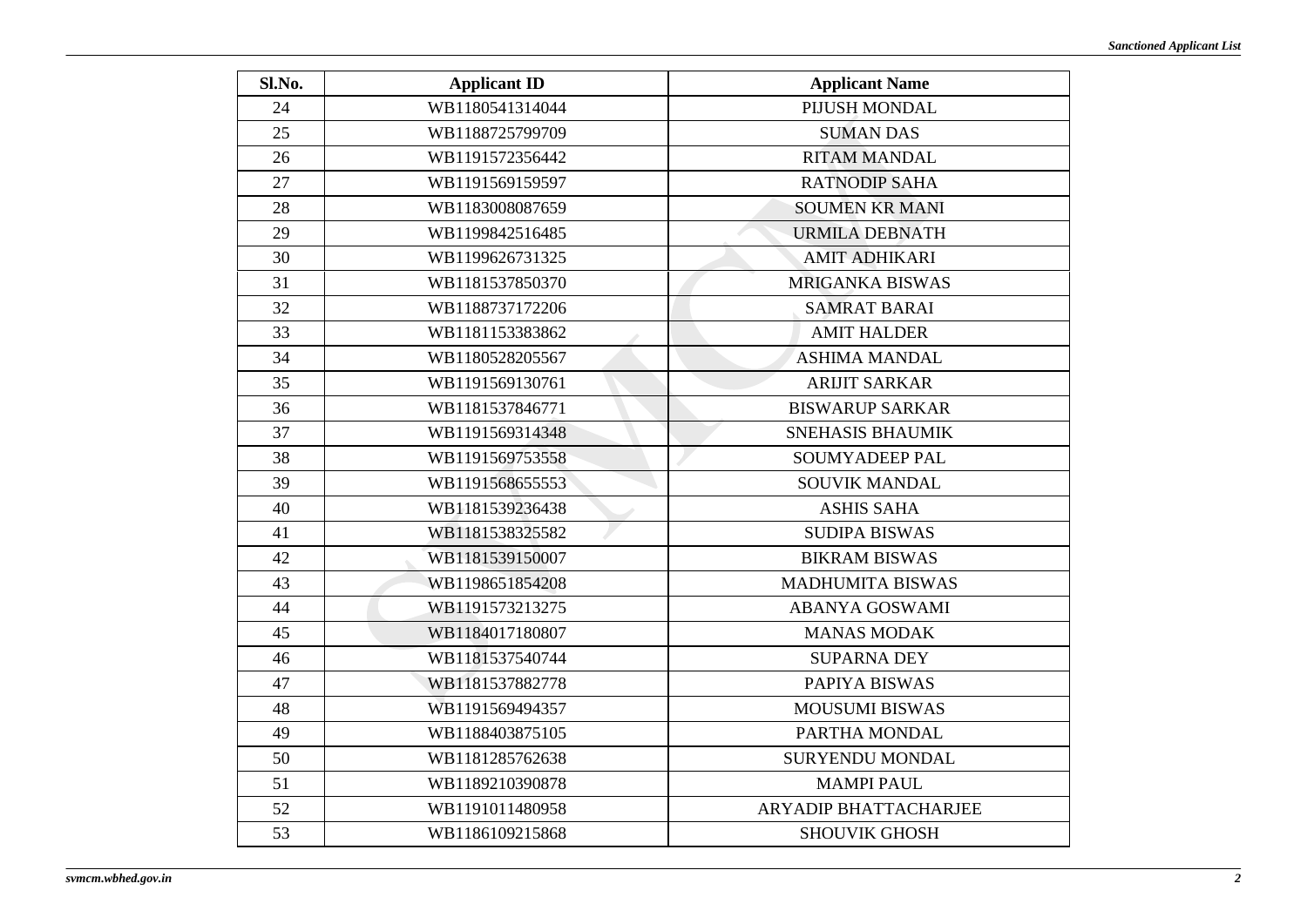| Sl.No. | <b>Applicant ID</b> | <b>Applicant Name</b>    |
|--------|---------------------|--------------------------|
| 54     | WB1191572529214     | <b>SUJOY SUTRADHAR</b>   |
| 55     | WB1180733818505     | <b>ARPITA GHOSH</b>      |
| 56     | WB1191568795978     | <b>SAYAN MONDAL</b>      |
| 57     | WB1181537367984     | <b>SAHNIK DATTA</b>      |
| 58     | WB1181537789188     | <b>AMIT GHOSH</b>        |
| 59     | WB1184223364511     | <b>AKASH MANDAL</b>      |
| 60     | WB1181536593995     | <b>PIU SAHA</b>          |
| 61     | WB1199789703329     | <b>TANMAY BISWAS</b>     |
| 62     | WB1191568986796     | <b>JYOTI PROSAD KHAN</b> |
| 63     | WB1191569137983     | PALLABI KUNDU            |
| 64     | WB1198935826664     | <b>ALANKRITA NATH</b>    |
| 65     | WB1191569433196     | <b>DIP DAS CHOWDHURY</b> |
| 66     | WB1191569047992     | <b>MOUSUMI GHOSH</b>     |
| 67     | WB1181537961947     | PINKI BASAK              |
| 68     | WB1185277873542     | <b>KAUSHIK DAFADAR</b>   |
| 69     | WB1199296291099     | <b>RAJAT SADHUKHAN</b>   |
| 70     | WB1195185609568     | <b>SUMAN KUNDU</b>       |
| 71     | WB1195692335609     | <b>SAIKAT SARKAR</b>     |
| 72     | WB1196238563276     | <b>MOHIT MONDAL</b>      |
| 73     | WB1192848078178     | <b>KIRANMOY PAL</b>      |
| 74     | WB1191687929898     | <b>RUMKI BALA</b>        |
| 75     | WB1191573396874     | <b>SOUMYA SAHA</b>       |
| 76     | WB1191569253143     | <b>SANGRAM BARMAN</b>    |
| 77     | WB1191569415179     | <b>SUBRATA BISWAS</b>    |
| 78     | WB1191569508774     | SANANDITA BANERJEE       |
| 79     | WB1181537861163     | <b>AKASH BAIRAGI</b>     |
| 80     | WB1181536673185     | <b>SREYASHI DEY</b>      |
| 81     | WB1191569213591     | <b>SABYASACHI HALDER</b> |
| 82     | WB1191568385542     | <b>BISWAJIT GHOSH</b>    |
| 83     | WB1196011331606     | <b>SUKANYA SAHA</b>      |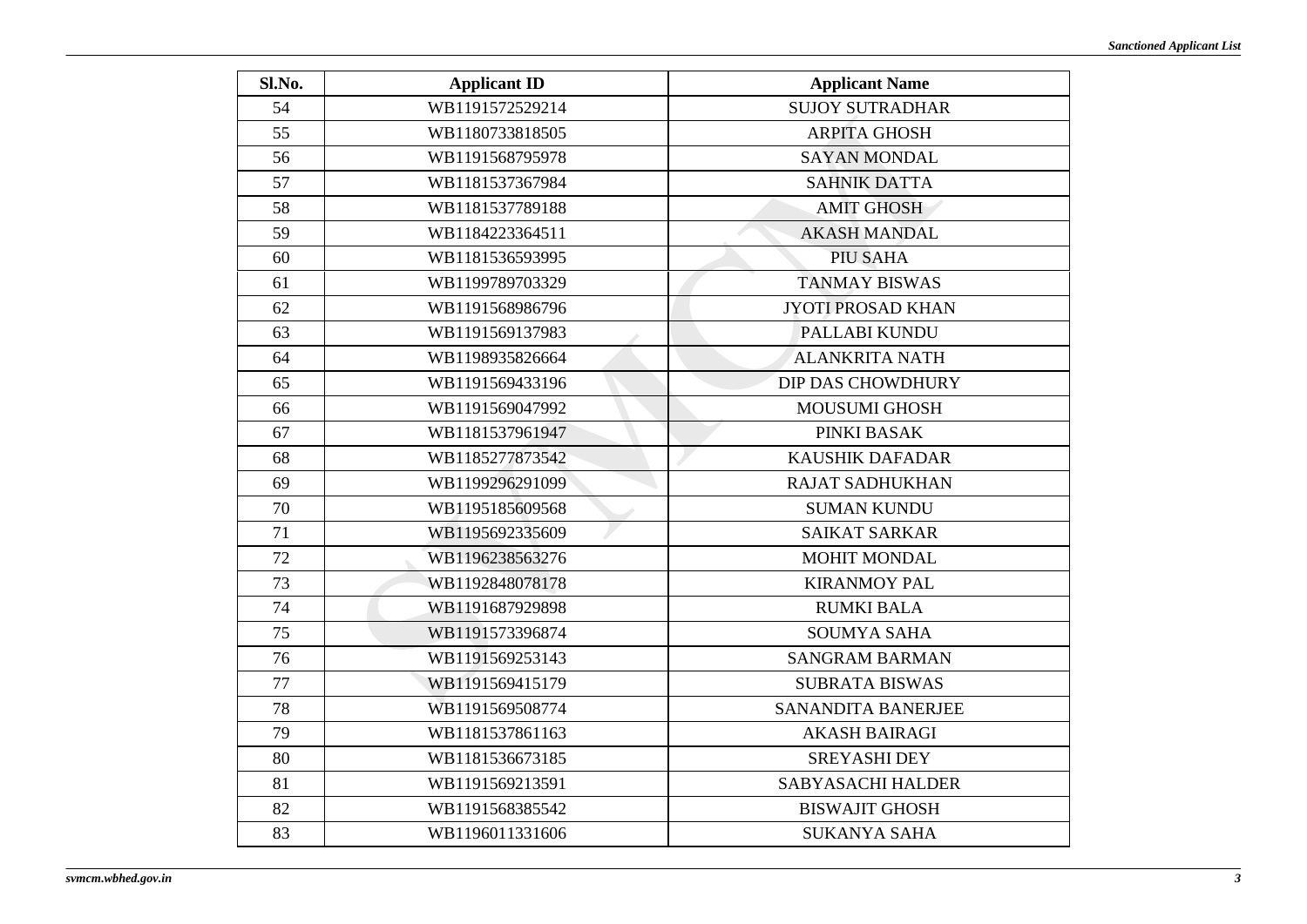| Sl.No. | <b>Applicant ID</b> | <b>Applicant Name</b>  |
|--------|---------------------|------------------------|
| 84     | WB1191986458306     | PROSENJIT MANDAL       |
| 85     | WB1191568475557     | <b>DIPALI SAHA</b>     |
| 86     | WB1191568637574     | <b>SANDIP GHOSH</b>    |
| 87     | WB1181537256362     | RATHINDRA NATH BISWAS  |
| 88     | WB1199828349610     | <b>SRIJITA MONDAL</b>  |
| 89     | WB1191573458089     | <b>SUSMITA HALDAR</b>  |
| 90     | WB1191569051552     | <b>SOUPARNA PODDER</b> |
| 91     | WB1191568900366     | SOMNATH KARMAKAR       |
| 92     | WB1195322431725     | <b>MANISHA SAHA</b>    |
| 93     | WB1181538026755     | <b>RAMA PAUL</b>       |
| 94     | WB1198780416029     | <b>SUJOY PRAMANIK</b>  |
| 95     | WB1183189663544     | <b>SUBRATA ROY</b>     |
| 96     | WB1186045827373     | <b>PUJA GHOSH</b>      |
| 97     | WB1198633808479     | <b>MEGHA PAUL</b>      |
| 98     | WB1181537976373     | <b>ARIJIT GARAI</b>    |
| 99     | WB1193346780384     | <b>DEBRAJ GHOSH</b>    |
| 100    | WB1183100063203     | <b>SUSMITA SAHA</b>    |
| 101    | WB1185408085123     | <b>SAHEL DEBNATH</b>   |
| 102    | WB1181537972797     | TANUSHREE GHARAMI      |
| 103    | WB1193488885468     | <b>RAHUL BISWAS</b>    |
| 104    | WB1192883085685     | <b>NITIKA KHAN</b>     |
| 105    | WB1191569418785     | <b>SANTANU SARKAR</b>  |
| 106    | WB1195968601594     | <b>DIBBYENDU GHOSH</b> |
| 107    | WB1199314595887     | <b>ANTARA ROY</b>      |
| 108    | WB1198434775315     | <b>MANASI RUIDAS</b>   |
| 109    | WB1187591762917     | <b>DOYEL DAS</b>       |
| 110    | WB1181816968687     | <b>ESITA PRAMANICK</b> |
| 111    | WB1190966638061     | <b>AMIYO KUNDU</b>     |
| 112    | WB1191568590793     | <b>GOUTAM SARKAR</b>   |
| 113    | WB1187753962707     | <b>SUDEB DEBNATH</b>   |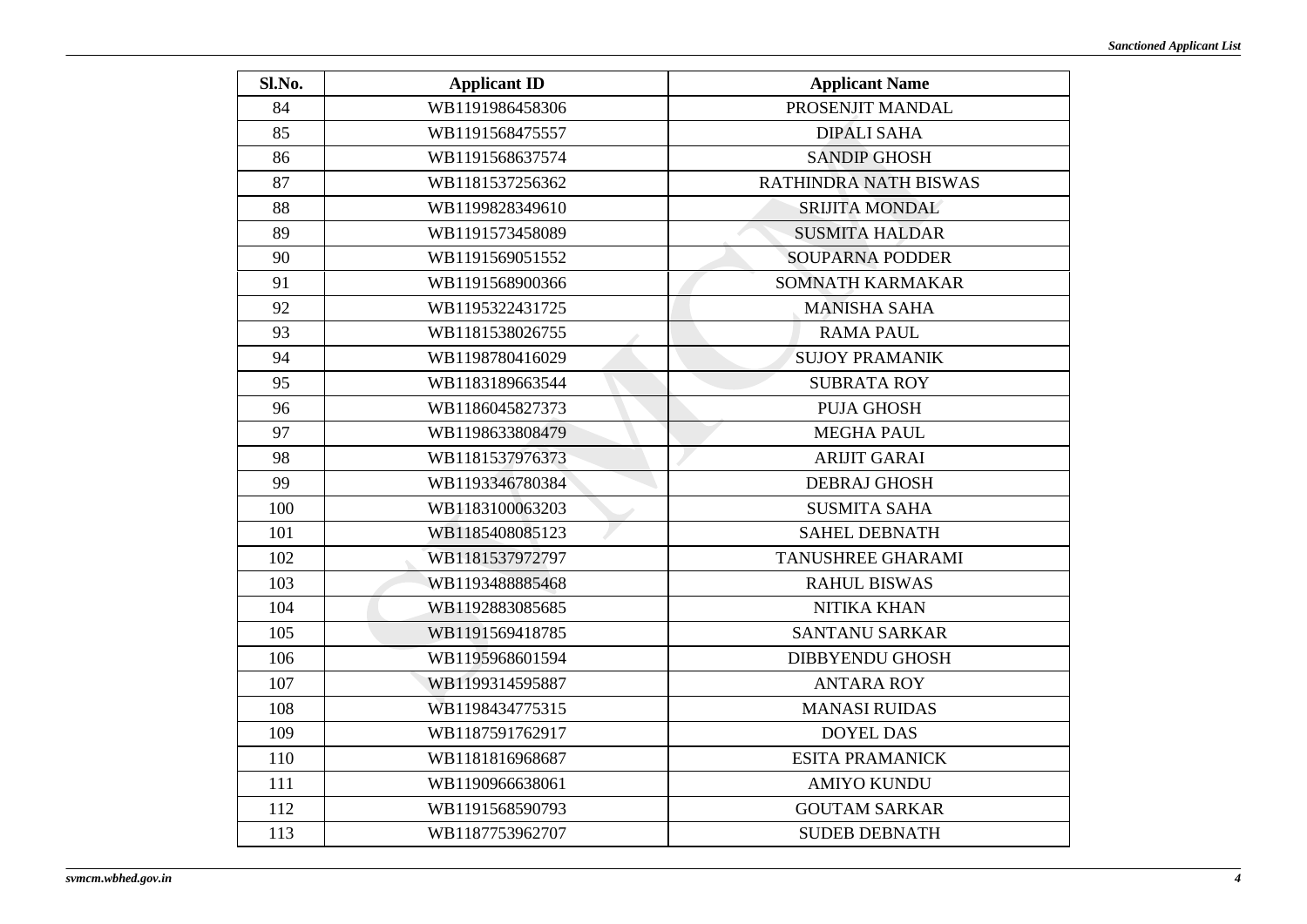| Sl.No. | <b>Applicant ID</b> | <b>Applicant Name</b> |
|--------|---------------------|-----------------------|
| 114    | WB1180439017654     | <b>APARNA MONDAL</b>  |
| 115    | WB1191569317954     | <b>SUMAN HALDER</b>   |
| 116    | WB1196732759819     | <b>ANAMIKA BISWAS</b> |
| 117    | WB1191569245972     | <b>RINKU PRAMANIK</b> |
| 118    | WB1191571748020     | SOMNATH DAS           |
| 119    | WB1185855465327     | <b>SHREYA SAHA</b>    |
| 120    | WB1181460484876     | <b>SUSMITA PAL</b>    |
| 121    | WB1195901053661     | <b>MANISA BASAK</b>   |
| 122    | WB1191573735261     | <b>MILAN BISWAS</b>   |
| 123    | WB1191569137959     | <b>RIMI BASAK</b>     |
| 124    | WB1192675317650     | <b>BIKRAM ROY</b>     |
| 125    | WB1191569494354     | <b>SHISHIR MONDAL</b> |
| 126    | WB1196929575380     | PRANAB MODAK          |
| 127    | WB1191568709587     | <b>BIJOYA DAS</b>     |
| 128    | WB1191569418787     | <b>NANDINI DAW</b>    |
| 129    | WB1191568885983     | <b>SNEHA MONDAL</b>   |
| 130    | WB1199192577137     | <b>PUJA BARMAN</b>    |
| 131    | WB1196491164092     | <b>TANDRA BARMAN</b>  |
| 132    | WB1181537961960     | <b>DIPTI BASAK</b>    |
| 133    | WB1199120545713     | <b>RAJASHREE PAL</b>  |
| 134    | WB1191568903958     | <b>ANAMIKA SAHA</b>   |
| 135    | WB1191569343165     | <b>ATANU SHIL</b>     |
| 136    | WB1192347344221     | <b>MITHU BISWAS</b>   |
| 137    | WB1191568551158     | <b>SWARNA DEY</b>     |
| 138    | WB1190274959933     | SATHI KIRTANIYA       |
| 139    | WB1191569483587     | <b>ARGHYA BISWAS</b>  |
| 140    | WB1181537519191     | TRISHA KUNDU          |
| 141    | WB1192268453574     | KOUSHIK SAHA          |
| 142    | WB1187384932730     | <b>MAMPI ROY</b>      |
| 143    | WB1190069111694     | <b>SUMAN PRODHAN</b>  |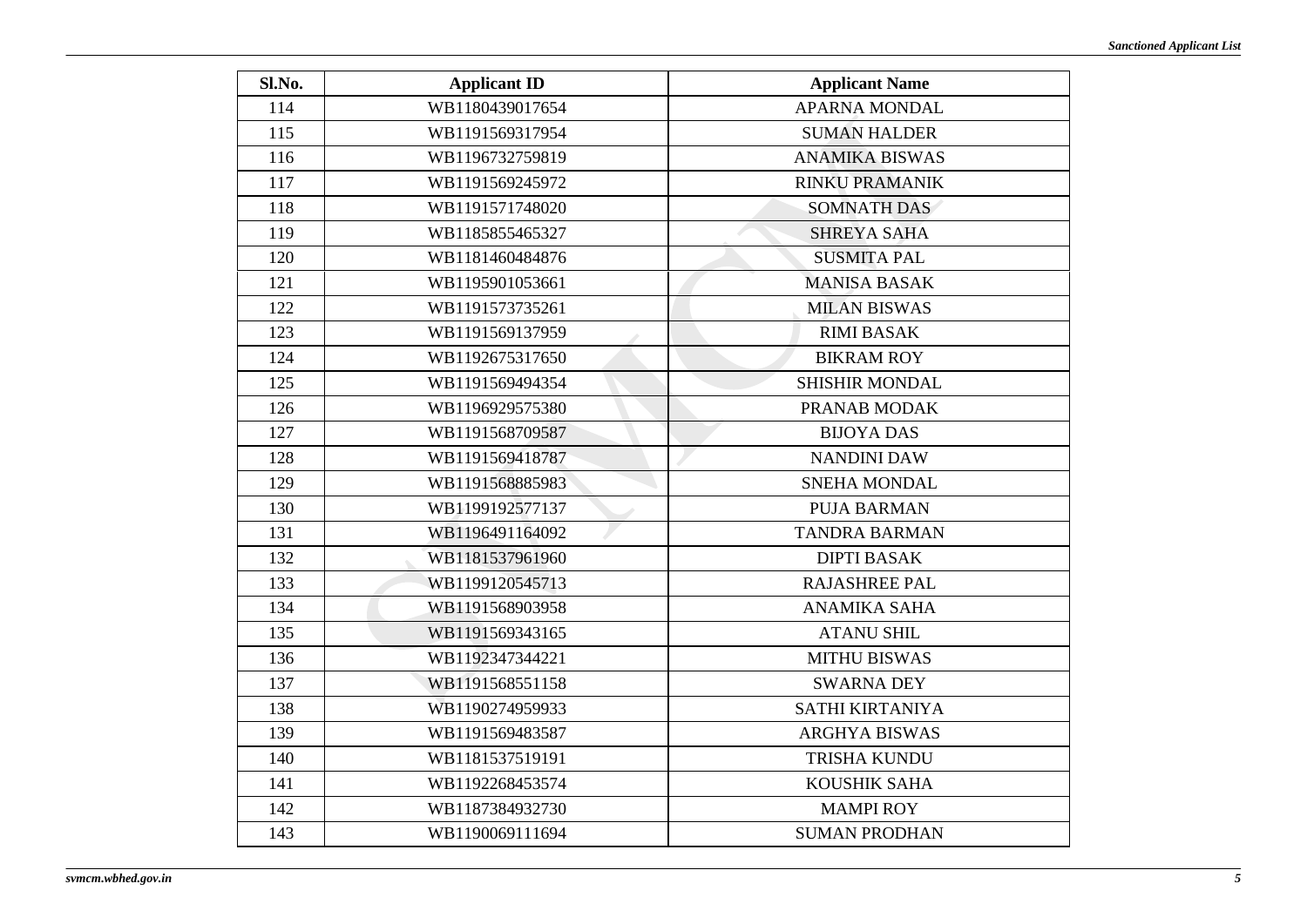| Sl.No. | <b>Applicant ID</b> | <b>Applicant Name</b> |
|--------|---------------------|-----------------------|
| 144    | WB1198181417695     | <b>KOYEL TAPADAR</b>  |
| 145    | WB1181538055577     | SNEHA GARAI           |
| 146    | WB1191573465315     | <b>AYAN SAHA</b>      |
| 147    | WB1198197950651     | <b>GOPAL SARKAR</b>   |
| 148    | WB1198147966823     | <b>SUKLA GHOSH</b>    |
| 149    | WB1196701147235     | <b>RIYA DAS</b>       |
| 150    | WB1192952356601     | <b>SUNITA PAL</b>     |
| 151    | WB1191568561950     | <b>SUDIPA PATRA</b>   |
| 152    | WB1199036470805     | <b>SUPARNA BAROI</b>  |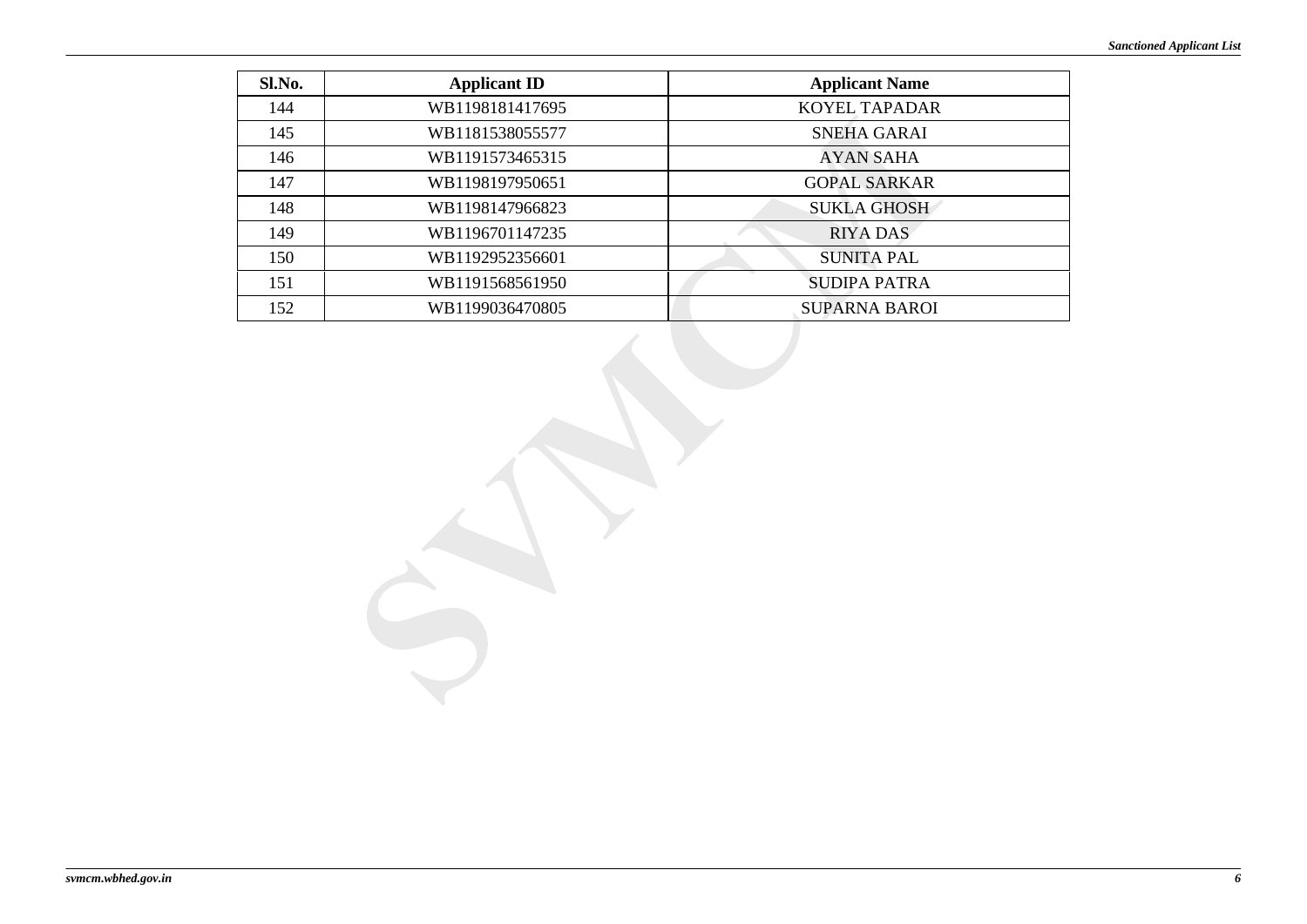### **Sanctioned Renewal Applicant List for SVMCM Scholarship of 2020-21**

### **Course Name : B.SC(Major)**

| Sl.No.         | <b>Applicant ID</b> | <b>Applicant Name</b>    |
|----------------|---------------------|--------------------------|
|                | WB1181539063625     | <b>ANGKUSH KR SARKAR</b> |
| $\overline{2}$ | WB1186291614480     | <b>JAYA BASAK</b>        |
| 3              | WB1181538664044     | <b>CHINMOY BISWAS</b>    |
| $\overline{4}$ | WB1181537875573     | <b>JAYANTA SARKAR</b>    |
| 5              | WB1181537965573     | <b>NAYNA SUTRADHAR</b>   |
| 6              | WB1191569163174     | <b>SHRABANI DAS</b>      |
|                | WB1190800205402     | <b>JYOTI DEBNATH</b>     |
| 8              | WB1181537965591     | <b>RIYA BASAK</b>        |
| Q              | WB1188502953822     | <b>SUMI MAHATO</b>       |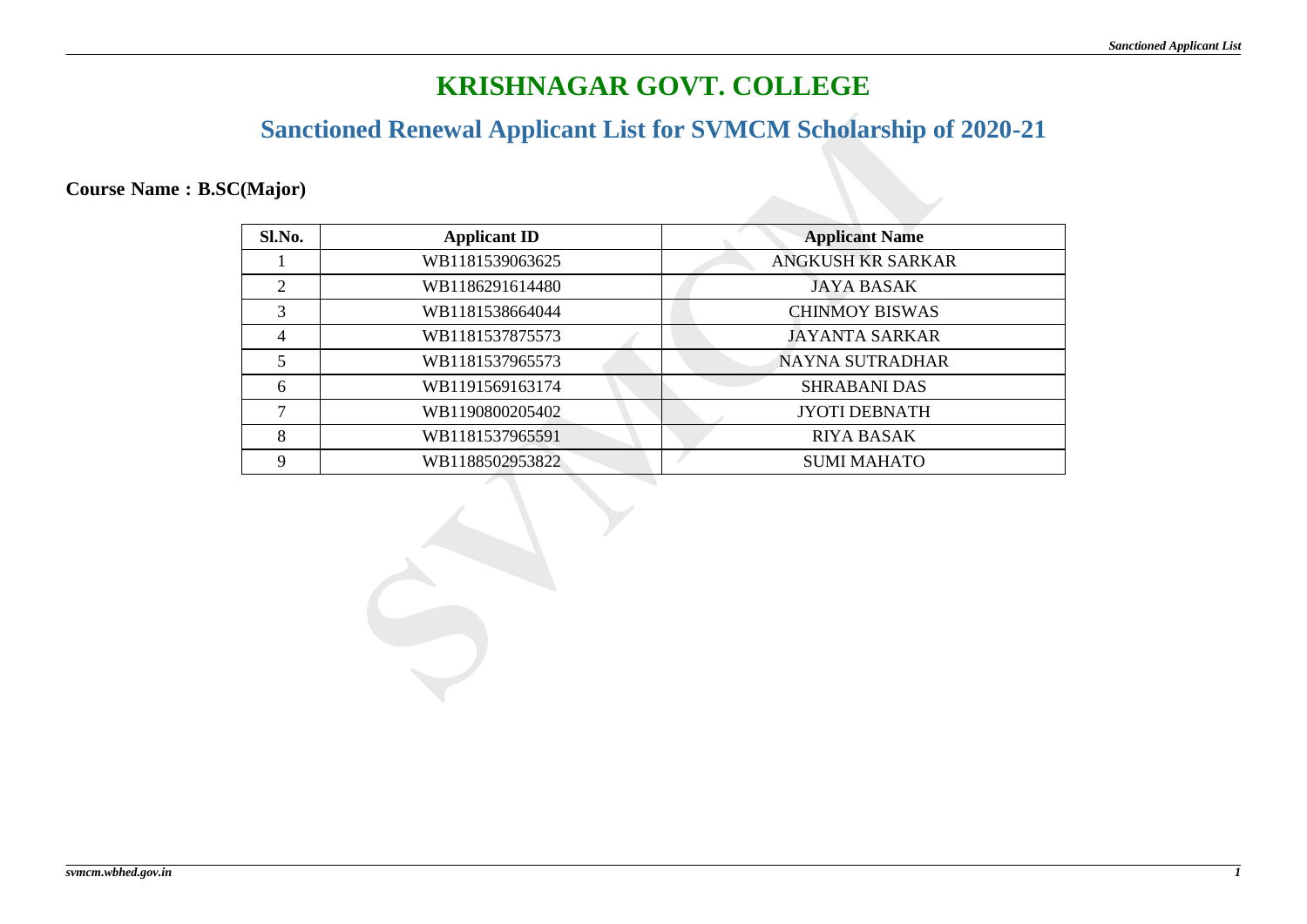## **Sanctioned Renewal Applicant List for SVMCM Scholarship of 2020-21**

#### **Course Name : M.A**

| Sl.No.         | <b>Applicant ID</b> | <b>Applicant Name</b>  |
|----------------|---------------------|------------------------|
| 1              | WBK191568432357     | <b>RITA BISWAS</b>     |
| $\overline{2}$ | WB1191568792396     | <b>DEBABRATA GHOSH</b> |
| 3              | WBK191573281664     | <b>RIMPA KHATUN</b>    |
| $\overline{4}$ | WBK191569555575     | <b>SAHANAJ KHATUN</b>  |
| 5              | WBK191569224399     | <b>KUSUM MONDAL</b>    |
| 6              | WBK191569141587     | PIYALI SAHA            |
| $\overline{7}$ | WBK191568777966     | <b>ARJINA KHATUN</b>   |
| 8              | WBK191568691574     | <b>SOMASRI SAHA</b>    |
| 9              | WBK191569400779     | <b>CHANDANA PAL</b>    |
| 10             | WBK191569242382     | PALLABI DAS            |
| 11             | WBK191569411592     | KATYANI MONDAL         |
| 12             | WBK191568943557     | <b>MALLIKA SWAR</b>    |
| 13             | WBK191569047982     | <b>BIPASHA KHATUN</b>  |
| 14             | WBK191569217177     | PIYALI DAS             |
| 15             | WBK191569559153     | <b>LAXMI GHOSH</b>     |
| 16             | WBK191569278372     | <b>ANITA DUTTA</b>     |
| 17             | WBK191568461171     | <b>ARPITA SARKAR</b>   |
| 18             | WBK191569249585     | <b>SAHELI GHOSH</b>    |
| 19             | WBK191573738916     | <b>ASIMA BISWAS</b>    |
| 20             | WBK191568291956     | <b>ARCHANA ROY</b>     |
| 21             | WB1190196453577     | <b>SIMA SARKAR</b>     |
| 22             | WBK191573746060     | <b>RAYON SAHA</b>      |
| 23             | WBK191569249594     | <b>TANUSREE HALDER</b> |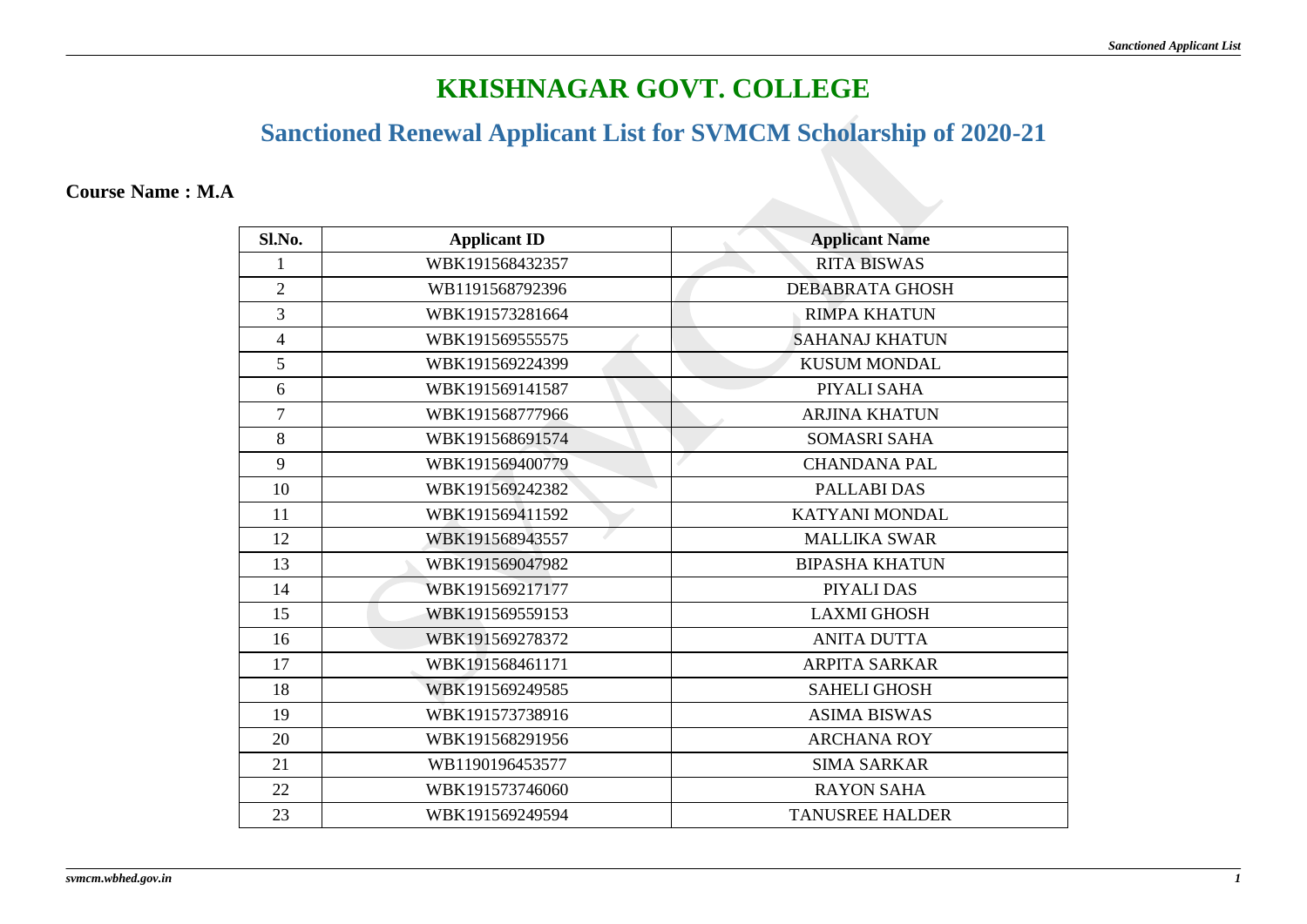| Sl.No. | <b>Applicant ID</b> | <b>Applicant Name</b>  |
|--------|---------------------|------------------------|
| 24     | WBK191569393583     | <b>ARPITA RAY</b>      |
| 25     | WBK191568633981     | <b>BANALATA BISWAS</b> |
| 26     | WBK191568209180     | SANTANA DEBNATH        |
| 27     | WBK191569487192     | <b>GOURI GARAI</b>     |
| 28     | WBK191569479982     | <b>TULIKA SARKAR</b>   |
| 29     | WBK191569134398     | <b>MOUSUMI KHATUN</b>  |
| 30     | WBK191568637573     | <b>FERDOUSI KHATUN</b> |
| 31     | WBK191568903952     | <b>SARADA MODAK</b>    |
| 32     | WBK191569245971     | <b>MOUMITA GARAI</b>   |
| 33     | WBK191569335965     | DIYA ROY               |
| 34     | WBK191568615951     | PRIYANKA GHOSH         |
| 35     | WBK191568356751     | <b>SHIMPI SAHA</b>     |
| 36     | WBK191569159544     | <b>MOUMITA PAL</b>     |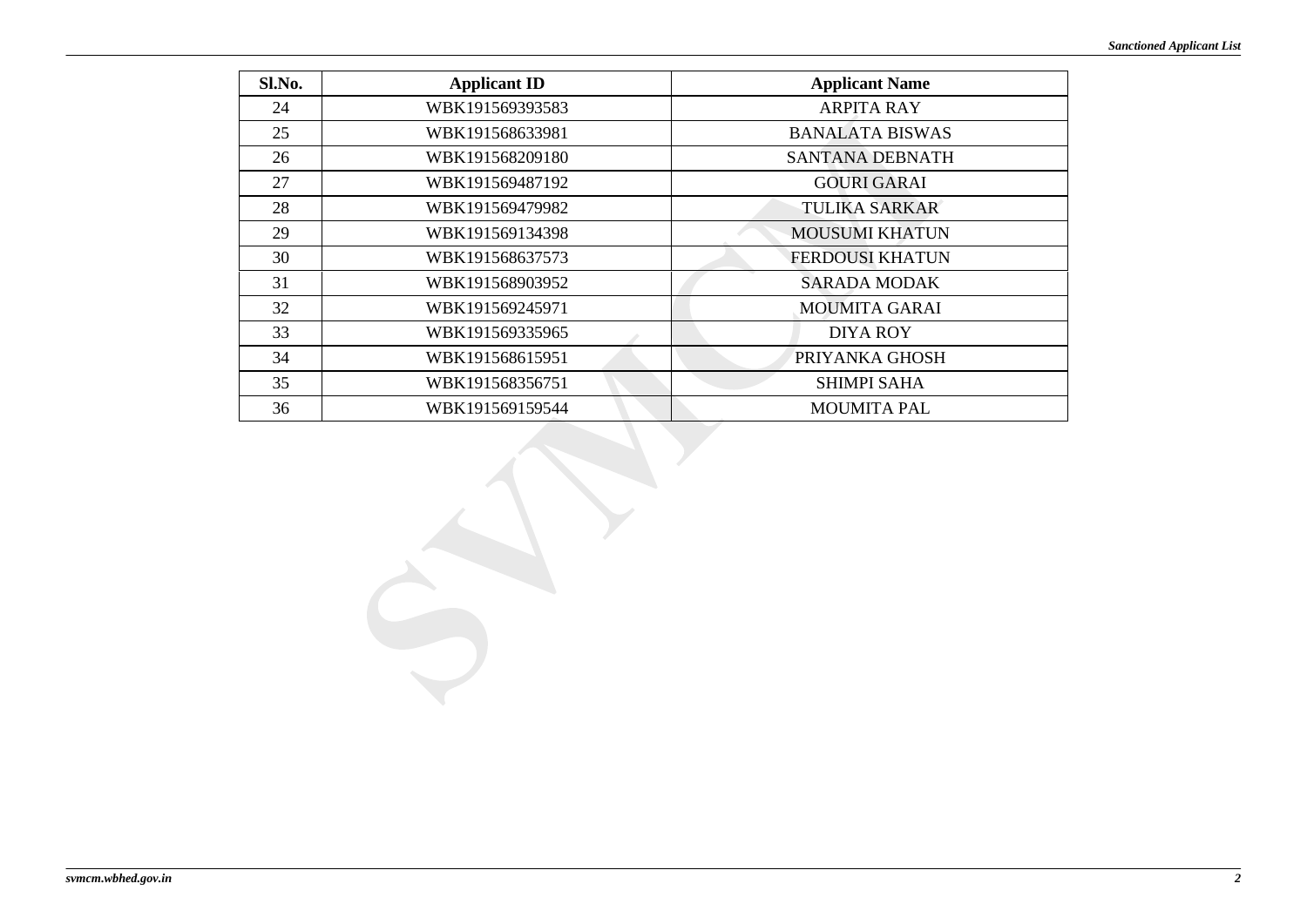### **Sanctioned Renewal Applicant List for SVMCM Scholarship of 2020-21**

**Course Name : M.SC**

| Sl.No.         | <b>Applicant ID</b> | <b>Applicant Name</b>       |
|----------------|---------------------|-----------------------------|
|                | WB1199061518721     | <b>SATYAJIT BHOWMICK</b>    |
| $\overline{2}$ | WBK191568529551     | PAYEL PRAMANIK              |
| 3              | WBK191569483585     | <b>RIYA GHOSH</b>           |
| $\overline{4}$ | WB1196692378203     | <b>SOHAG BACHHAR</b>        |
| 5              | WBK191568806771     | <b>ARPITA MAJHI</b>         |
| 6              | WBK191569163159     | <b>MOUSUMI BASAK</b>        |
| $\tau$         | WB1190445138989     | <b>ARINDAM DUTTA</b>        |
| 8              | WBK191569127185     | <b>RATNA BASAK</b>          |
| 9              | WBK191569170344     | <b>SONALI BISWAS</b>        |
| 10             | WBK191569490783     | <b>SUTRISHNA BISWAS</b>     |
| 11             | WB1191539417386     | <b>BIKRAM MANDAL</b>        |
| 12             | WB1191569119953     | <b>SENTU BHAKTA</b>         |
| 13             | WBK191569332340     | <b>RUPA MONDAL</b>          |
| 14             | WBK191569335942     | <b>MITALI MONDAL</b>        |
| 15             | WB1197537813182     | <b>ANIRBAN RAHA ROY</b>     |
| 16             | WBK191568536797     | <b>SIMA SARKAR</b>          |
| 17             | WB1195233305388     | <b>ARIJIT BASAK</b>         |
| 18             | WBK191569393543     | <b>FARHANA AKTER BISWAS</b> |
| 19             | WB1191569505142     | <b>SURJENDU PAUL</b>        |
| 20             | WBK191568302781     | <b>SUSMITA KARMAKAR</b>     |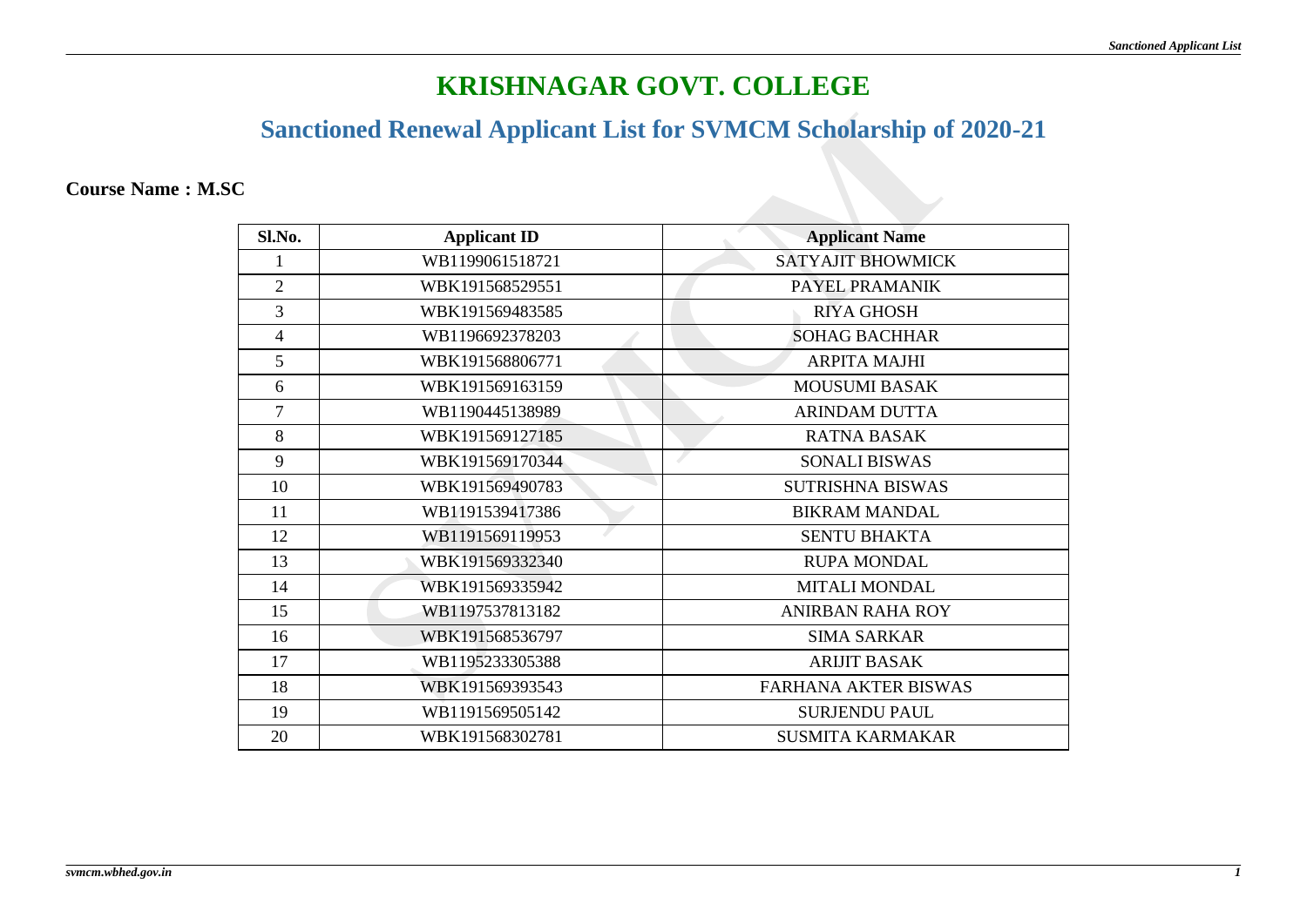# **Sanctioned Fresh Applicant List for SVMCM Scholarship of 2020-21**

**Course Name : B.A**

| Sl.No.                   | <b>Applicant ID</b> | <b>Applicant Name</b>    |
|--------------------------|---------------------|--------------------------|
| 1                        | WB1208201019293     | <b>SUBODH SARKAR</b>     |
| $\overline{2}$           | WB1201604475662     | <b>SWAGATA BISWAS</b>    |
| $\overline{3}$           | WB1207472852580     | <b>SOMA RANI DEBNATH</b> |
| $\overline{\mathcal{L}}$ | WB1207376722185     | <b>RIYA MANDAL</b>       |
| 5                        | WB1201602927612     | <b>MINAKSHI BISWAS</b>   |
| 6                        | WB1207064523137     | <b>RIYA BASAK</b>        |
| $\tau$                   | WB1204549521018     | <b>ARPITA SUTRADHAR</b>  |
| 8                        | WB1202186860201     | <b>DARBI BHAKTA</b>      |
| 9                        | WB1204702303318     | <b>ATANU BISWAS</b>      |
| 10                       | WB1201602931207     | <b>ARPITA BISWAS</b>     |
| 11                       | WB1200174000164     | <b>DIPA ROY</b>          |
| 12                       | WB1203464336869     | <b>PUJA GOPE</b>         |
| 13                       | WB1201806708573     | <b>RIMPA MODAK</b>       |
| 14                       | WB1201728773000     | <b>SAHELI BISWAS</b>     |
| 15                       | WB1201604911311     | <b>SNEHA BISWAS</b>      |
| 16                       | WB1201602657604     | <b>SAYAN BISWAS</b>      |
| 17                       | WB1201604673675     | <b>LIPIKA SADHUKHAN</b>  |
| 18                       | WB1201608036133     | <b>DEBJIT SAMADDAR</b>   |
| 19                       | WB1201602477634     | <b>SANGITA DHARA</b>     |
| 20                       | WB1204142853488     | <b>DONA SAHA</b>         |
| 21                       | WB1207432344136     | <b>SUBHA CHOUDHURY</b>   |
| 22                       | WB1206889757627     | <b>DIYA MANDAL</b>       |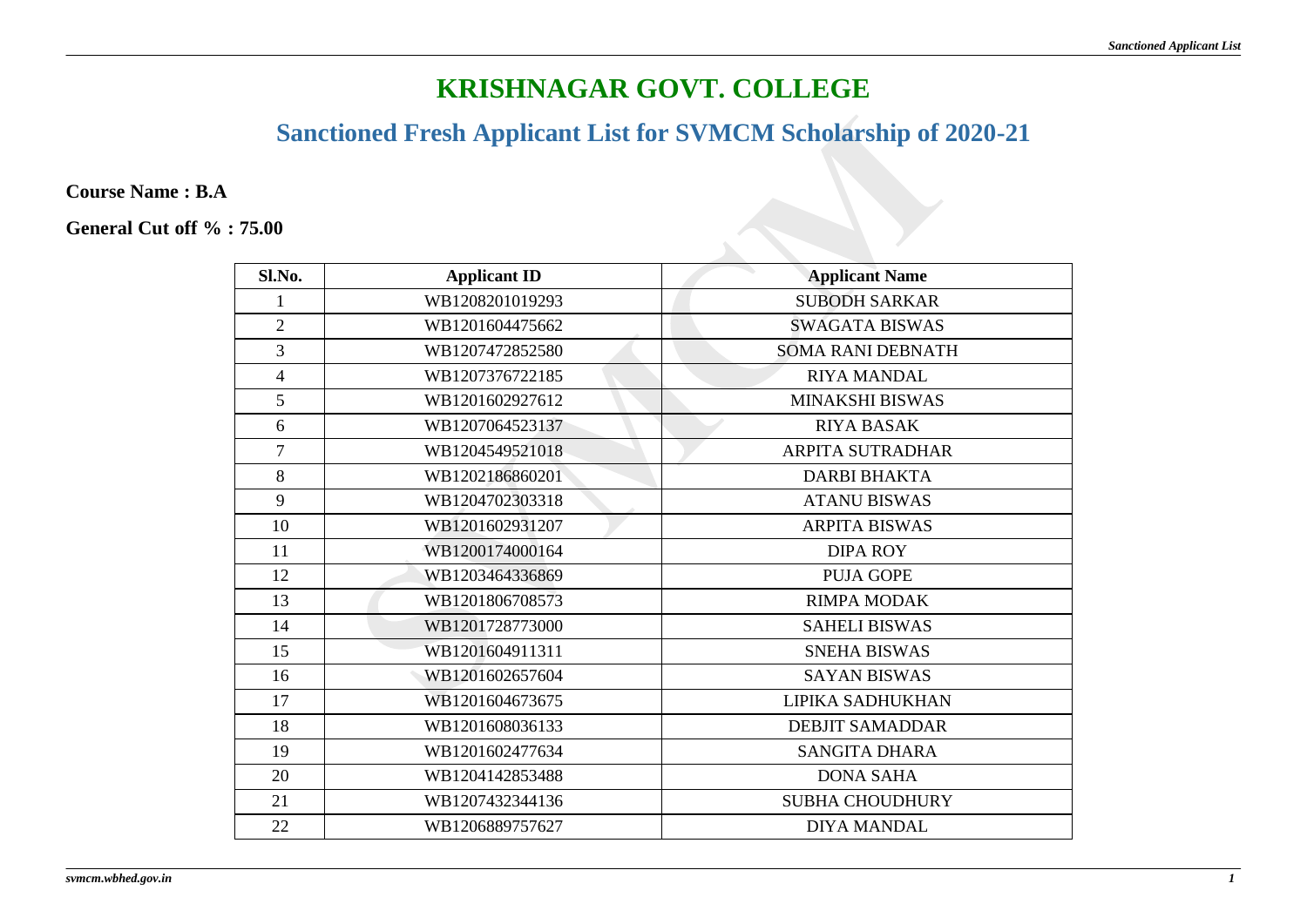| Sl.No. | <b>Applicant ID</b> | <b>Applicant Name</b>        |
|--------|---------------------|------------------------------|
| 23     | WB1201603165242     | <b>RIMI BISWAS</b>           |
| 24     | WB1201604148055     | ROHAN KUMAR MONDAL           |
| 25     | WB1200738953967     | SANGITA CHAKRABORTY          |
| 26     | WB1201602315626     | <b>SUBHASHIS PAUL</b>        |
| 27     | WB1202016533582     | <b>RANA GHOSH</b>            |
| 28     | WB1201604414487     | <b>CHANDRIMA BISWAS</b>      |
| 29     | WB1207676248810     | <b>MILI MALLICK</b>          |
| 30     | WB1206641241788     | PRIYA PAUL                   |
| 31     | WB1201604580079     | <b>RIMI BASAK</b>            |
| 32     | WB1209192243116     | <b>SWARAJIT SHARMA</b>       |
| 33     | WB1201602682811     | <b>CHAMPA MITRA</b>          |
| 34     | WB1202067803298     | <b>TANMOY BAIRAGYA</b>       |
| 35     | WB1201604590883     | <b>RAJA HALDAR</b>           |
| 36     | WB1201603197622     | <b>RIYA BISWAS</b>           |
| 37     | WB1208300498802     | <b>UJJAL MODAK</b>           |
| 38     | WB1202266879490     | <b>RAMA MODAK</b>            |
| 39     | WB1201607499753     | <b>BIPASHA BISWAS</b>        |
| 40     | WB1201421009438     | PRANATOSH GOSWAMI            |
| 41     | WB1208730722192     | <b>SHAONI BASAK</b>          |
| 42     | WB1208849581860     | <b>SUBHODIP KHAMARIA</b>     |
| 43     | WB1208490919897     | <b>TANDRA ADHIKARI</b>       |
| 44     | WB1201603201219     | <b>KABITA PAL</b>            |
| 45     | WB1201603366822     | <b>MANDIRA DAS CHOWDHURY</b> |
| 46     | WB1201607341356     | KOYEL BHATTACHARJEE          |
| 47     | WB1201602304811     | <b>RIMA MONDAL</b>           |
| 48     | WB1207555020357     | <b>KUNTAL BISWAS</b>         |
| 49     | WB1209070183943     | <b>SOUBHIK BISWAS</b>        |
| 50     | WB1201603892402     | <b>TITLI GARAI</b>           |
| 51     | WB1201603341607     | <b>SATHI BISWAS</b>          |
| 52     | WB1205593024264     | <b>SANDIP PAUL</b>           |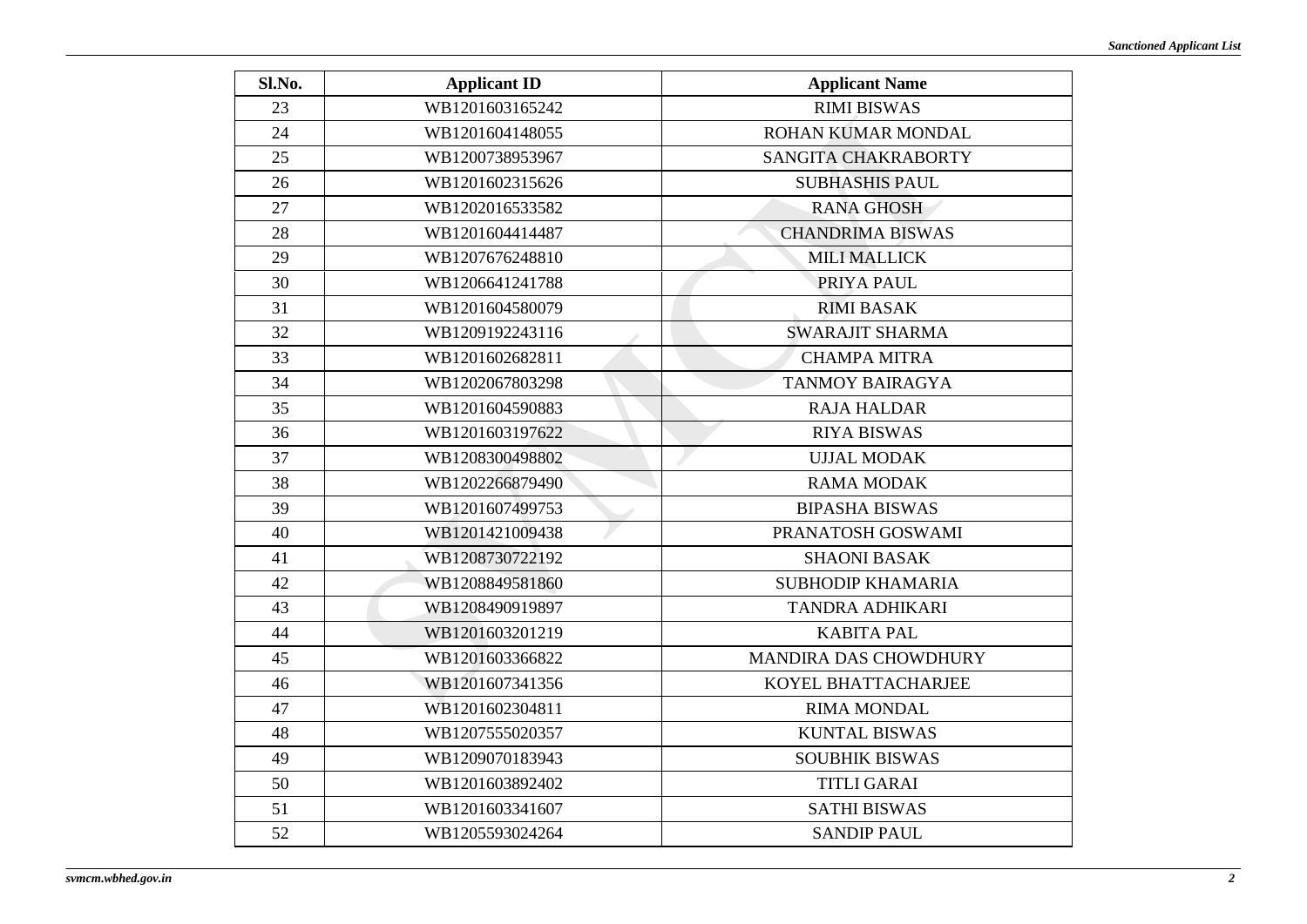| Sl.No. | <b>Applicant ID</b> | <b>Applicant Name</b>   |
|--------|---------------------|-------------------------|
| 53     | WB1208234743524     | <b>TRIPTI MODAK</b>     |
| 54     | WB1202657550816     | <b>RAJESH DEBNATH</b>   |
| 55     | WB1204667784082     | <b>SWARNAVA PAUL</b>    |
| 56     | WB1201603525251     | <b>GITANJALI GARAI</b>  |
| 57     | WB1208142618713     | <b>SAYANTAN GHOSH</b>   |
| 58     | WB1202594091575     | <b>DURLAV DAS</b>       |
| 59     | WB1201602214814     | <b>SOMA MONDAL</b>      |
| 60     | WB1204925185328     | SANGITA SADHUKHAN       |
| 61     | WB1201603982416     | <b>RINKI SAHA</b>       |
| 62     | WB1201606549297     | <b>RINA MONDAL</b>      |
| 63     | WB1201604752910     | <b>SUBHASH GOSWAMI</b>  |
| 64     | WB1201604727700     | <b>ANANYA HALDER</b>    |
| 65     | WB1200056577644     | PRATIM PAL              |
| 66     | WB1201607506920     | SIDDHANWITA KUNDU       |
| 67     | WB1207268922588     | <b>BIPASHA KUNDU</b>    |
| 68     | WB1201602682823     | <b>PUJA BISWAS</b>      |
| 69     | WB1202676749900     | <b>NAYAN MODAK</b>      |
| 70     | WB1201603032032     | <b>RINKI ROY</b>        |
| 71     | WB1209529263556     | <b>SANCHITA MANDAL</b>  |
| 72     | WB1205016522360     | <b>KRISHNA BISWAS</b>   |
| 73     | WB1201605606116     | <b>SULAGNA GHOSH</b>    |
| 74     | WB1201602600048     | <b>JYOTIRMOY BISWAS</b> |
| 75     | WB1200196104017     | <b>SAHELI BISWAS</b>    |
| 76     | WB1203355996228     | <b>ARPITA DUTTA</b>     |
| 77     | WB1201602650432     | POSEN DAS               |
| 78     | WB1201505939942     | <b>REKHA MODAK</b>      |
| 79     | WB1201602312005     | <b>SRIJITA DAS</b>      |
| 80     | WB1201604040030     | <b>SUBHAJIT SARKAR</b>  |
| 81     | WB1201606020073     | <b>SUPRIYA GHOSH</b>    |
| 82     | WB1200070674638     | <b>SOUVIK ROY</b>       |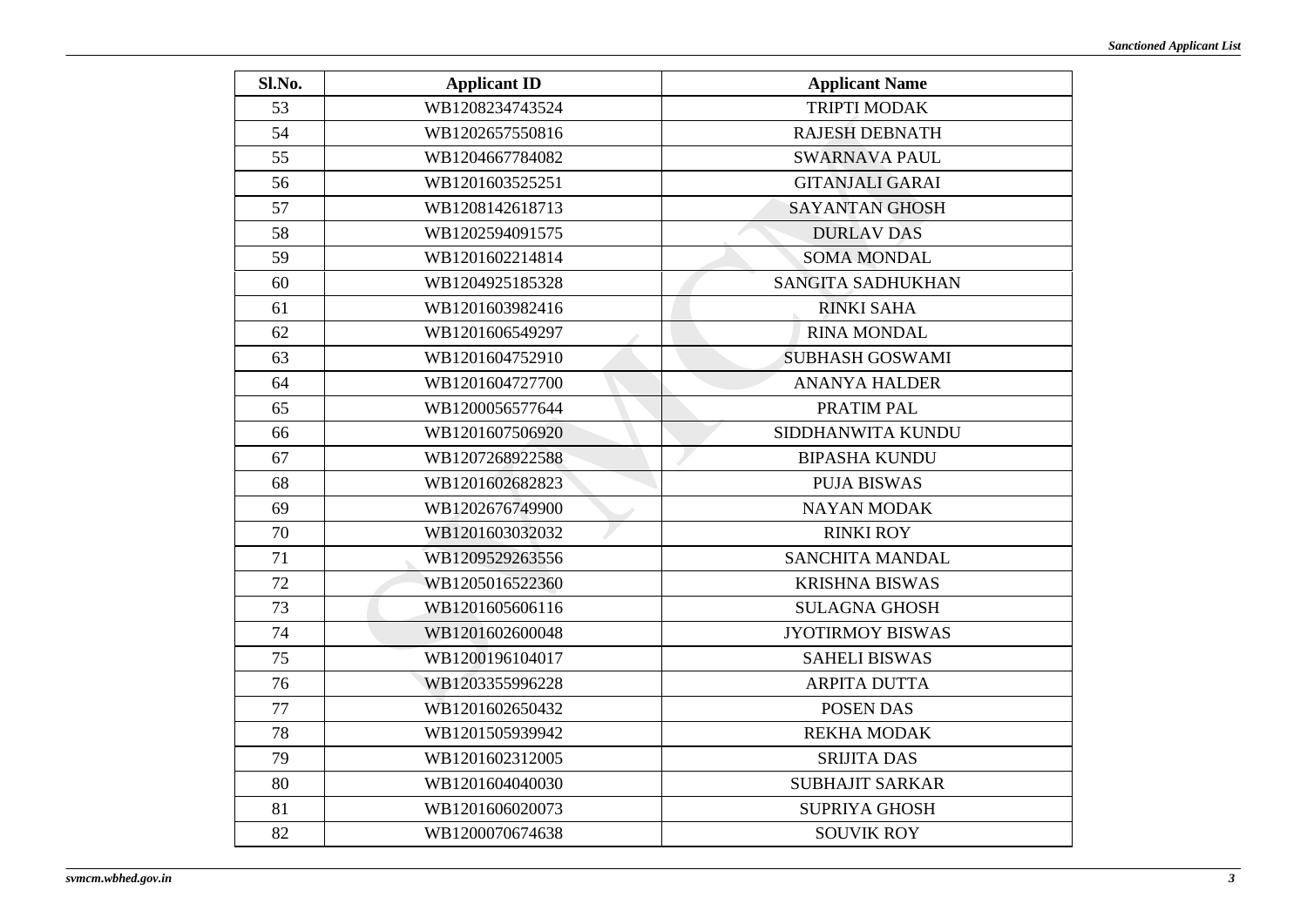| Sl.No. | <b>Applicant ID</b> | <b>Applicant Name</b>   |
|--------|---------------------|-------------------------|
| 83     | WB1209894197419     | <b>ANUSKA BHOWMIK</b>   |
| 84     | WB1201603374008     | <b>BIPASHA GHOSH</b>    |
| 85     | WB1205385806525     | <b>SUBHANKAR MONDAL</b> |
| 86     | WB1201606282889     | PRAKRITI GARAI          |
| 87     | WB1201608356546     | <b>SUSHAMA DEY</b>      |
| 88     | WB1206112807067     | <b>TANUSHREE BASAK</b>  |
| 89     | WB1201602330002     | <b>CHANDRA MANDAL</b>   |
| 90     | WB1209172662345     | <b>RUPA BISWAS</b>      |
| 91     | WB1201207982355     | <b>SUPRIYA BASU</b>     |
| 92     | WB1204762092632     | <b>SUPARNA SARKAR</b>   |
| 93     | WB1201602492015     | <b>SAYAN SARKAR</b>     |
| 94     | WB1201603172407     | <b>BHIM GHOSH</b>       |
| 95     | WB1209249548423     | <b>ARABINDA SHIL</b>    |
| 96     | WB1201245070585     | ANWESHA KHAMARIYA       |
| 97     | WB1206472154965     | <b>SAJAL MANDAL</b>     |
| 98     | WB1206214481677     | PRAGGA MONDAL           |
| 99     | WB1200331870244     | <b>BARNALI BISWAS</b>   |
| 100    | WB1207310864154     | <b>BIDISHA GHOSH</b>    |
| 101    | WB1200175742445     | <b>TAPASI GUIN</b>      |
| 102    | WB1201605757297     | <b>SUDIP SARKAR</b>     |
| 103    | WB1204193478634     | <b>KASHOB BISWAS</b>    |
| 104    | WB1200569551431     | PUJA MODAK              |
| 105    | WB1201604562083     | <b>RAJU YADAV</b>       |
| 106    | WB1201608018138     | <b>SAMPA MAJHI</b>      |
| 107    | WB1201607874161     | <b>SAYAN ROY</b>        |
| 108    | WB1201602672038     | SHARMISTHA GHOSH        |
| 109    | WB1200102346728     | SHREYASI PRAMANIK       |
| 110    | WB1205859878480     | <b>RONY NAG</b>         |
| 111    | WB1203759318704     | <b>SUDESHNA GHOSH</b>   |
| 112    | WB1206110685089     | <b>BABI DEBNATH</b>     |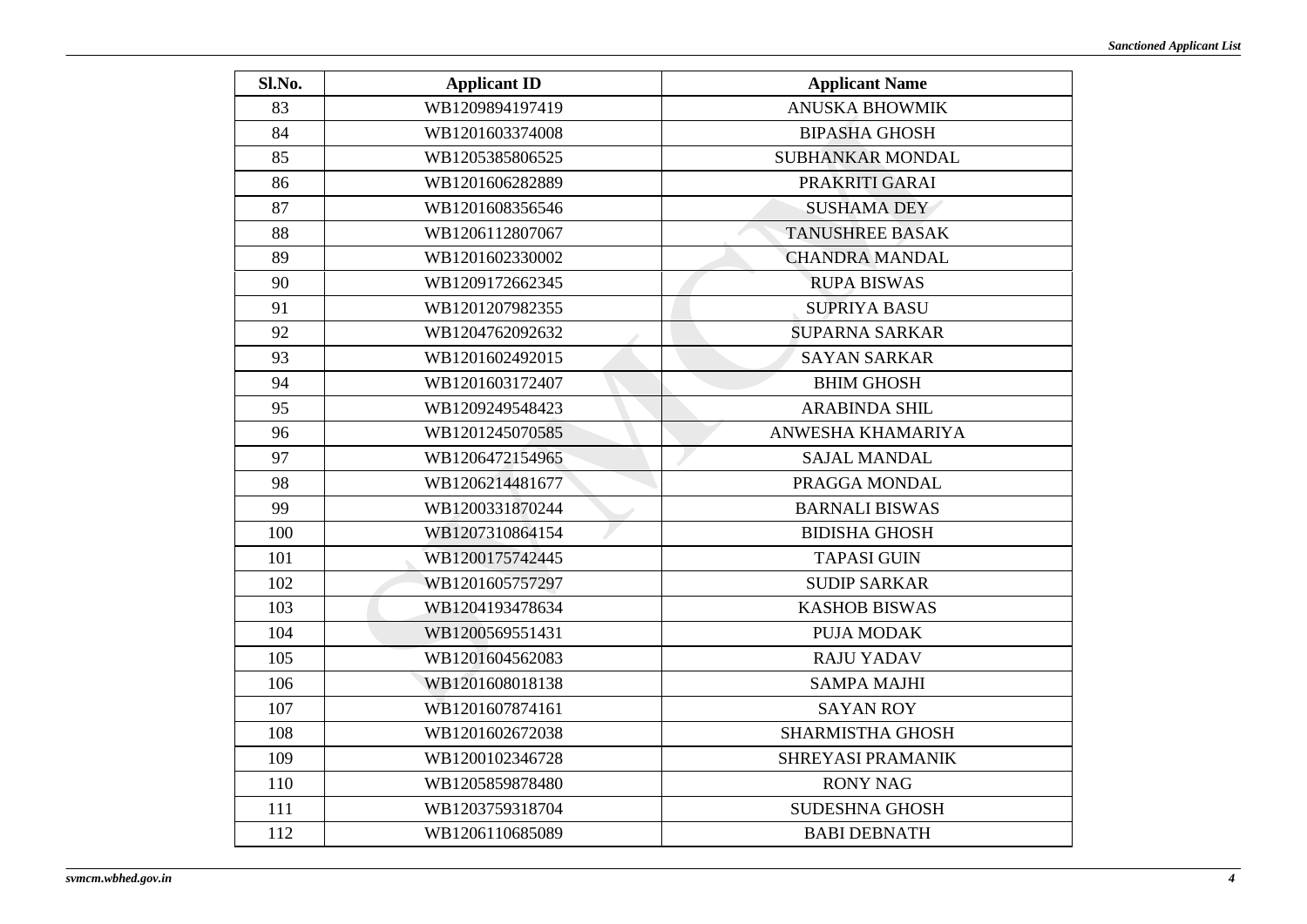| Sl.No. | <b>Applicant ID</b> | <b>Applicant Name</b>   |
|--------|---------------------|-------------------------|
| 113    | WB1205640947773     | <b>SUMAN BISWAS</b>     |
| 114    | WB1203161534765     | <b>APARNA DAS</b>       |
| 115    | WB1201574423277     | <b>RACHANA DAS</b>      |
| 116    | WB1200768990354     | <b>ARPITA DAS</b>       |
| 117    | WB1204910973569     | <b>ASUTOSH SARDAR</b>   |
| 118    | WB1201602164448     | PRIYA KARMAKAR          |
| 119    | WB1201607406148     | <b>MOUMITA BISWAS</b>   |
| 120    | WB1200905836387     | <b>SATHI HALDER</b>     |
| 121    | WB1205959301985     | <b>JHUMA GHOSH</b>      |
| 122    | WB1205829459410     | <b>SAYANTANI GHOSH</b>  |
| 123    | WB1206623063332     | <b>CHAITI DAS</b>       |
| 124    | WB1201608079352     | <b>SUMUDRA KARMAKAR</b> |
| 125    | WB1207104333215     | <b>AYONTIKA BISWAS</b>  |
| 126    | WB1209569093042     | <b>ADITI GHOSH</b>      |
| 127    | WB1207181693383     | PAYEL HIRA              |
| 128    | WB1200529038110     | PRIYANKA BHOWMICK       |
| 129    | WB1201602517218     | <b>SHREYA SAHA</b>      |
| 130    | WB1201605944480     | <b>BAISAKHI PAL</b>     |
| 131    | WB1209589544730     | <b>ATIN SARKAR</b>      |
| 132    | WB1200224184341     | <b>ANANYA DEBNATH</b>   |
| 133    | WB1207839452700     | <b>MAMONI MONDAL</b>    |
| 134    | WB1200663238952     | <b>AVIJIT KR DEY</b>    |
| 135    | WB1200313016272     | <b>SARASWATI GHOSH</b>  |
| 136    | WB1205354299241     | <b>SATHI BISWAS</b>     |
| 137    | WB1201604932882     | <b>SUMAN MODAK</b>      |
| 138    | WB1208796730961     | <b>ANANDA BISWAS</b>    |
| 139    | WB1209300001779     | <b>SOURAV BISWAS</b>    |
| 140    | WB1201603978844     | MAHIMA CHAKRABORTY      |
| 141    | WB1206999646325     | <b>SUDESHNA BISWAS</b>  |
| 142    | WB1201604576464     | MOUSUMI MODAK           |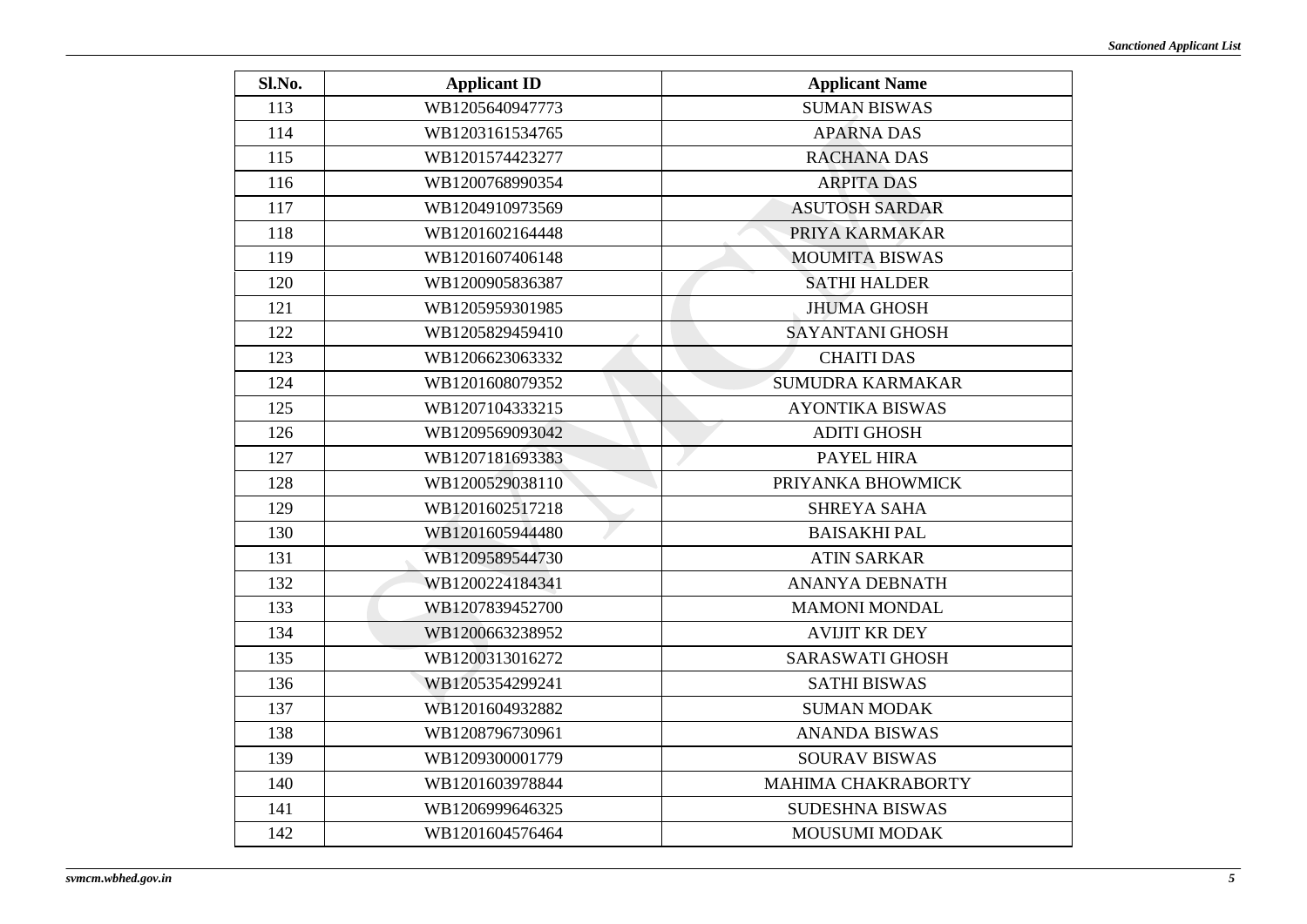| Sl.No. | <b>Applicant ID</b> | <b>Applicant Name</b>  |
|--------|---------------------|------------------------|
| 143    | WB1203821804949     | <b>RIPA SARKAR</b>     |
| 144    | WB1206921608308     | <b>SOMA GHOSH</b>      |
| 145    | WB1200322570806     | <b>BISWAJIT BARAI</b>  |
| 146    | WB1207947710316     | <b>TANY BISWAS</b>     |
| 147    | WB1207325585277     | <b>RAJA MANDAL</b>     |
| 148    | WB1205578574719     | <b>SUBIR MODAK</b>     |
| 149    | WB1205718325420     | <b>SOUMITRA MONDAL</b> |
| 150    | WB1206314404721     | <b>SATHI SARKAR</b>    |
| 151    | WB1201607524922     | <b>SAPTAM DEY</b>      |
| 152    | WB1208675761887     | <b>ANISHA DAS</b>      |
| 153    | WB1201604324473     | <b>ANKANA SARKAR</b>   |
| 154    | WB1201602826858     | <b>RIYA DAFADAR</b>    |
| 155    | WB1201739039897     | <b>SATHI SAHA</b>      |
| 156    | WB1201605278497     | <b>TITHI GHOSH</b>     |
| 157    | WB1205363842088     | <b>SOURIK GHOSH</b>    |
| 158    | WB1201603885210     | <b>RAHUL BISWAS</b>    |
| 159    | WB1201602312007     | <b>DEEPA DAS</b>       |
| 160    | WB1201605278493     | <b>TRISHA GHOSH</b>    |
| 161    | WB1209472275866     | <b>BIDHAN MALLICK</b>  |
| 162    | WB1205743875493     | <b>RAJU GHOSH</b>      |
| 163    | WB1204962213147     | <b>SUMANA DUTTA</b>    |
| 164    | WB1201605339664     | PARAMITA BAIDYA        |
| 165    | WB1201604569272     | <b>AMRITA BAGCHI</b>   |
| 166    | WB1201607323371     | <b>NIBEDITA ROY</b>    |
| 167    | WB1206368060757     | PROTIVA SADHUKHAN      |
| 168    | WB1208889828692     | <b>SAGAR MONDAL</b>    |
| 169    | WB1205395221528     | <b>SWAGATA SARKAR</b>  |
| 170    | WB1201607434922     | <b>ARPITA MAJUMDER</b> |
| 171    | WB1208575024633     | <b>LABONI GHOSH</b>    |
| 172    | WB1203279936923     | <b>BIKRAM MONDAL</b>   |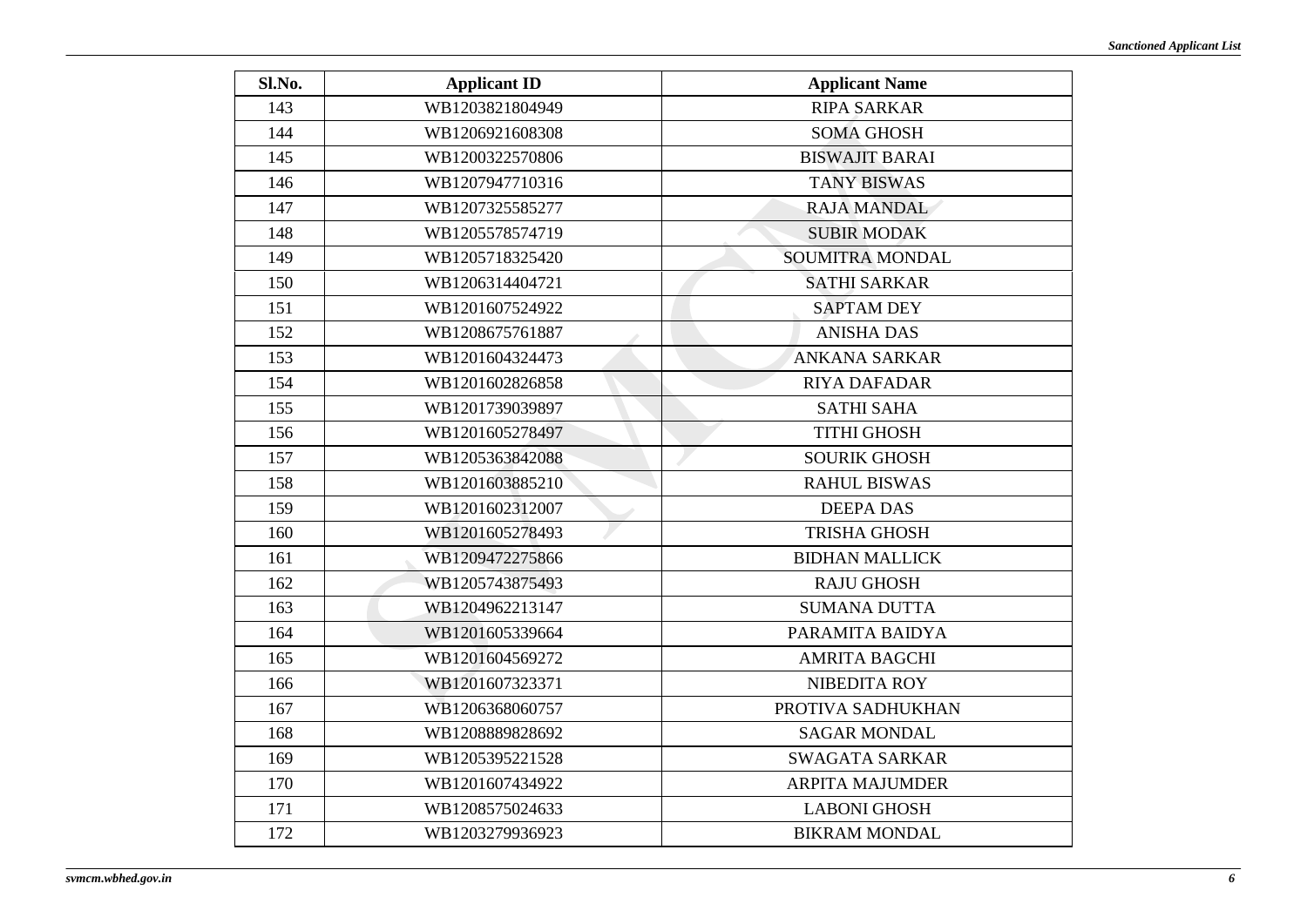| Sl.No. | <b>Applicant ID</b> | <b>Applicant Name</b>     |
|--------|---------------------|---------------------------|
| 173    | WB1201605246119     | <b>BIPLAB ADHIKARY</b>    |
| 174    | WB1201602592837     | <b>SUNITA PAL</b>         |
| 175    | WB1201603028441     | <b>JYOTIRMOYEE BISWAS</b> |
| 176    | WB1201604389290     | <b>ANUSREE BAKSHI</b>     |
| 177    | WB1202218060038     | <b>SWARNALI DEBNATH</b>   |
| 178    | WB1203088528794     | <b>SAJIB BISWAS</b>       |
| 179    | WB1201604385672     | <b>SATHI GHOSH</b>        |
| 180    | WB1201603266035     | <b>BISHAL MONDAL</b>      |
| 181    | WB1209862044529     | PRITHA DAS                |
| 182    | WB1201604551278     | PINTU MONDAL              |
| 183    | WB1200791505284     | <b>HRIDOY HALDER</b>      |
| 184    | WB1201256145620     | <b>ITI SARKAR</b>         |
| 185    | WB1201603978810     | <b>SATHI BARUI</b>        |
| 186    | WB1201604806904     | MOUSUMI DEBNATH           |
| 187    | WB1201604230897     | <b>SANGIT MONDAL</b>      |
| 188    | WB1201604760082     | <b>ISHIKA GHOSH</b>       |
| 189    | WB1201604637703     | <b>RIYA DAS</b>           |
| 190    | WB1208891608903     | <b>PUJA ROY</b>           |
| 191    | WB1201604497307     | <b>UJJAL GHOSH</b>        |
| 192    | WB1200147286070     | <b>ARPITA HALDER</b>      |
| 193    | WB1207342470567     | MOUMITA DEBNATH           |
| 194    | WB1205805938184     | <b>SUSMITA PAL</b>        |
| 195    | WB1201602405643     | NIRUPAMA GHOSH            |
| 196    | WB1201842755023     | PIYALI CHAKRABORTY        |
| 197    | WB1205067135632     | <b>DIYA ROY</b>           |
| 198    | WB1200613189332     | PAPAI SARKAR              |
| 199    | WB1208652853641     | <b>KHUSIYA SARKAR</b>     |
| 200    | WB1207789367183     | <b>AKASH SARKAR</b>       |
| 201    | WB1208020882160     | <b>ARBAN GHOSH</b>        |
| 202    | WB1201602074415     | <b>RIMPA BISWAS</b>       |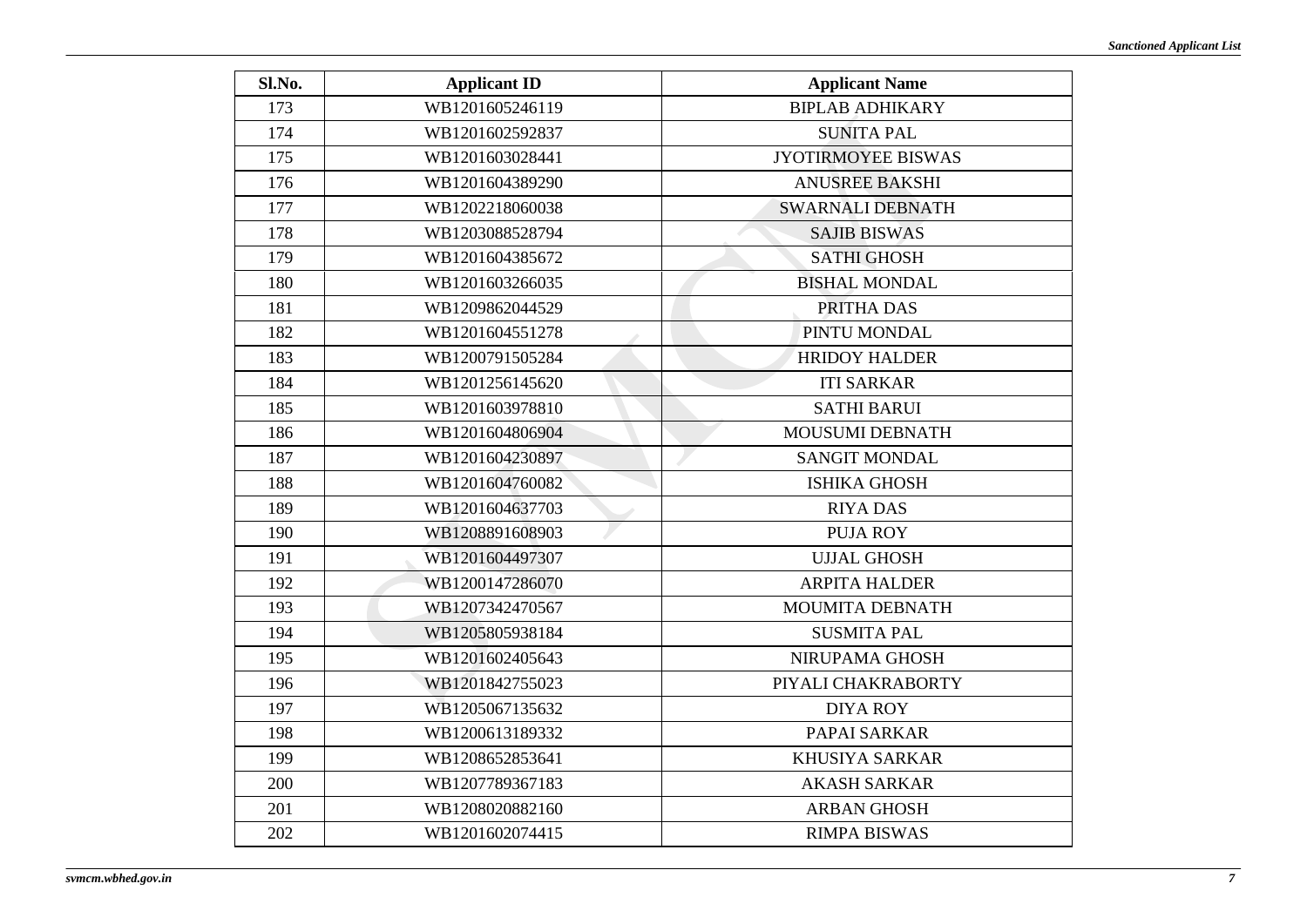| Sl.No. | <b>Applicant ID</b> | <b>Applicant Name</b>     |
|--------|---------------------|---------------------------|
| 203    | WB1201893636887     | <b>SUBHRAJIT BISWAS</b>   |
| 204    | WB1201606567284     | <b>BARSHA KHAN</b>        |
| 205    | WB1203985031576     | <b>SOUGATA BHOWMICK</b>   |
| 206    | WB1202148162654     | <b>RELISH DAS</b>         |
| 207    | WB1207615363535     | <b>SWARNA BISWAS</b>      |
| 208    | WB1205489806414     | <b>SOUMYAJIT SARKAR</b>   |
| 209    | WB1201604565692     | <b>GARGI SARKAR</b>       |
| 210    | WB1209813881772     | <b>SNEHA BISWAS</b>       |
| 211    | WB1209297028838     | <b>SHREEJA CHATTERJEE</b> |
| 212    | WB1205378357494     | <b>SAMPA SANTRA</b>       |
| 213    | WB1201602495613     | <b>MANOSI SARKAR</b>      |
| 214    | WB1200272702665     | PRITI SHARMA              |
| 215    | WB1201604490069     | <b>TANUSRI MODAK</b>      |
| 216    | WB1201608558133     | <b>KANKANA BANIK</b>      |
| 217    | WB1204837865582     | <b>ANIMA GHOSH</b>        |
| 218    | WB1204038744318     | <b>RAJA HALDER</b>        |
| 219    | WB1208276441142     | <b>SUPRIA HALDER</b>      |
| 220    | WB1209218516162     | <b>HRITTIK GHOSH</b>      |
| 221    | WB1200988601093     | PIYALI BISWAS             |
| 222    | WB1201608032573     | PARTHA PRATIM MONDAL      |
| 223    | WB1201602661259     | <b>BISHAL DAS</b>         |
| 224    | WB1204590652001     | <b>SUDIPA DEBNATH</b>     |
| 225    | WB1201320307684     | <b>SOMASREE DAS</b>       |
| 226    | WB1201606653683     | <b>SAGAR MODAK</b>        |
| 227    | WB1201608126149     | <b>RIYA GHOSH</b>         |
| 228    | WB1202738463889     | PURNIMA DAS               |
| 229    | WB1204046337744     | <b>ARPAN DEY</b>          |
| 230    | WB1202347015164     | <b>NISHA HALDER</b>       |
| 231    | WB1207982373612     | <b>RIMI DEBNATH</b>       |
| 232    | WB1201602297645     | <b>DOLA DUTTA</b>         |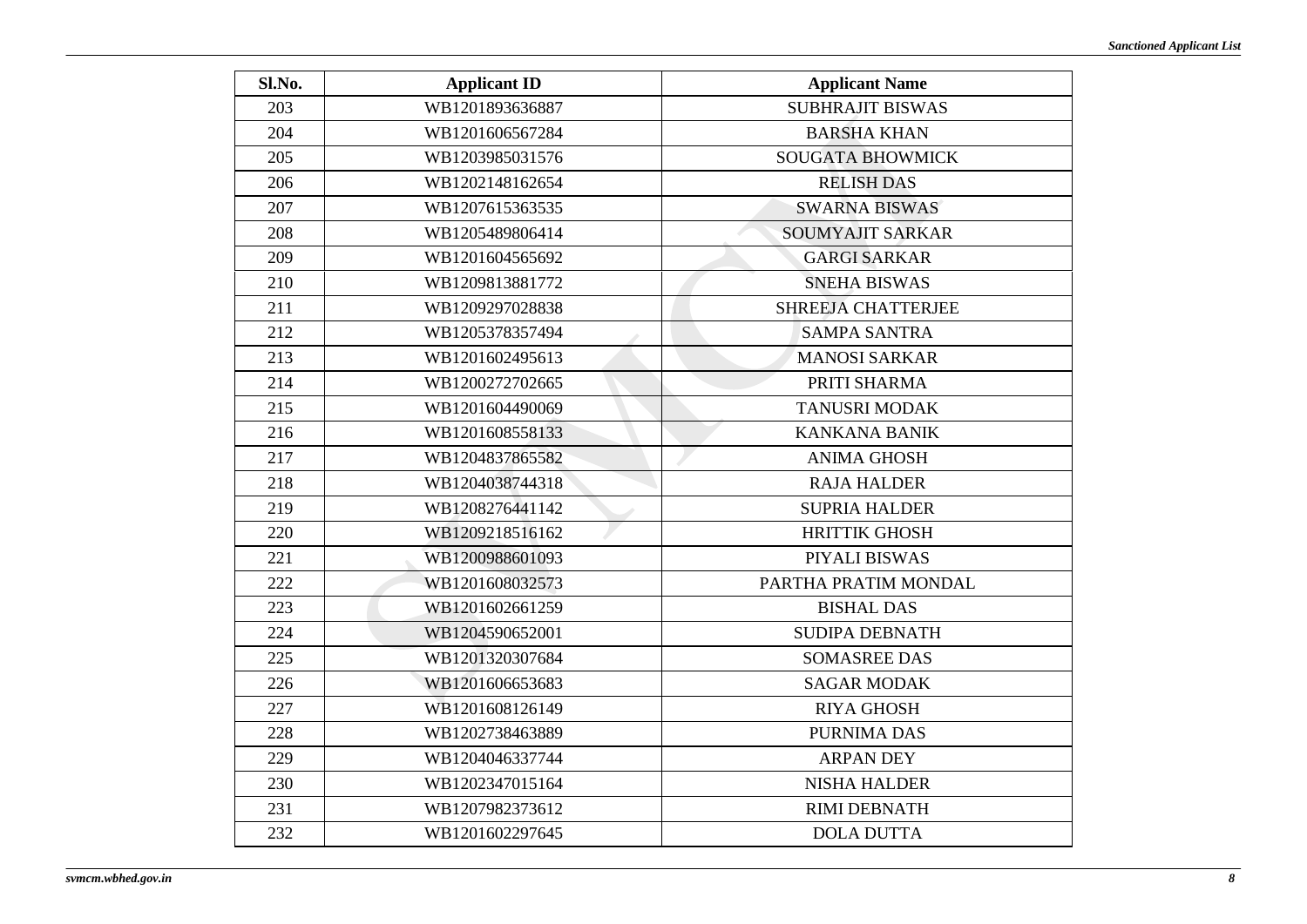| Sl.No. | <b>Applicant ID</b> | <b>Applicant Name</b>    |
|--------|---------------------|--------------------------|
| 233    | WB1201605264108     | <b>PUJA GHOSH</b>        |
| 234    | WB1208485183988     | <b>RIYA SARKAR</b>       |
| 235    | WB1208456665729     | <b>JHILIK SARDAR</b>     |
| 236    | WB1201603863608     | <b>RIMI PAUL</b>         |
| 237    | WB1202403886693     | <b>ARINDAM DUTTA</b>     |
| 238    | WB1205407208165     | <b>JHARNA BISWAS</b>     |
| 239    | WB1202994881816     | <b>MOUMITA MONDAL</b>    |
| 240    | WB1202568420315     | PRITAM GHOSH             |
| 241    | WB1201471363543     | <b>TRISA BISWAS</b>      |
| 242    | WB1201608010942     | <b>SUDIPTA GHOSH</b>     |
| 243    | WB1202283400954     | <b>SUDARSHANA TEWARI</b> |
| 244    | WB1201916203867     | <b>SURASHREE DAS</b>     |
| 245    | WB1201608021770     | <b>NILOY MODAK</b>       |
| 246    | WB1203211058394     | <b>DIPA PAUL</b>         |
| 247    | WB1200777487281     | <b>SUJAY DUTTA</b>       |
| 248    | WB1205761173117     | <b>ANTARA MAJUMDER</b>   |
| 249    | WB1209046892523     | <b>RIMA ROY</b>          |
| 250    | WB1200726385458     | PRIYA GHOSH              |
| 251    | WB1201605706915     | SUDIPA BHATTACHARJEE     |
| 252    | WB1202450465040     | <b>SUSMITA SINGHA</b>    |
| 253    | WB1201605883276     | <b>TANUSHREE NATH</b>    |
| 254    | WB1207338513800     | <b>SUBRATA GHOSH</b>     |
| 255    | WB1201605004893     | <b>MOUSUMI BISWAS</b>    |
| 256    | WB1206530686024     | TAPABRATA BHATTACHARYA   |
| 257    | WB1201602942002     | <b>SHUKLA GHOSH</b>      |
| 258    | WB1205447822737     | SAYANI CHAKRABORTY       |
| 259    | WB1207919757107     | MOUMITA CHAKI            |
| 260    | WB1201603251650     | <b>SWAPNA BISWAS</b>     |
| 261    | WB1201608036122     | <b>JYOTI ROY</b>         |
| 262    | WB1203411907780     | <b>KIRAN CHOWDHURY</b>   |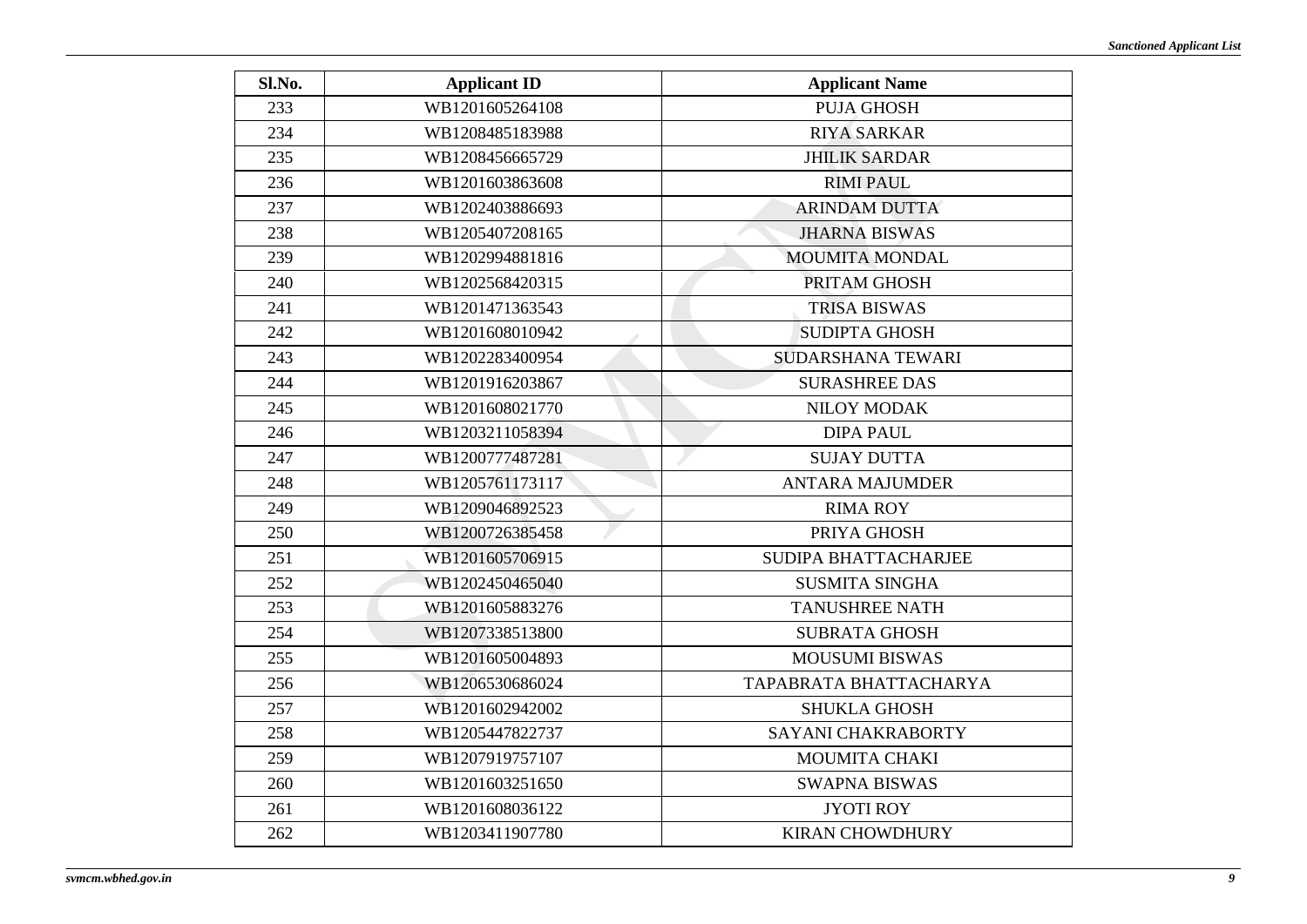| Sl.No. | <b>Applicant ID</b> | <b>Applicant Name</b>        |
|--------|---------------------|------------------------------|
| 263    | WB1201608190944     | <b>NIPON SHARMA</b>          |
| 264    | WB1201603284046     | <b>GOURI SARKAR</b>          |
| 265    | WB1201604670067     | <b>BARNALI MONDAL</b>        |
| 266    | WB1201604565704     | <b>DITHI BISWAS</b>          |
| 267    | WB1201442963792     | <b>SOUTIK DAS</b>            |
| 268    | WB1201604662886     | <b>SUBHANKAR SARKAR</b>      |
| 269    | WB1206241519571     | PROTIKA GHOSH                |
| 270    | WB1205975114278     | <b>ARPITA DAS</b>            |
| 271    | WB1201602506451     | <b>SHUVAM GANGULY</b>        |
| 272    | WB1202925017090     | <b>SUSMITA BHATTACHARJEE</b> |
| 273    | WB1207967468803     | PRITY BISWAS                 |
| 274    | WB1201608028970     | <b>SANDIPAN GHOSH</b>        |
| 275    | WB1201608021762     | <b>MAINAK NATH</b>           |
| 276    | WB1201606398083     | <b>SNEHA GHOSH</b>           |
| 277    | WB1201603096834     | <b>RIYA BISWAS</b>           |
| 278    | WB1201603590019     | <b>SUSMITA PAL</b>           |
| 279    | WB1206098407493     | NITYANANDA PRAMANIK          |
| 280    | WB1203744020718     | SANTANA KABIRAJ              |
| 281    | WB1205047155740     | <b>SUSMITA MODAK</b>         |
| 282    | WB1201613125942     | <b>TAPAN CHAKRABORTY</b>     |
| 283    | WB1201605166893     | <b>ATANU SAHA</b>            |
| 284    | WB1201606560063     | <b>BAPAN MONDAL</b>          |
| 285    | WB1201604547692     | <b>KARTICK SARKAR</b>        |
| 286    | WB1203872480910     | <b>BIPASHA BISWAS</b>        |
| 287    | WB1201603780850     | <b>RITWIKA GUIN</b>          |
| 288    | WB1201606905735     | <b>SOMNATH GHOSH</b>         |
| 289    | WB1205946840485     | <b>DIBYENDU SARKAR</b>       |
| 290    | WB1209829149523     | <b>TITHI DAS</b>             |
| 291    | WB1200466214865     | <b>SUBHANKAR SINGH</b>       |
| 292    | WB1201606909359     | <b>MOUSUMI BISWAS</b>        |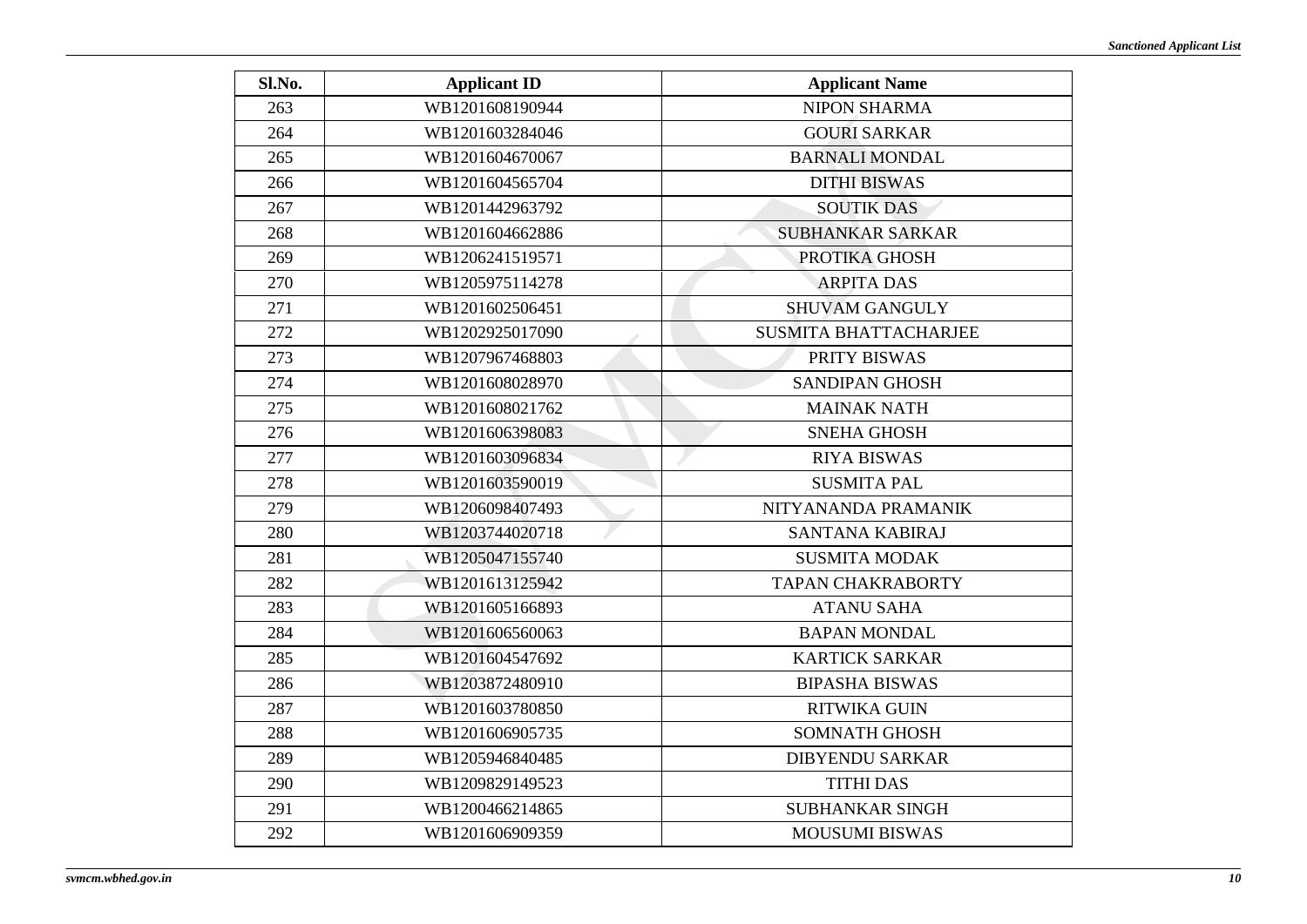| Sl.No. | <b>Applicant ID</b> | <b>Applicant Name</b>       |
|--------|---------------------|-----------------------------|
| 293    | WB1205321549903     | <b>DONA GHOSH</b>           |
| 294    | WB1206104301060     | <b>ANTU SARKAR</b>          |
| 295    | WB1200789811376     | MOUSUMI ADHIKARY            |
| 296    | WB1201604824896     | PAYEL MITRA                 |
| 297    | WB1209568715845     | <b>ARPITA GHOSH</b>         |
| 298    | WB1204184412980     | <b>SOUMEN BISWAS</b>        |
| 299    | WB1201605512518     | <b>NIMAI KANJILAL</b>       |
| 300    | WB1208580921083     | <b>SAHELI SAHA</b>          |
| 301    | WB1209036938215     | <b>MITALI ACHARJEE</b>      |
| 302    | WB1209187486703     | <b>DIPTI BARMAN</b>         |
| 303    | WB1207724014343     | <b>SOUMOSHRI DEY</b>        |
| 304    | WB1201603032034     | <b>SUMIT DAS</b>            |
| 305    | WB1205230020499     | <b>SWARUPA SAHA</b>         |
| 306    | WB1201604893309     | <b>SANDIPA SAHA</b>         |
| 307    | WB1206770237871     | <b>SIMA BISWAS</b>          |
| 308    | WB1201602297650     | <b>SARABI KUNDU</b>         |
| 309    | WB1200353709969     | <b>SURAJIT HALDER</b>       |
| 310    | WB1200413022721     | <b>BIDHAN CHANDRA GHOSH</b> |
| 311    | WB1204870784165     | <b>TRISHNA SARKAR</b>       |
| 312    | WB1205305116491     | PRIYA DEBNATH               |
| 313    | WB1208724934605     | <b>BISWAJIT GHOSH</b>       |
| 314    | WB1203525884809     | <b>SUBHAJIT MONDAL</b>      |
| 315    | WB1201602412852     | PAPAI GHOSH                 |
| 316    | WB1202924837482     | <b>ALIK BISWAS</b>          |
| 317    | WB1201464222089     | <b>INDRANI MONDAL</b>       |
| 318    | WB1201604821313     | <b>SOUVIK GHOSH</b>         |
| 319    | WB1201604979682     | <b>BARNALI PAUL</b>         |
| 320    | WB1201632997454     | <b>JAY SARDAR</b>           |
| 321    | WB1201603021220     | <b>SWASTIKA GHOSH</b>       |
| 322    | WB1201607146947     | <b>JAYITA MONDAL</b>        |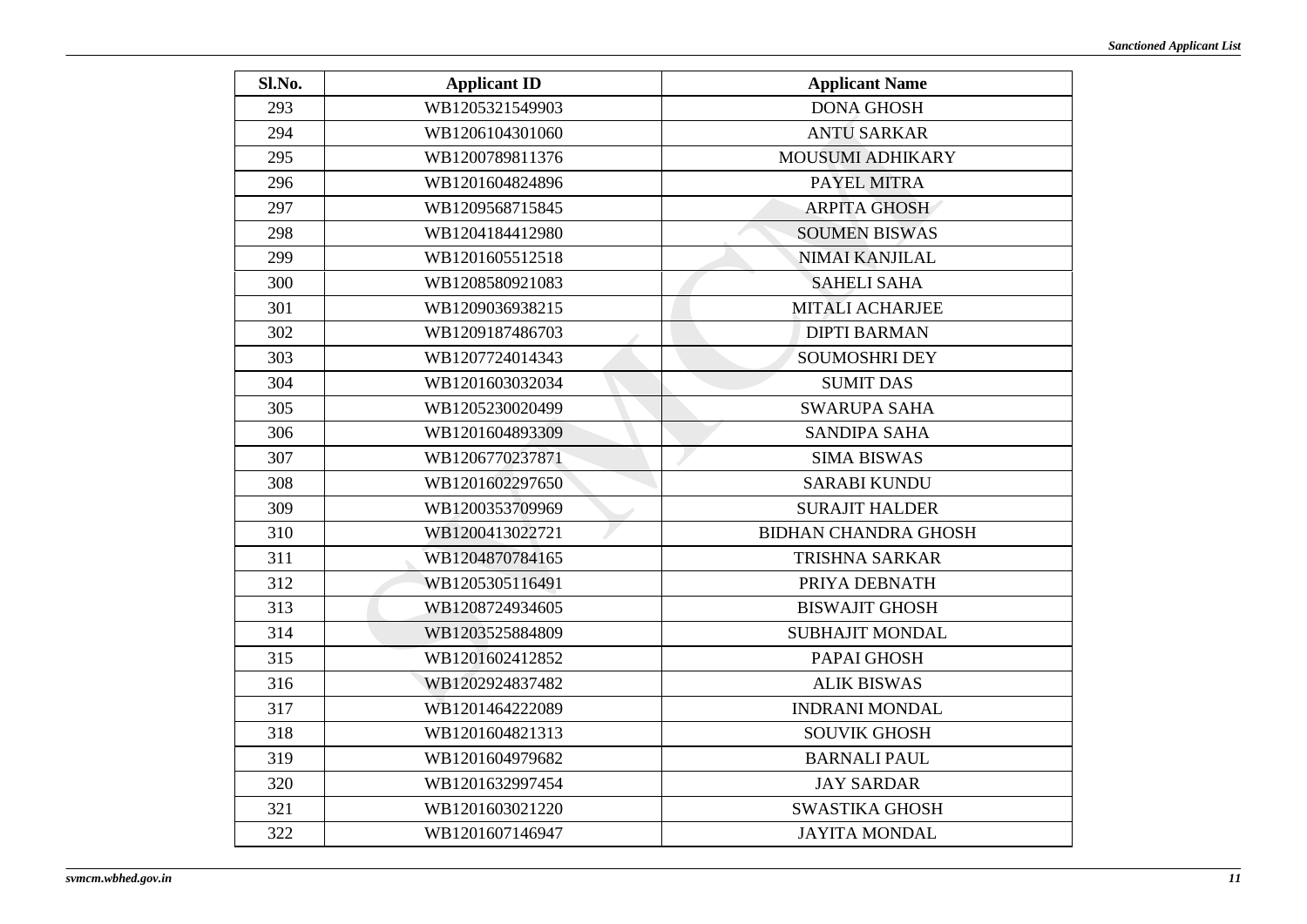| Sl.No. | <b>Applicant ID</b> | <b>Applicant Name</b>       |
|--------|---------------------|-----------------------------|
| 323    | WB1203409216440     | <b>APARNA MODAK</b>         |
| 324    | WB1201605166863     | <b>RIMA HALDER</b>          |
| 325    | WB1203599740449     | <b>JAYDIP KARMAKAR</b>      |
| 326    | WB1201606826549     | <b>CHANDRA MOULI BISWAS</b> |
| 327    | WB1201604814086     | <b>SAYANTY KARMAKAR</b>     |
| 328    | WB1209973659255     | <b>NANDITA MAJUMDER</b>     |
| 329    | WB1205501983764     | <b>PUJA GHOSH</b>           |
| 330    | WB1202289467102     | <b>SNEHA DEBNATH</b>        |
| 331    | WB1200847496773     | NANDITA MONDAL              |
| 332    | WB1200049139281     | <b>SOURAV MODAK</b>         |
| 333    | WB1207409713472     | <b>ANIMESH SADHUKHAN</b>    |
| 334    | WB1208684458996     | <b>SOHINI KUNDU</b>         |
| 335    | WB1208953412972     | NITISHA PAL                 |
| 336    | WB1201607611335     | <b>DEBASHIS HALDER</b>      |
| 337    | WB1203164954420     | APURBA MONDAL               |
| 338    | WB1206989849486     | NITISHA GHOSH               |
| 339    | WB1201606131685     | PRADIP GHOSH                |
| 340    | WB1202972190544     | <b>SATHI BARIK</b>          |
| 341    | WB1201607434941     | <b>ABHIJIT SEN</b>          |
| 342    | WB1201607002921     | PRIYANKA MALAKAR            |
| 343    | WB1205011286475     | PRITI GHOSH                 |
| 344    | WB1205479469439     | PAYEL HALDER                |
| 345    | WB1201602250815     | PITAM BISWAS                |
| 346    | WB1208260527358     | <b>BIKRAM LODH</b>          |
| 347    | WB1201607863360     | <b>SAYANI GHOSH</b>         |
| 348    | WB1201607704973     | <b>TISHA SARKAR</b>         |
| 349    | WB1201608644549     | <b>SAGOTA MONDAL</b>        |
| 350    | WB1201605066101     | <b>ADITI DAS</b>            |
| 351    | WB1201605505311     | <b>ANKITA PANDAY</b>        |
| 352    | WB1201604378497     | MOUSUMI MAJUMDAR            |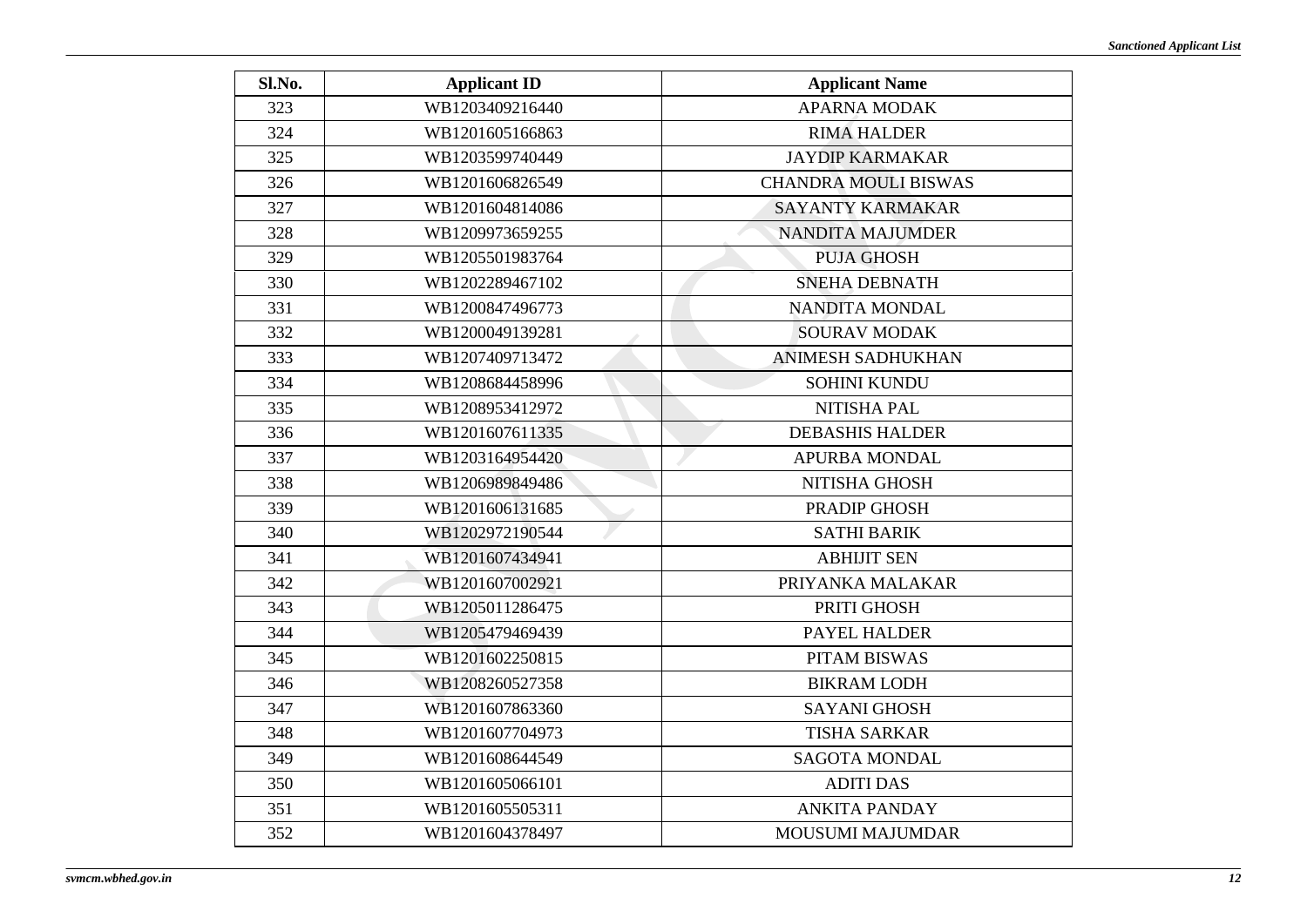| Sl.No. | <b>Applicant ID</b> | <b>Applicant Name</b>    |
|--------|---------------------|--------------------------|
| 353    | WB1209460794392     | PRITAM HALDER            |
| 354    | WB1204526025067     | <b>SRIBASH DAS</b>       |
| 355    | WB1204077385861     | <b>DEBJIT SAHA</b>       |
| 356    | WB1201605930068     | PRIYANKA DAS             |
| 357    | WB1203016510351     | <b>DEBASHIS MANDAL</b>   |
| 358    | WB1201602945610     | <b>SAYAN SARKAR</b>      |
| 359    | WB1209017875234     | <b>BULTI SAHA</b>        |
| 360    | WB1201929325802     | <b>ROCKY HALDER</b>      |
| 361    | WB1201602913235     | <b>RINA BANSFORE</b>     |
| 362    | WB1201606362108     | <b>BITASTA DAS</b>       |
| 363    | WB1201604932860     | <b>BAPI MODAK</b>        |
| 364    | WB1201602780028     | <b>ALOKESH HALDER</b>    |
| 365    | WB1201602765620     | <b>SAGAR MONDAL</b>      |
| 366    | WB1203742022082     | CHHABI MAJHI             |
| 367    | WB1207381100521     | <b>RITU DEBNATH</b>      |
| 368    | WB1201608273778     | PRITAM GHOSH             |
| 369    | WB1207227463677     | <b>ABHIJIT GHOSH</b>     |
| 370    | WB1201602589200     | <b>BIPASHA SAHA</b>      |
| 371    | WB1201605706888     | <b>DIPA DURLOV</b>       |
| 372    | WB1201605703263     | KOUSHIK NATH             |
| 373    | WB1203628916405     | <b>SUPARNA MODAK</b>     |
| 374    | WB1206950243306     | <b>SOHAG BISWAS</b>      |
| 375    | WB1209910446109     | <b>MALLIKA PRAMANICK</b> |
| 376    | WB1201608356526     | <b>SUDIPTA GHOSH</b>     |
| 377    | WB1203030526916     | <b>KAUSTAV SAHA</b>      |
| 378    | WB1201608036172     | <b>BISWAJIT MANDOL</b>   |
| 379    | WB1201604457712     | <b>BITHIKA BISWAS</b>    |
| 380    | WB1201604324464     | <b>SAYAN HALDAR</b>      |
| 381    | WB1209812322774     | <b>SAJAL BHAKTA</b>      |
| 382    | WB1201608291721     | <b>SONALI BISWAS</b>     |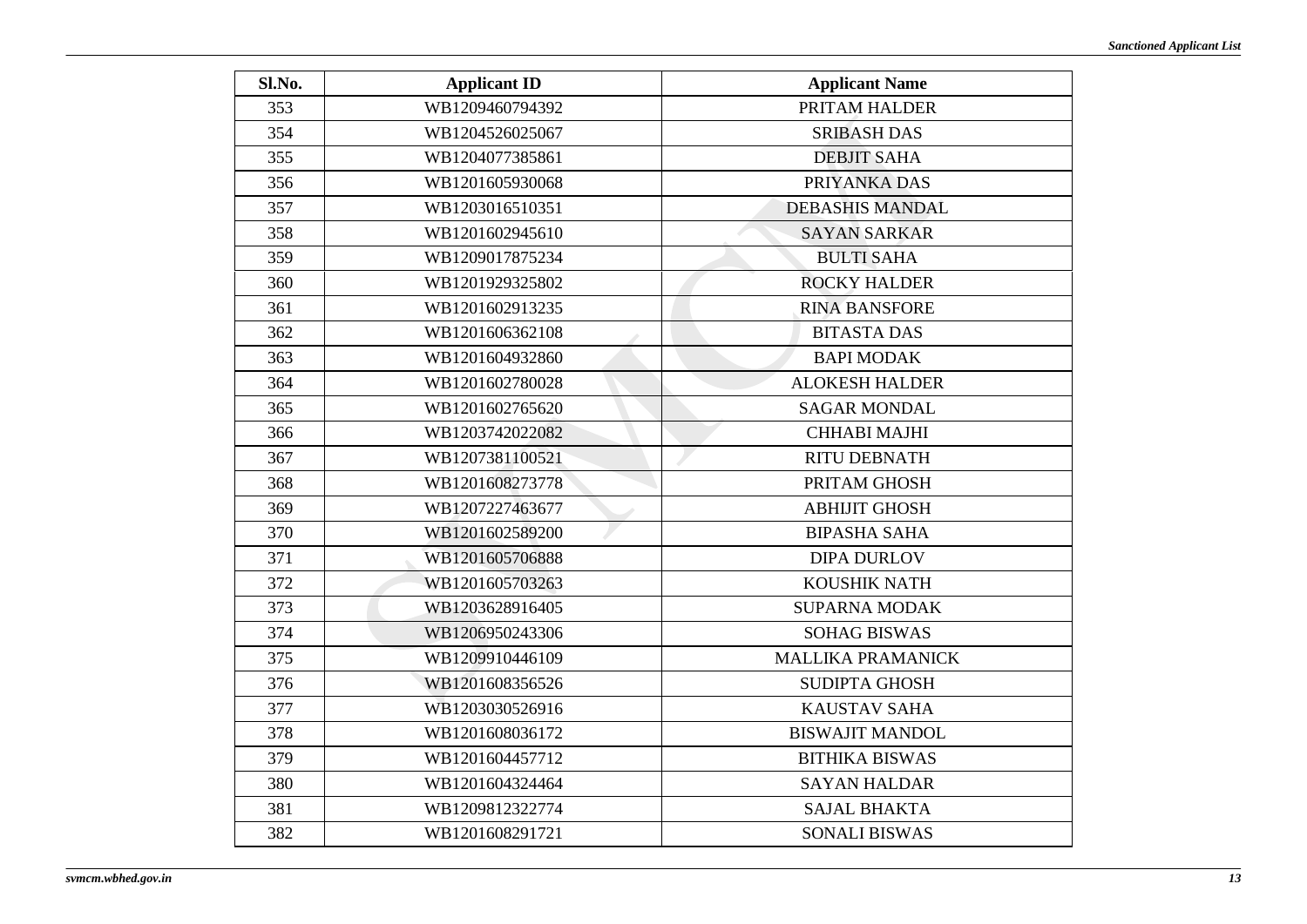| Sl.No. | <b>Applicant ID</b> | <b>Applicant Name</b>  |
|--------|---------------------|------------------------|
| 383    | WB1201605166915     | <b>SANJANA BHADRA</b>  |
| 384    | WB1209889692170     | <b>SOUMEN GHOSH</b>    |
| 385    | WB1209917153203     | <b>SUMANA MUNDARI</b>  |
| 386    | WB1201602942039     | <b>RAHUL DAS</b>       |
| 387    | WB1201604392885     | <b>BIKRAM BISWAS</b>   |
| 388    | WB1202104438959     | <b>MANASHI BISWAS</b>  |
| 389    | WB1200971337274     | POLY PAUL              |
| 390    | WB1204615848781     | <b>SAMPA BISWAS</b>    |
| 391    | WB1203465886137     | <b>SANGEETA MANDAL</b> |
| 392    | WB1202324036500     | <b>NELESH MODAK</b>    |
| 393    | WB1204557887457     | <b>RIPAM MONDAL</b>    |
| 394    | WB1201203191871     | <b>ARPITA ADHIKARY</b> |
| 395    | WB1208572445095     | <b>RANITA GHOSH</b>    |
| 396    | WB1202596609350     | MOUSUMI PRAMANIK       |
| 397    | WB1201605076889     | <b>MAMONI DEBNATH</b>  |
| 398    | WB1201608194558     | <b>SONALI GHOSH</b>    |
| 399    | WB1207302254664     | <b>SOUMIK KHAN</b>     |
| 400    | WB1201608108168     | PUJA CHOWDHURY         |
| 401    | WB1201608108127     | TANUSHREE SADHUKHAN    |
| 402    | WB1201605008473     | <b>RIMPA BISWAS</b>    |
| 403    | WB1201604648470     | <b>SUSMITA SARKAR</b>  |
| 404    | WB1201306828738     | PRITI MONDAL           |
| 405    | WB1208341169887     | <b>SUSMITA SARKAR</b>  |
| 406    | WB1201602855604     | <b>ASHOK ORANG</b>     |
| 407    | WB1201608115365     | <b>SHRAMAN MITRA</b>   |
| 408    | WB1201606488079     | <b>NIBEDITA ROY</b>    |
| 409    | WB1205859462436     | <b>SATHI MANDAL</b>    |
| 410    | WB1202702503198     | <b>SOUMILI BISWAS</b>  |
| 411    | WB1205091138464     | <b>ARGHYA BISWAS</b>   |
| 412    | WB1201604763684     | <b>APURBO BISWAS</b>   |